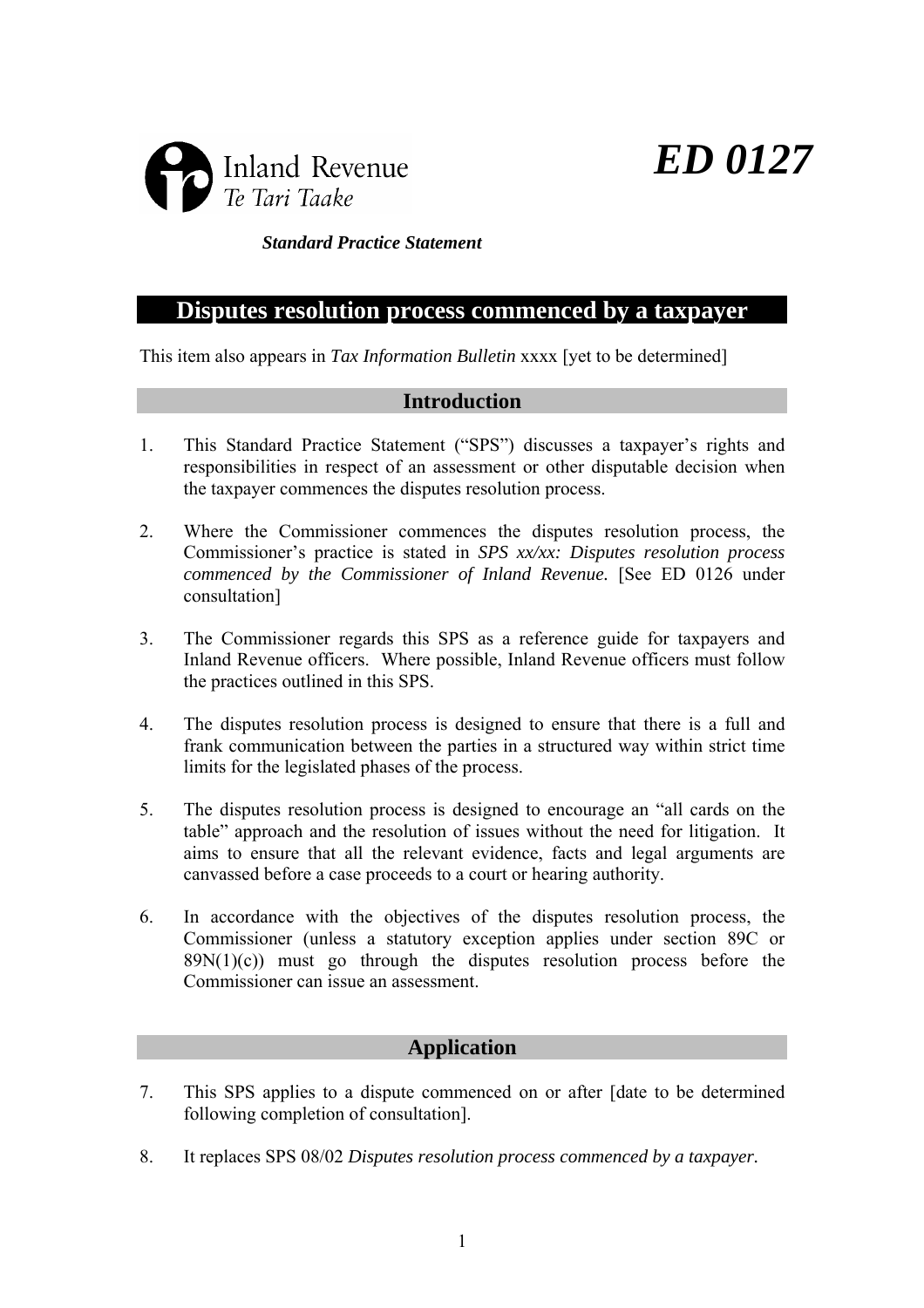## **Background**

- 9. The tax dispute resolution procedures were introduced in accordance with the recommendations of the Richardson Committee in the *Report of the Organisational Review of the Inland Revenue Department* (April 1994) and were designed to reduce the number of disputes by:
	- (a) promoting full disclosure, and
	- (b) encouraging the prompt and efficient resolution of tax disputes, and
	- (c) promoting the early identification of issues, and
	- (d) improving the accuracy of decisions.
- 10. The disputes resolution process ensures that there is full and frank communication between the parties in a structured way within strict time limits for the legislated phases of the process.
- 11. The disputes resolution process is designed to encourage an "all cards on the table" approach and the resolution of issues without the need for litigation. It aims to ensure that all the relevant evidence, facts, and legal arguments are canvassed before a case goes to court.
- 12. The early resolution of a dispute is intended to be achieved through a series of steps specified in the TAA. The main elements of those steps are the issue of:
	- (a) A notice of proposed adjustment ("NOPA"): this is a notice that either the Commissioner or taxpayer issues to the other advising that an adjustment is sought in relation to the taxpayer's assessment, the Commissioner's assessment or other disputable decision (the requisite form is the *IR 770 Notice of proposed adjustment*). A NOPA is the formal document which begins the disputes process.
	- (b) A notice of response ("NOR"): this must be issued by the recipient of a NOPA if they disagree with it (the preferred form is the *IR 771 Notice of response*).
	- (c) A notice rejecting the Commissioner's NOR: this must be issued by the taxpayer if they disagree with the Commissioner's NOR (there is no prescribed form for a notice rejecting the Commissioner's NOR).
	- (d) A disclosure notice and statement of position ("SOP"): the issue of a disclosure notice by the Commissioner triggers requirement for the taxpayer to provide a SOP to continue the dispute. Each SOP must provide an outline of the facts, evidence, issues and propositions of law with sufficient details to support the positions taken. Each party must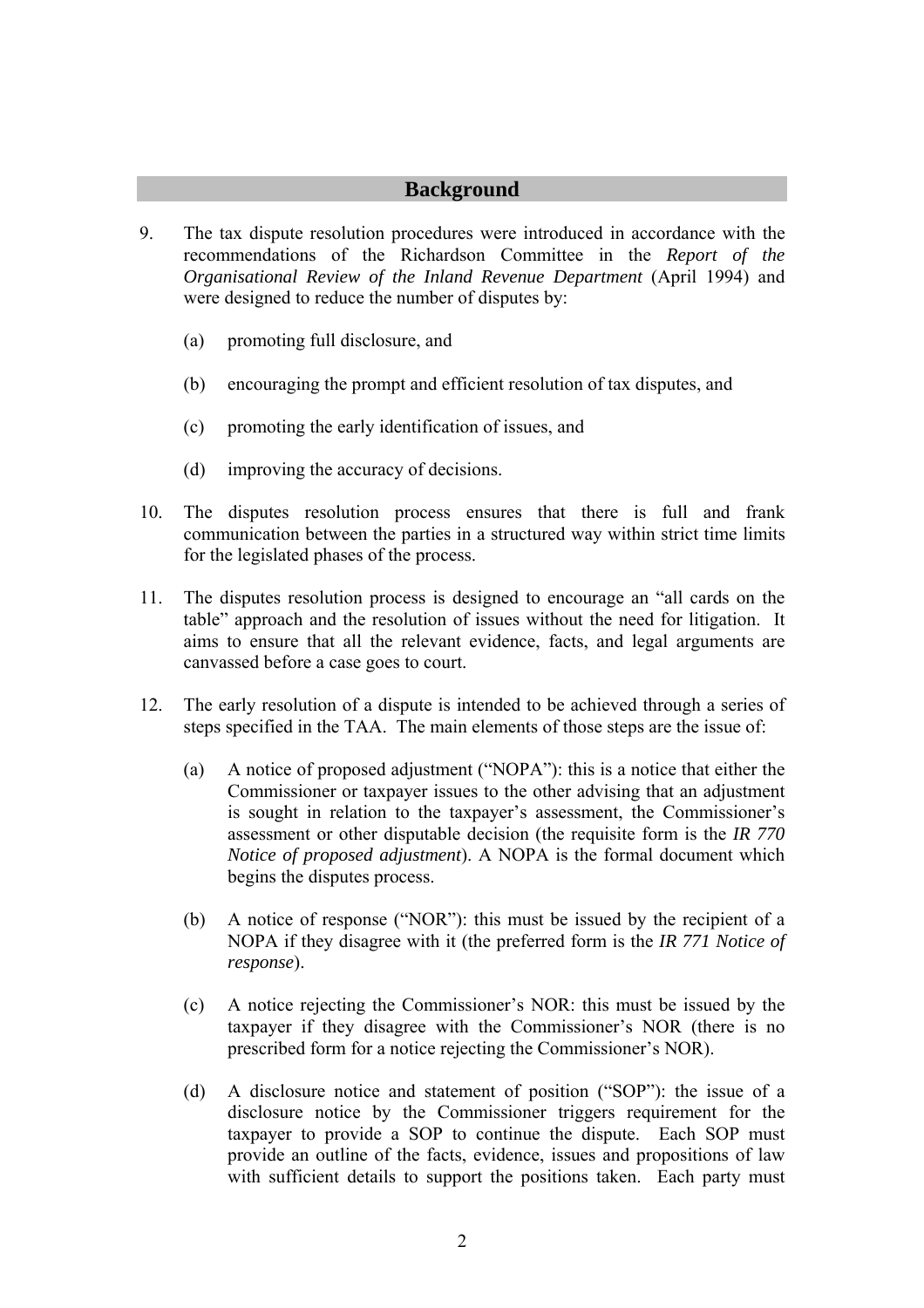issue a SOP (the requisite form is the *IR 773 Statement of position*). The SOPs are important documents because they limit the facts, evidence, issues and propositions of law that either party can rely on if the case proceeds to court to what is included in the SOPs (unless a hearing authority makes an order that allows a party to raise new facts or evidence under section 138G(2)).

- 13. There are also two administrative phases in the process the conference and adjudication phases. If the dispute has not been already resolved after the NOR phase, the Commissioner's practice will be to hold a conference, unless the parties agree to abridge the conference phase. A conference can be a formal or informal discussion between the parties to clarify and, if possible, resolve the issues.
- 14. If the dispute remains unresolved after the conference phase and the exchange of SOPs, the Commissioner will usually refer the dispute to adjudication, except in limited circumstances. Adjudication involves Inland Revenue independently considering a dispute and is the final phase in the process before the taxpayer's assessment is amended (if it is to be amended) following the exchange of the SOPs.
- 15. Timely progression of disputes through the disputes process may require the use of the Commissioner's information gathering powers (particularly section 17) before and/or during the disputes process.
- 16. Inland Revenue has a quality assurance review process known as Core Task Assurance ("CTA") which is designed to ensure that key pieces of work (including NORs and SOPs) are subject to an independent review by Legal  $\&$ Technical Services ("LTS") before being issued. Given the importance of the disputes process to the Commissioner and to taxpayers, Inland Revenue officers are required to get CTA approval of disputes documents prior to issue.

## **Glossary**

17. The following abbreviations are used throughout this SPS:

NOPA - Notice of Proposed Adjustment

NOR - Notice of Response

SOP – Statement of Position

Disputes Process – Disputes Resolution Process

18. Unless specified otherwise, all legislative references in this SPS refer to the Tax Administration Act 1994 ("TAA").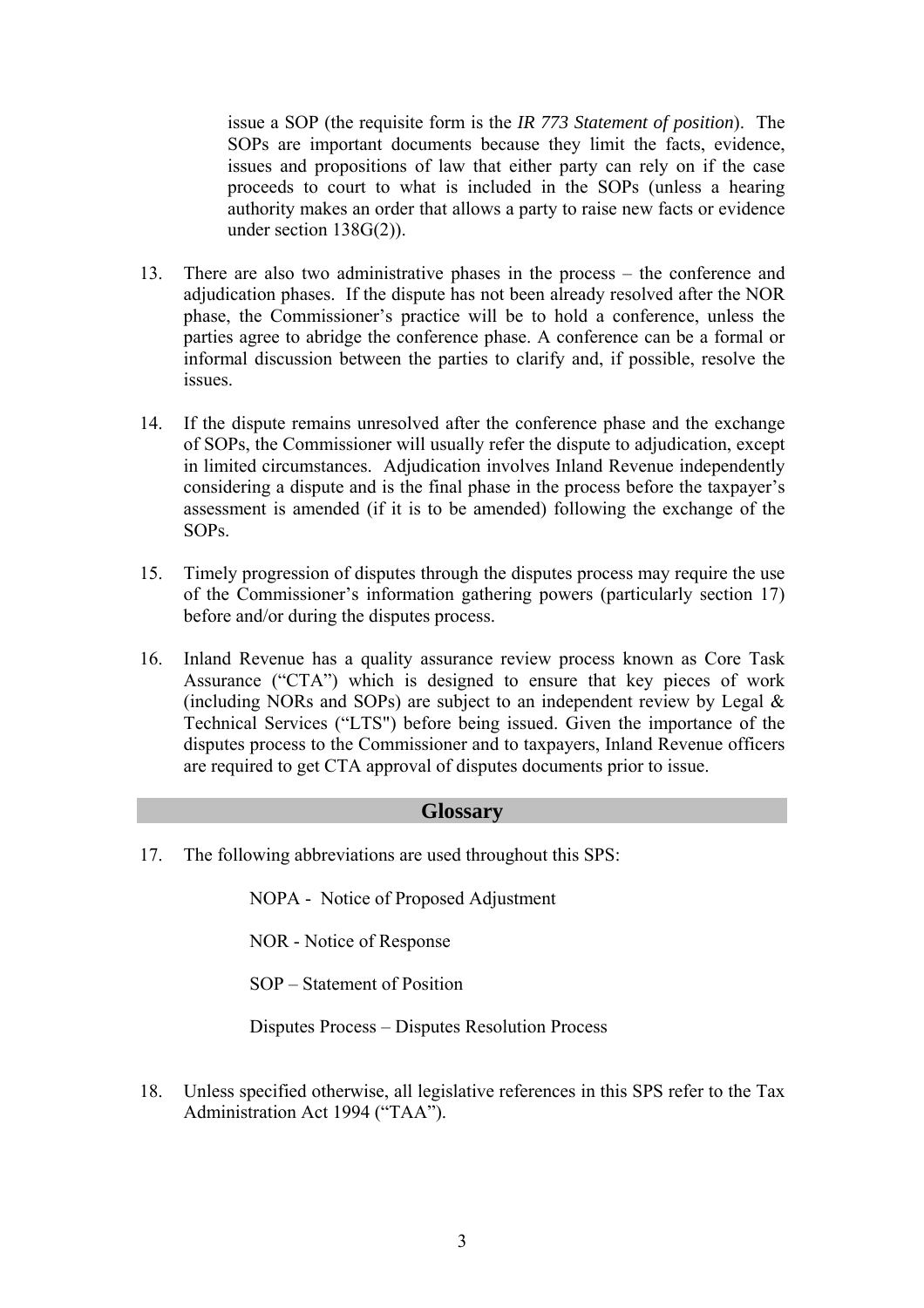# **Contents**

| <b>Heading</b>                                                         | Paragraph or<br><b>Appendix</b> |
|------------------------------------------------------------------------|---------------------------------|
| <b>Introduction</b>                                                    | 1 to 3                          |
| <b>Application</b>                                                     | <b>7</b> and 8                  |
| <b>Background</b>                                                      | 9 to 16                         |
| <b>Glossary</b>                                                        | 17 and 18                       |
| Summary of key actions and administrative time frames                  | 19 and 20                       |
|                                                                        |                                 |
|                                                                        |                                 |
| <b>Standard practice and analysis</b>                                  | 21 to 266                       |
|                                                                        |                                 |
| <b>Assessment:</b>                                                     | 21 to 32                        |
| Taxpayer's assessment                                                  | 21 to 26                        |
| The Commissioner's assessment                                          | 29 to 32                        |
|                                                                        |                                 |
| Notice of proposed adjustment:                                         | 33 to 131                       |
| Situations where a taxpayer can issue a NOPA:                          | 33                              |
| Situation 1: NOPA in respect of the Commissioner's                     | 34 to 40                        |
| assessment                                                             |                                 |
| Situation 2: NOPA in respect of the Commissioner's default             | 41 to 53                        |
| assessment                                                             |                                 |
| Situation 3: NOPA in respect of deemed assessment under<br>section 80H | 54 to 59                        |
| Situation 4: NOPA in respect of a disputable decision                  | 60 to 70                        |
| Situation 5: NOPA in respect of a taxpayer's assessment                | 71 to 76                        |
| Contents of a taxpayer's NOPA                                          | 80 to 88                        |
| Identify the proposed adjustment                                       | 89 and 90                       |
| Provide a statement of the facts and law in sufficient detail          | 91 to 96                        |
| How the law applies to the facts                                       | 97 and 98                       |
| Include copies of the documents in support of the adjustment           | 99 to 103                       |
| Election of the small claims jurisdiction of the Taxation Review       | 104 and 105                     |
| Authority                                                              |                                 |
| Receipt of a taxpayer's NOPA                                           | 106 to 116                      |
| NOPA that a taxpayer has issued outside the applicable response        | 117 to 128                      |
| period                                                                 |                                 |
| Time frames to complete the disputes resolution process                | 129 to 131                      |
|                                                                        |                                 |
| Notice of response:                                                    | 133 to 147                      |
| The Commissioner's response to a taxpayer's NOPA: notice of            | 133 to 139                      |
| response                                                               |                                 |
| Deemed acceptance                                                      | 140 to 142                      |
| Exception to deemed acceptance                                         | 143 to 145                      |
| Implication of section 89J                                             | 146 to 151                      |

# **Disputes resolution process commenced by a taxpayer**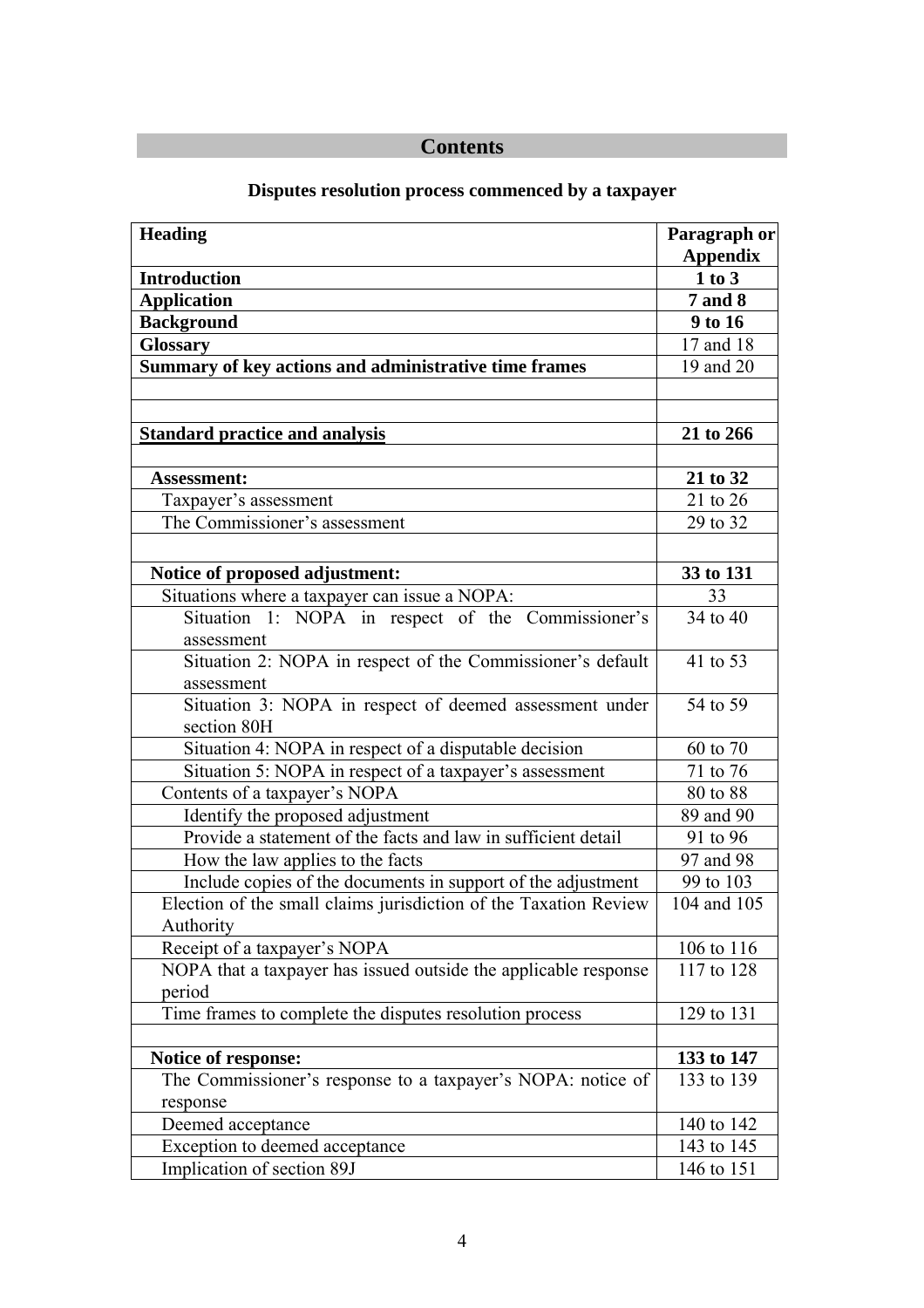| Rejection of the Commissioner's notice of response      | 152 to 157 |
|---------------------------------------------------------|------------|
|                                                         |            |
| <b>Conference:</b>                                      | 159 to 189 |
| Legal and other advisers attending a conference         | 163        |
| Conference facilitation                                 | 164 to 168 |
| Preparation for the Conference meeting                  | 169 to 176 |
| At the Conference meeting                               | 177 to 179 |
| After the Conference meeting                            | 180 to 182 |
| End of the Conference Phase                             | 183 to 189 |
|                                                         |            |
| Progressing disputes through the disputes process where | 190 to 197 |
| the dispute affects multiple taxpayers                  |            |
|                                                         |            |
| <b>Disclosure notice:</b>                               | 198 to 211 |
| General rules                                           | 198 to 203 |
| Evidence exclusion rule                                 | 204 to 206 |
| Issue of a disclosure notice                            | 207 to 211 |
|                                                         |            |
| <b>Taxpayer's statement of position:</b>                | 212 to 230 |
| General rules                                           | 212 to 214 |
| Contents of a taxpayer's statement of position          | 215 to 225 |
| Receipt of a taxpayer's statement of position           | 226 to 230 |
|                                                         |            |
| <b>Commissioner's statement of position in response</b> | 231 to 239 |
|                                                         |            |
| <b>Agreement to include additional information</b>      | 240 to 245 |
|                                                         |            |
| <b>Preparation for adjudication</b>                     | 246 to 261 |
|                                                         |            |
| <b>Adjudication decision</b>                            | 262 to 266 |
|                                                         |            |

The disputes resolution process is set out in the following diagram.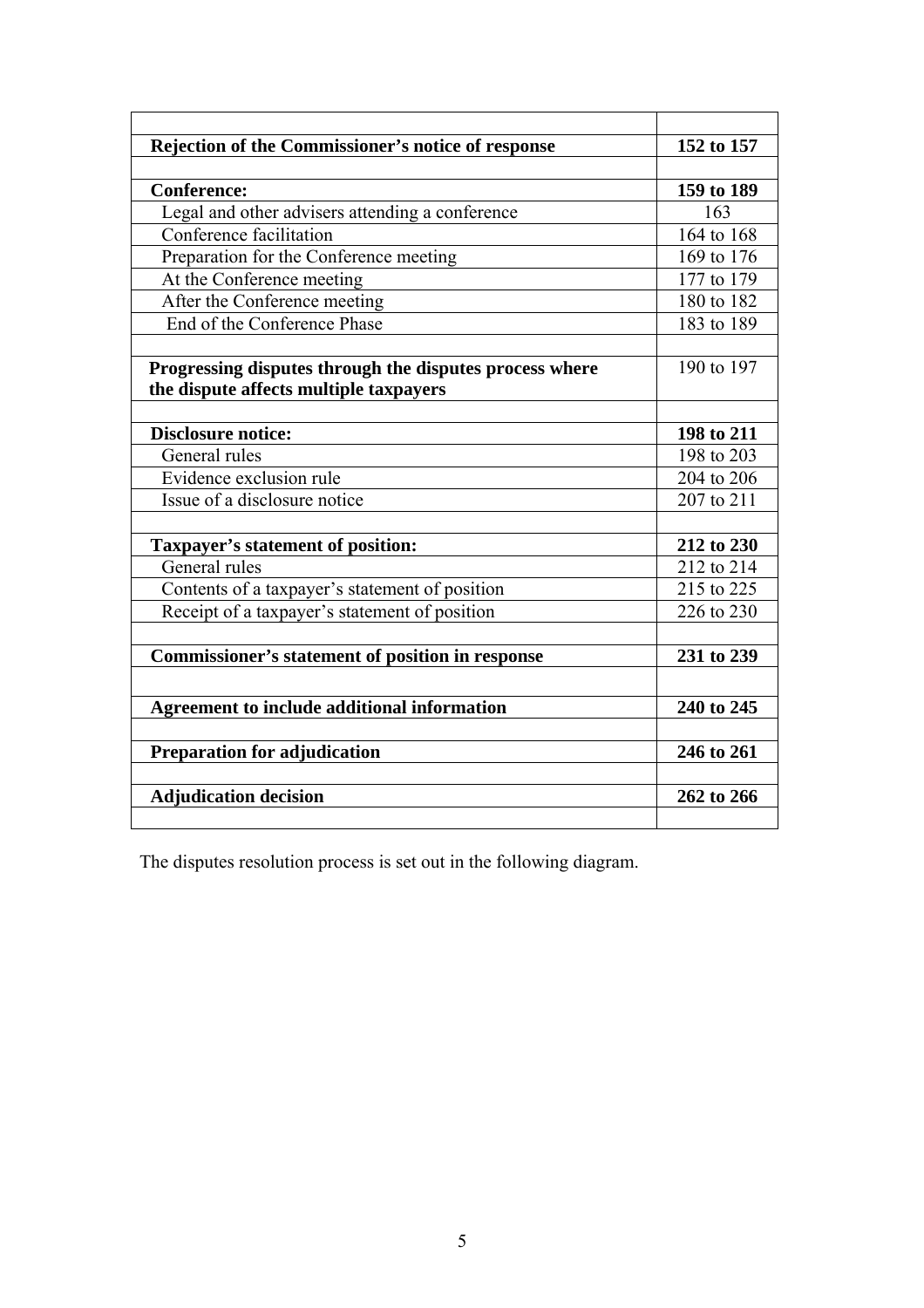## Disputes resolution process commenced by a taxpayer

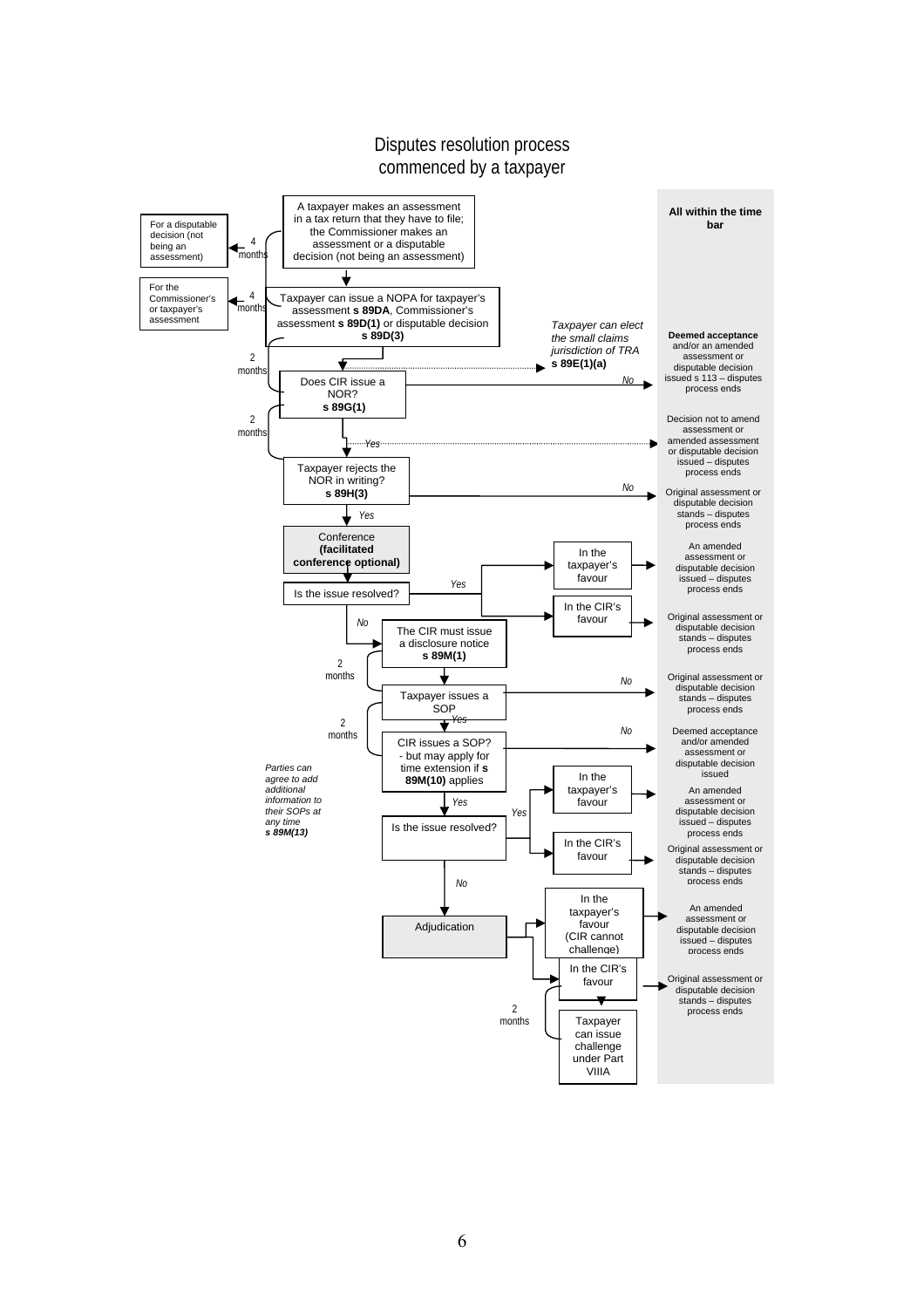# **Summary of key actions and indicative administrative time frames**

- 19. Set out below is a summary of the key actions and administrative time frames where a disputes process is commenced by a taxpayer.
- 20. These key actions and time frames are intended to be administrative guide lines for Inland Revenue officers. Any failure to meet these administrative time frames will not invalidate subsequent actions of the Commissioner or prevent the case from going through the disputes process.

| Paragraph<br>in the SPS  | <b>Key actions</b>                                                                                                                                                                          | <b>Indicative time frames</b>                                                                                       |
|--------------------------|---------------------------------------------------------------------------------------------------------------------------------------------------------------------------------------------|---------------------------------------------------------------------------------------------------------------------|
|                          | The taxpayer's NOPA                                                                                                                                                                         |                                                                                                                     |
| 36, 41, 58,<br>70 and 74 | A taxpayer's response period for<br>issuing a NOPA in respect of an<br>assessment or other disputable<br>decision                                                                           | Within four months from the date that<br>the assessment or other disputable<br>decision is issued.                  |
| 106                      | The Commissioner forwards and<br>assigns the taxpayer's NOPA to<br>the responsible officer.                                                                                                 | Usually within five working days after<br>the taxpayer's NOPA is received.                                          |
| 108                      | The Commissioner acknowledges<br>the receipt of the taxpayer's<br>NOPA (either by telephone or in<br>writing).                                                                              | Usually within 10 working days after<br>the taxpayer's NOPA is received.                                            |
| 109                      | The Commissioner advises that the<br>taxpayer's NOPA is deficient, but<br>the applicable response period has<br>not expired.                                                                | Immediately after the Inland Revenue<br>officer becomes aware of the<br>deficiency.                                 |
| 111                      | The Commissioner advises the<br>taxpayer in writing that their<br>NOPA is deficient and they have<br>not rectified the deficient within<br>the applicable response period.                  | Usually within 15 working days after<br>the date that the response period for<br>issuing a taxpayer's NOPA expires. |
| 126                      | The Commissioner considers the<br>application of "exceptional<br>circumstances" under section 89K,<br>where a taxpayer's NOPA has<br>been issued outside the applicable<br>response period. | Usually within 15 working days after<br>receiving the taxpayer's application.                                       |
|                          | <b>The Commissioner's NOR</b>                                                                                                                                                               |                                                                                                                     |
| 133                      | The Commissioner advises the<br>taxpayer (either by telephone or in<br>writing) whether the<br>Commissioner intends to issue a<br>NOR.                                                      | Usually within 10 working days before<br>the response period for the taxpayer to<br>issue a NOPA expires.           |
| 133                      | The Commissioner has issued and<br>the taxpayer has received a NOR.                                                                                                                         | Within two months starting on the date<br>that the taxpayer's NOPA is issued.                                       |
|                          | The taxpayer's written rejection                                                                                                                                                            |                                                                                                                     |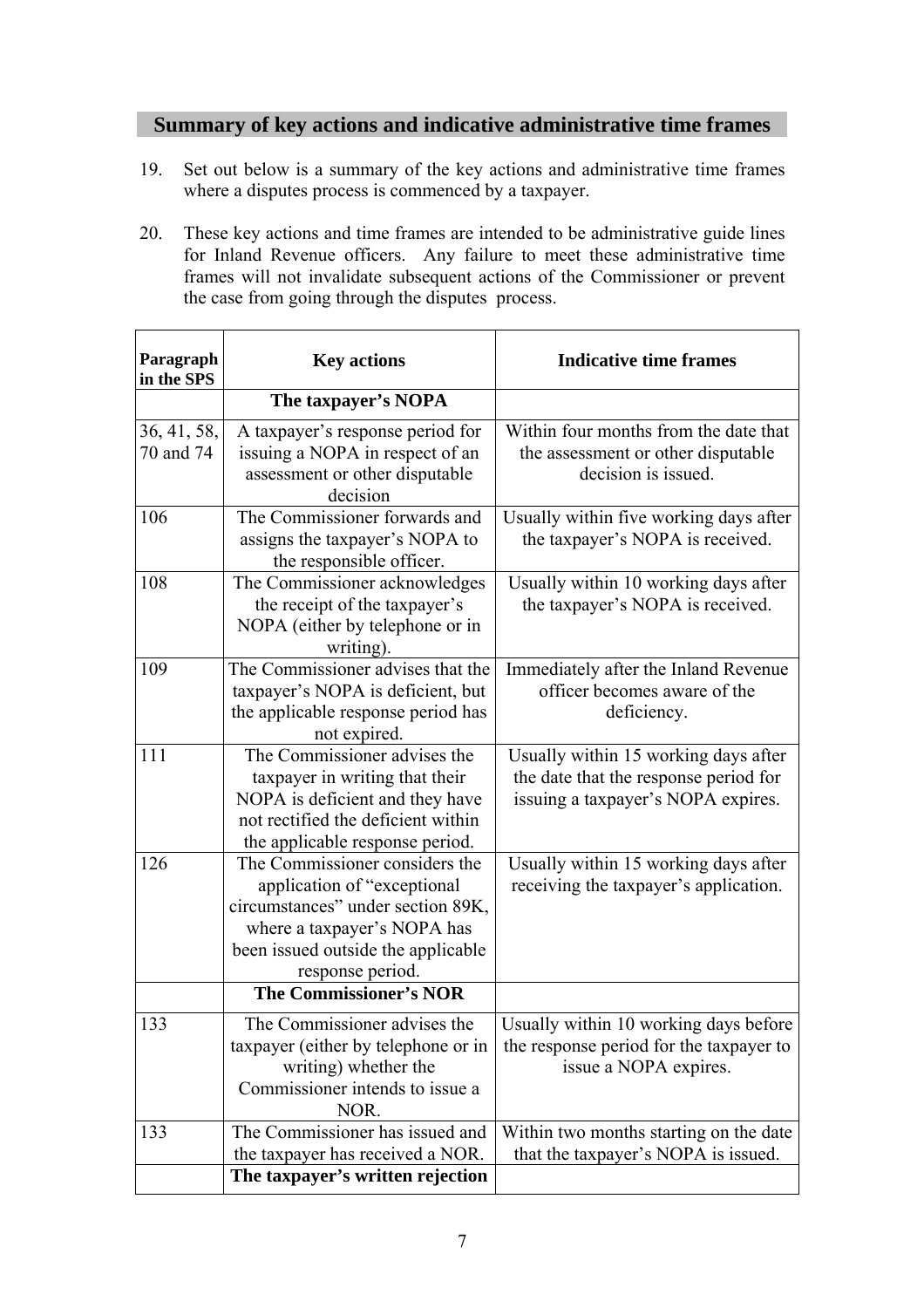|     | of the Commissioner's NOR                                                                                                                                                                              |                                                                                                                                                                                                                                                                                                                                                           |
|-----|--------------------------------------------------------------------------------------------------------------------------------------------------------------------------------------------------------|-----------------------------------------------------------------------------------------------------------------------------------------------------------------------------------------------------------------------------------------------------------------------------------------------------------------------------------------------------------|
| 152 | The Commissioner confirms<br>whether the taxpayer will reject the<br>Commissioner's NOR.                                                                                                               | Usually two weeks before the response<br>period for the Commissioner's NOR<br>expires.                                                                                                                                                                                                                                                                    |
| 149 | The taxpayer rejects the<br>Commissioner's NOR in<br>writing.                                                                                                                                          | Within two months after the date that<br>the Commissioner's NOR is issued.                                                                                                                                                                                                                                                                                |
| 155 | Inland Revenue forwards the<br>taxpayer's rejection of the<br>Commissioner's NOR to the<br>responsible officer.                                                                                        | Usually within five working days after<br>receiving the taxpayer's rejection.                                                                                                                                                                                                                                                                             |
| 155 | The Commissioner acknowledges<br>receipt of the taxpayer's rejection<br>of the Commissioner's NOR.                                                                                                     | Usually within 10 working days after<br>receiving the taxpayer's rejection.                                                                                                                                                                                                                                                                               |
| 152 | The taxpayer is deemed to accept<br>the Commissioner's NOR, because<br>they have failed to reject it within<br>the applicable response period and<br>none of the "exceptional<br>circumstances" apply. | Two months after the response period<br>for the Commissioner's NOR has<br>expired.                                                                                                                                                                                                                                                                        |
|     | <b>Conference phase</b>                                                                                                                                                                                |                                                                                                                                                                                                                                                                                                                                                           |
| 158 | The Commissioner will write to<br>the taxpayer to initiate the<br>conference phase and to offer a<br>facilitated conference.                                                                           | Conferences usually commence within<br>one month after the Commissioner<br>receives the taxpayer's rejection of the<br>Commissioner's NOR. The conference<br>letter marks the start of the conference<br>phase.<br>The suggested average time frame of<br>the conference phase is three months,<br>subject to the facts and complexity of<br>the dispute. |
|     | <b>Disclosure notice</b>                                                                                                                                                                               |                                                                                                                                                                                                                                                                                                                                                           |
| 200 | The Commissioner advises the<br>taxpayer that a disclosure notice<br>will be issued.                                                                                                                   | Usually within two weeks before the<br>date that the disclosure notice is issued.                                                                                                                                                                                                                                                                         |
|     | The Commissioner issues a<br>disclosure notice to the taxpayer.                                                                                                                                        | Usually within one month of the end of<br>the conference phase.                                                                                                                                                                                                                                                                                           |
|     | Taxpayer's SOP                                                                                                                                                                                         |                                                                                                                                                                                                                                                                                                                                                           |
| 212 | The taxpayer must issue a SOP<br>within the response period for the<br>disclosure notice.                                                                                                              | Within two months after the date that<br>the disclosure notice is issued, unless<br>any of the "exceptional circumstances"<br>under section 89K applies.                                                                                                                                                                                                  |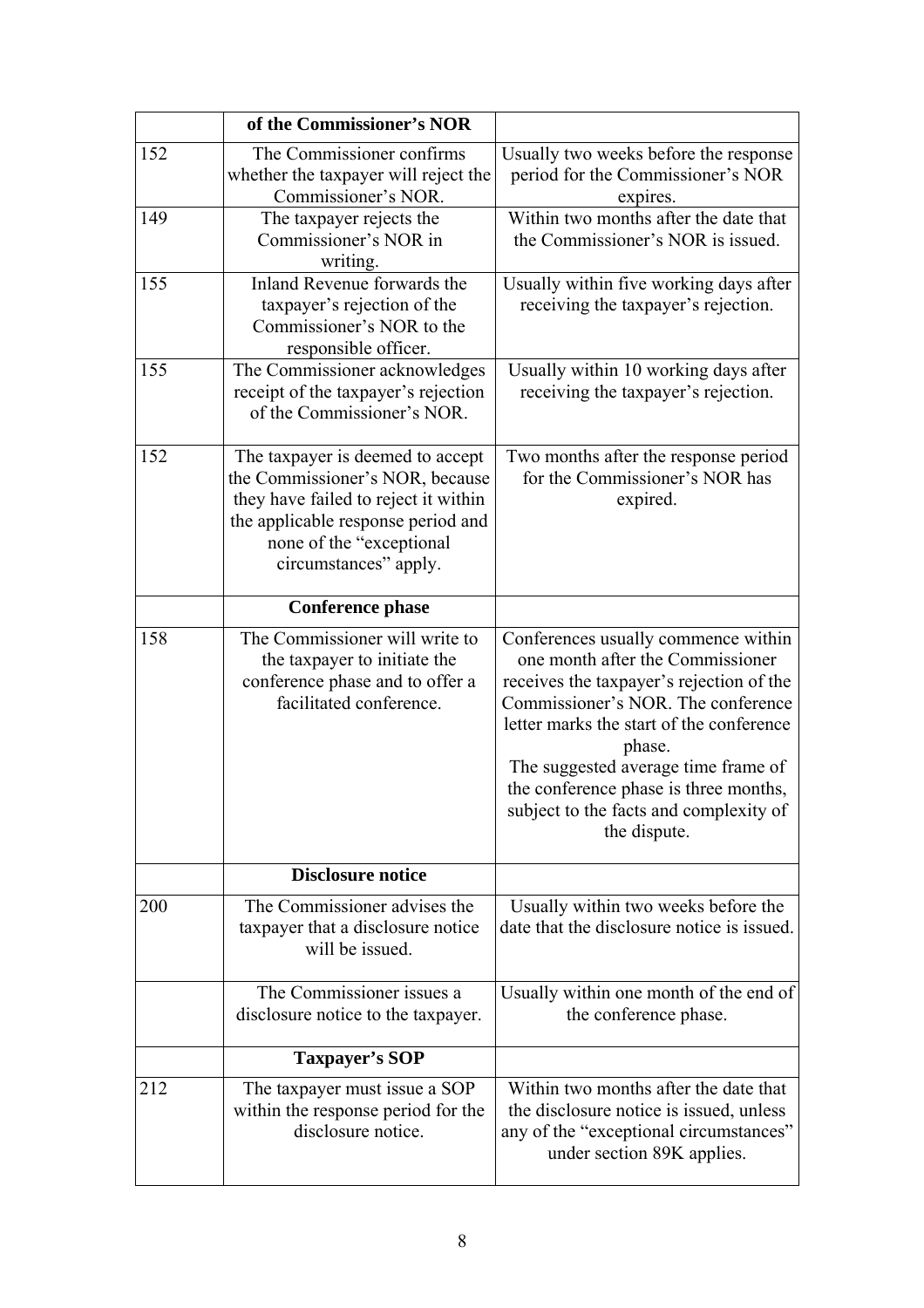| 226 | The Commissioner confirms                                                                                                                                                                          | Usually 10 working days before the                                                                                                                            |
|-----|----------------------------------------------------------------------------------------------------------------------------------------------------------------------------------------------------|---------------------------------------------------------------------------------------------------------------------------------------------------------------|
|     | whether the taxpayer will issue a<br>SOP.                                                                                                                                                          | response period for the disclosure<br>notice expires.                                                                                                         |
| 226 | The Commissioner forwards the<br>taxpayer's SOP to the responsible<br>officer.                                                                                                                     | Usually within five working days after<br>the taxpayer's SOP is received.                                                                                     |
| 228 | The Commissioner acknowledges<br>the receipt of the taxpayer's SOP.                                                                                                                                | Usually within 10 working days after<br>the taxpayer's SOP is received.                                                                                       |
| 228 | The Commissioner advises that the<br>taxpayer's SOP is deficient, but<br>the two-month response period has<br>not expired.                                                                         | Inland Revenue officers will advise the<br>taxpayer or their agent as soon as they<br>become aware of the deficiency.                                         |
| 228 | The Commissioner considers<br>whether "exceptional<br>circumstances" under section 89K<br>apply, where the taxpayer has<br>issued a SOP outside the<br>applicable response period.                 | Usually within 15 working days after<br>the taxpayer's application is received.                                                                               |
| 229 | The dispute is treated as if it was<br>never commenced, if the taxpayer<br>fails to issue a SOP within the<br>applicable response period and<br>none of the "exceptional"<br>circumstances" apply. | Usually 10 working days after the<br>response period for the disclosure<br>notice expires.                                                                    |
|     | <b>The Commissioner's SOP</b>                                                                                                                                                                      |                                                                                                                                                               |
| 231 | The Commissioner issues a SOP in<br>response to the taxpayer's SOP.                                                                                                                                | Within two months after the date that<br>the taxpayer's SOP is issued, unless an<br>application has been made to the High<br>Court under section $89M(10)$ .  |
| 240 | The Commissioner considers a<br>taxpayer's request to include<br>additional information in the SOP                                                                                                 | Usually within one month after the<br>date that the Commissioner's SOP is<br>issued.                                                                          |
|     | <b>Adjudication</b>                                                                                                                                                                                |                                                                                                                                                               |
| 255 | The Commissioner prepares a<br>cover sheet and issues a letter<br>(with a copy of the cover sheet) to<br>the taxpayer to seek concurrence<br>on the materials to be sent to the<br>adjudicator.    | Usually within one month after the<br>response period for the taxpayer's SOP<br>expires.                                                                      |
| 256 | The taxpayer responds to the<br>Commissioner's letter.                                                                                                                                             | Within 10 working days after the date<br>that the letter is issued.                                                                                           |
| 257 | The Commissioner forwards<br>materials relevant to the dispute to<br>the Adjudication Unit.                                                                                                        | Usually when the Commissioner<br>receives the taxpayer's response or<br>within 10 working days after the date<br>that the Commissioner's letter is<br>issued. |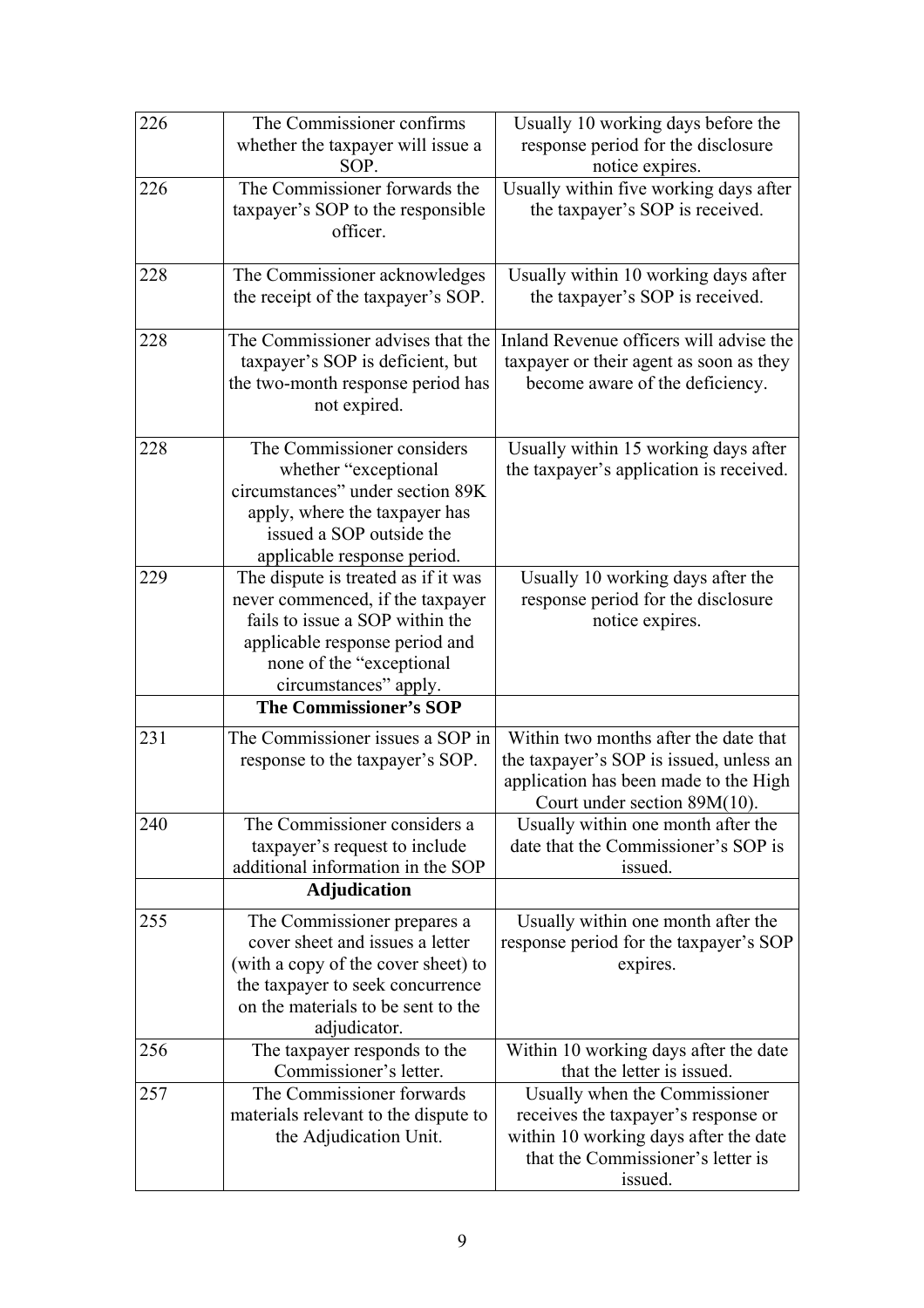| 247 | Adjudication of the disputes case              | Usually within 3 months after the date<br>that the Adjudication Unit receives the<br>disputes files, depending on the<br>number of disputes that are before the<br>Adjudication Unit, any allocation<br>delays and the technical, legal and<br>factual complexity of those disputes. |
|-----|------------------------------------------------|--------------------------------------------------------------------------------------------------------------------------------------------------------------------------------------------------------------------------------------------------------------------------------------|
| 265 | The taxpayer can file challenge<br>proceedings | Within two months of the adjudication<br>decision                                                                                                                                                                                                                                    |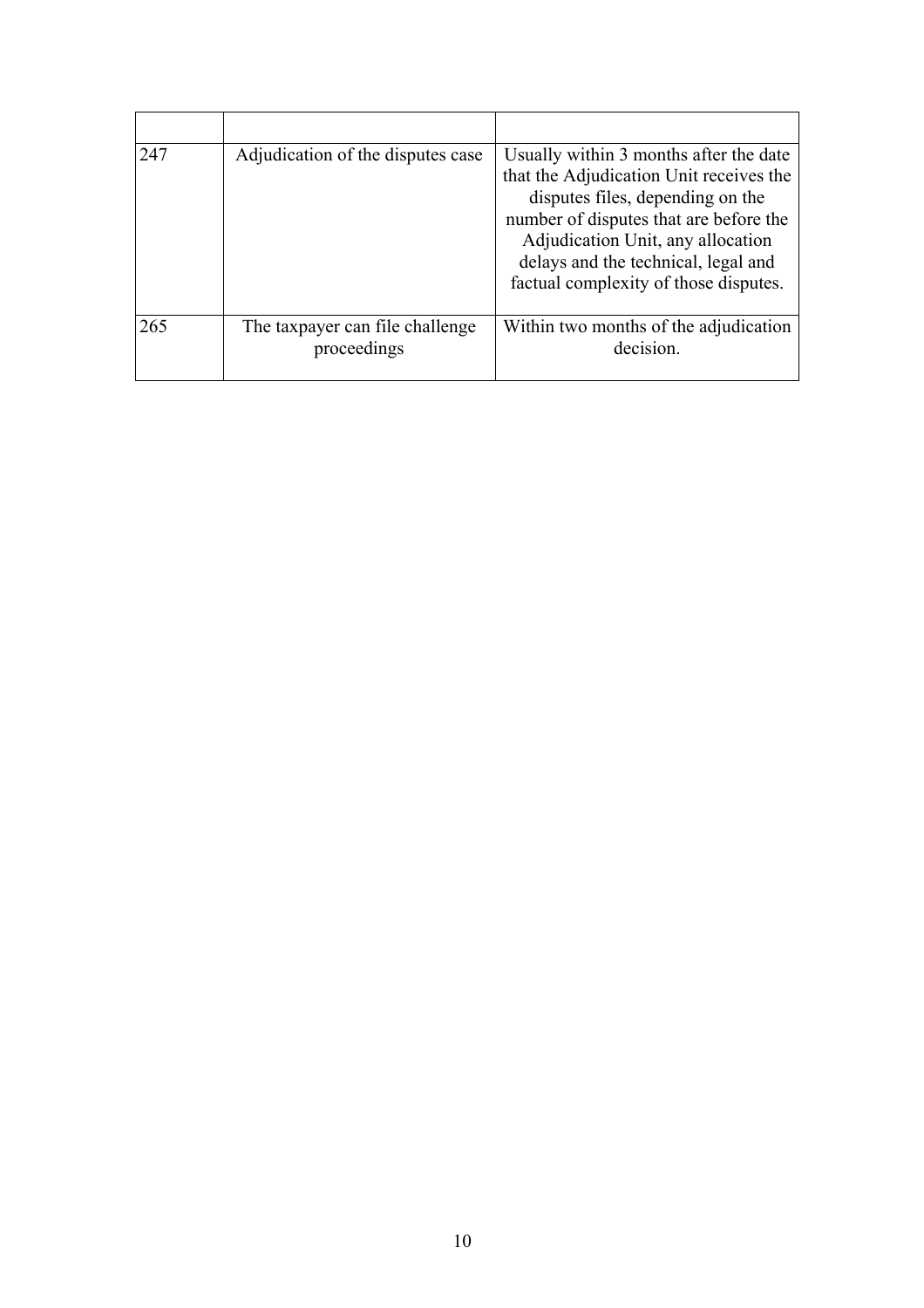## **Standard Practice and Analysis**

### **TAXPAYER'S ASSESSMENT**

21. Section 92(1) reads:

A taxpayer who is required to furnish a return of income for a tax year must make an assessment of the taxpayer's taxable income and income tax liability and, if applicable for the tax year, the net loss, terminal tax or refund due.

- 22. Section 92(1) applies to tax on income derived in:
	- (a) the 2005−06 and later tax years for a taxpayer whose income year matches the tax year, and
	- (b) the corresponding income year for a taxpayer whose income year is different from the 2005−06 and later tax years.
- 23. If a taxpayer has to file an income tax return they must make an assessment of their taxable income and income tax liability and, if applicable, the net loss, terminal tax or refund due. The definition of disputable decision in section 3(1) includes an assessment made by a taxpayer.
- 24. Similar requirements apply to a taxpayer who must file a GST return under the Goods and Services Tax Act 1985 ("the GST Act"). For a GST return period that begins on or after 1 April 2005, the taxpayer must make an assessment of the amount of GST payable. Section 92B(1) reads:

A taxpayer who is required under the Goods and Services Tax Act 1985 to provide a GST tax return for a GST return period must make an assessment of the amount of GST payable by the taxpayer for the return period.

- 25. Pursuant to sections 92(2) and 92B(2) the assessment date for an income tax or GST assessment made by a taxpayer is the date that Inland Revenue receives the taxpayer's tax return.
- 26. When the taxpayer's assessment is received, the Commissioner's practice is to stamp, either electronically or manually, the tax return with the date of receipt. This date is then entered into Inland Revenue's computerised database and a return acknowledgment form is sent to the taxpayer or agent. This practice ensures that the taxpayer will have a clear record of when their assessment was made.
- 27. Under section 92B(3) for a GST assessment and section 92(6) for an income tax assessment, a taxpayer cannot make an assessment of the amount of tax payable for a return period in their tax return if the Commissioner has previously made an assessment of the tax that is payable for that return period. This is commonly known as a "default assessment" and involves the Commissioner making a default determination that estimates the taxpayer's tax liability (for example, if they have missed a return filing deadline).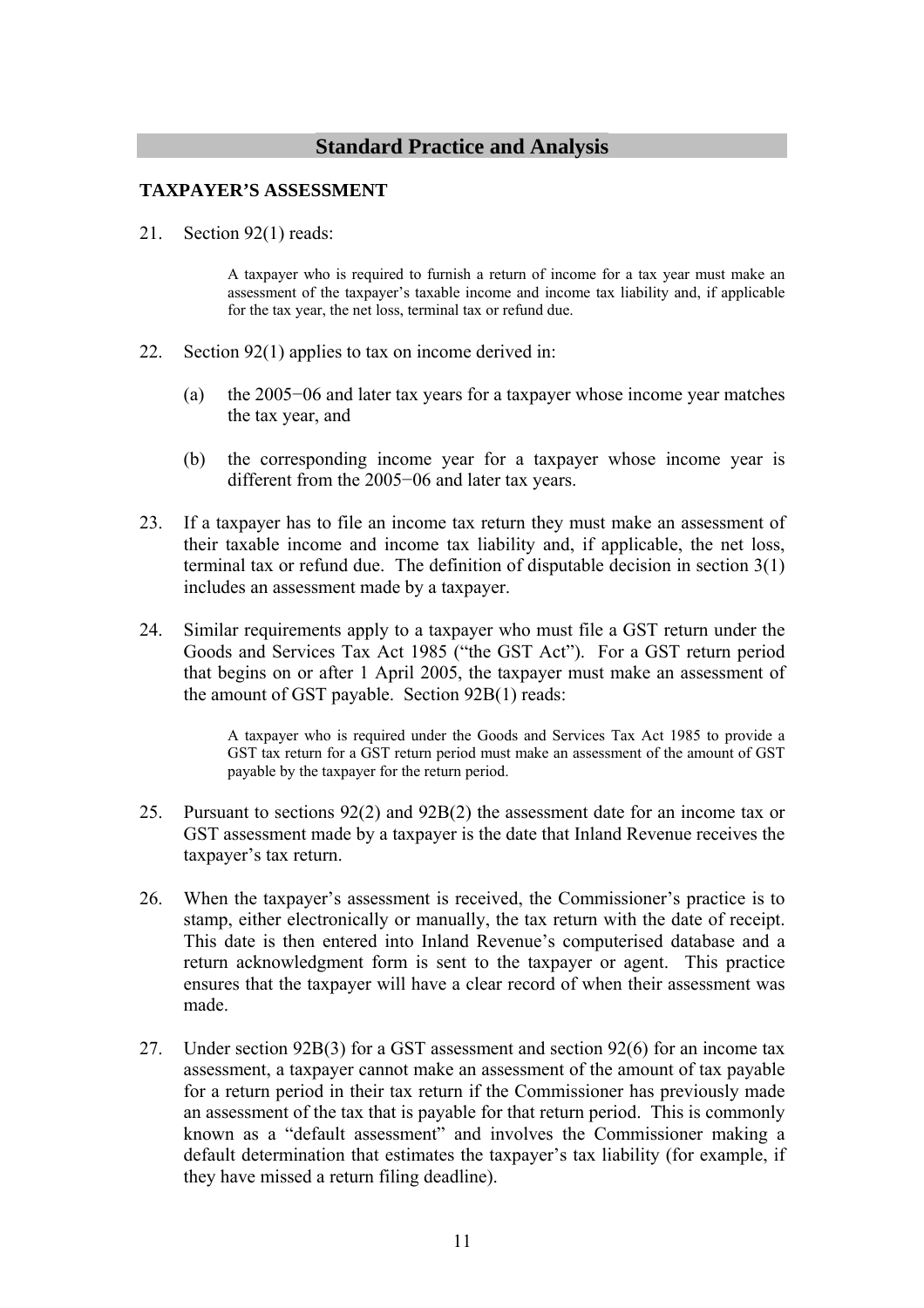28. For further discussion regarding how a taxpayer can dispute a default assessment see paragraphs 41 to 53.

## **THE COMMISSIONER'S ASSESSMENT**

- 29. Notwithstanding section 92(1) and subject to the statutory time bar in sections 108 and 108A, the Commissioner can sometimes issue a notice of assessment to a taxpayer.
- 30. The Commissioner cannot make an assessment without first issuing a NOPA to a taxpayer, unless an exception under section 89C to the requirement for issuing a NOPA applies.
- 31. The exceptions under section 89C are explained in *SPS 08/01: Disputes resolution process commenced by the Commissioner of Inland Revenue* or any replacement SPS. The Commissioner must ensure that any assessment is made in accordance with section 89C. However, if, on a rare occasion, an assessment was made in breach of section 89C, it will still be regarded as being valid under section 114(a).
- 32. If the Commissioner issues an assessment without first issuing a NOPA, the taxpayer can issue a NOPA to the Commissioner under section 89D(1).

## **A TAXPAYER CAN ISSUE A NOPA TO THE COMMISSIONER**

33. A taxpayer can issue a NOPA to the Commissioner in the following situations:

#### **Situation 1: NOPA in respect of the Commissioner's assessment**

34. Section 89D(1) reads:

If the Commissioner–

- (a) Issues a notice of assessment to a taxpayer; and
- (b) Has not previously issued a notice of proposed adjustment to the taxpayer in respect of the assessment, whether or not in breach of section 89C,–

the taxpayer may, subject to subsection (2), issue a notice of proposed adjustment in respect of the assessment.

- 35. When the Commissioner issues to a taxpayer a notice of assessment that does not relate to a "default assessment" (as discussed in paragraph 27) without first issuing a NOPA, the taxpayer can issue to the Commissioner a NOPA in respect of the assessment. A taxpayer's response to a default assessment is discussed in Situation 2.
- 36. A taxpayer's NOPA is not an assessment. It is an initiating action that allows open and full communication between the parties. A NOPA forms a basis for ensuring that the Commissioner does not issue an assessment without some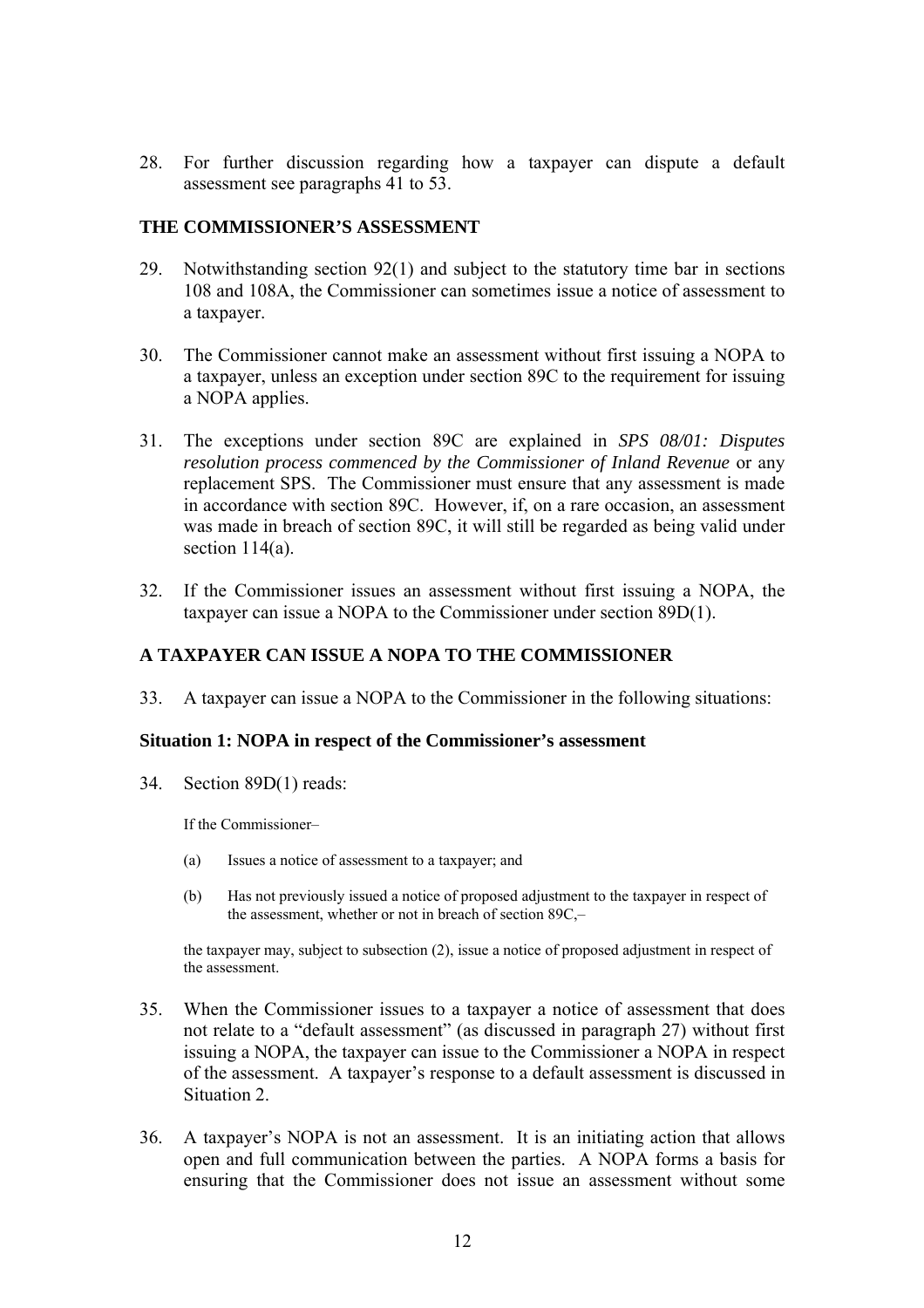formal and structured dialogue with the taxpayer in respect of the grounds upon which the Commissioner is issuing any assessment or amended assessment (*McIlraith v CIR* (2007) 23 NZTC 21,456).

- 37. If the Commissioner has issued an assessment the taxpayer can issue a NOPA under section 89D(1) in respect of any of the considerations that were relevant to making the assessment. This could include preliminary decisions which are necessary to make the assessment, for example, a decision made by the Commissioner under section 89C (*MR Forestry (No 1) Trust Ltd v CIR* (2006) 22 NZTC 19,954).
- 38. The taxpayer must issue the NOPA within the applicable "response period" as defined in section 89AB. Generally, this will be within the four-month period that starts on the date that the Commissioner issues the assessment unless the Commissioner accepts a late NOPA under section 89K(1). However, this response period is subject to the exception discussed in Situation 6.
- 39. For example, if the Commissioner's notice of assessment is issued on 7 April 2008, under section 89D(1) the taxpayer must issue a NOPA in the prescribed form in respect of the assessment on or before 6 August 2008.
- 40. The taxpayer's right to issue a NOPA under section 89D(1) is unaffected, even if, in a very rare circumstance, the Commissioner made the assessment in breach of section 89C. The assessment will be deemed to be valid under section  $114(a)$ .

#### **Situation 2: NOPA in respect of the Commissioner's default assessment**

- 41. If a taxpayer has not filed a tax return, the Commissioner can make a default assessment under section 106(1) without first issuing a NOPA to the taxpayer.
- 42. Section 89D(2) reads:

A taxpayer who has not furnished a return of income for an assessment period may dispute the assessment made by the Commissioner only by furnishing a return of income for the assessment period.

- 43. A taxpayer that intends to dispute a default assessment through the disputes process must:
	- (a) pursuant to section 89D(2) provide a tax return for the period to which the default assessment relates notwithstanding that the tax return cannot include the taxpayer's assessment (section 89D(2A)), and
	- (b) issue a NOPA to the Commissioner in respect of the default assessment within the applicable response period. Generally, this will be within the four-month period that starts on the date that the Commissioner issues the default assessment.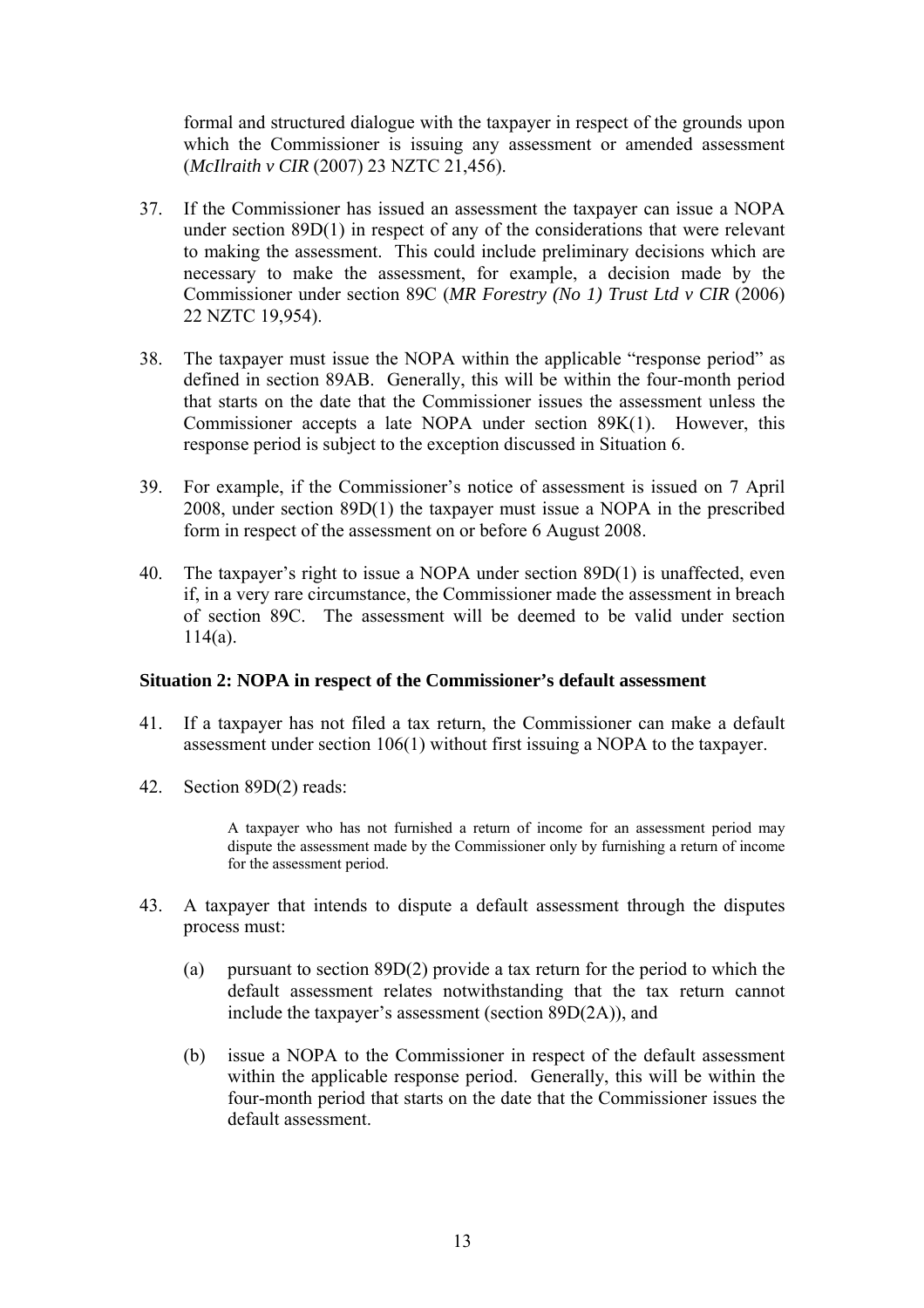- 44. Similar rules apply to a NOPA that a taxpayer issues in respect of a GST default assessment.
- 45. Section 89D(2C) reads:

A taxpayer who has not provided a GST tax return for a GST return period may not dispute the assessment made by the Commissioner other than by providing a GST return for the GST return period.

- 46. Where a taxpayer has not filed a GST return, the Commissioner can make a GST default assessment without first issuing a NOPA to the taxpayer.
- 47. If a taxpayer wants to dispute a GST default assessment through the disputes process, they must:
	- (a) provide a GST return for the periods to which the GST default assessment relates pursuant to section 89D(2C), notwithstanding that the tax return cannot include the taxpayer's assessment (section 89D(2D)), and
	- (b) issue a NOPA to the Commissioner in respect of the GST default assessment,

within the applicable response period. That is, within four months from the date that the default assessment is issued.

- 48. The legislative requirement to provide a tax return in respect of a default assessment made by the Commissioner when issuing a NOPA is an additional requirement of the disputes process. This ensures that the taxpayer has provided the requisite statutory information before they dispute the assessment.
- 49. If the Commissioner agrees with the taxpayer's NOPA and tax return, the Commissioner will amend the default assessment by exercising the discretion under section 113 subject to the statutory time bar in section 108 or 108A and any other relevant limitations on the exercise of that discretion.
- 50. However, if the Commissioner disagrees with the taxpayer's tax return and NOPA the Commissioner cannot amend the default assessment. Instead, the Commissioner must issue a NOR to the taxpayer within the relevant response period to continue the disputes process.
- 51. The taxpayer cannot commence a dispute or challenge proceedings in a hearing authority by simply filing the tax return to which the default assessment relates. The taxpayer must issue a NOPA with their tax return.
- 52. If a NOPA is not issued, the Commissioner cannot be compelled to amend the default assessment on receipt of the taxpayer's tax return. However, the Commissioner will amend the assessment under section 113 on the basis of the information provided in the tax return subject to the statutory time bar in section 108 and any other relevant limitations on the exercise of that discretion if this would ensure that the assessment was correct. (See *SPS 07/03: Requests to*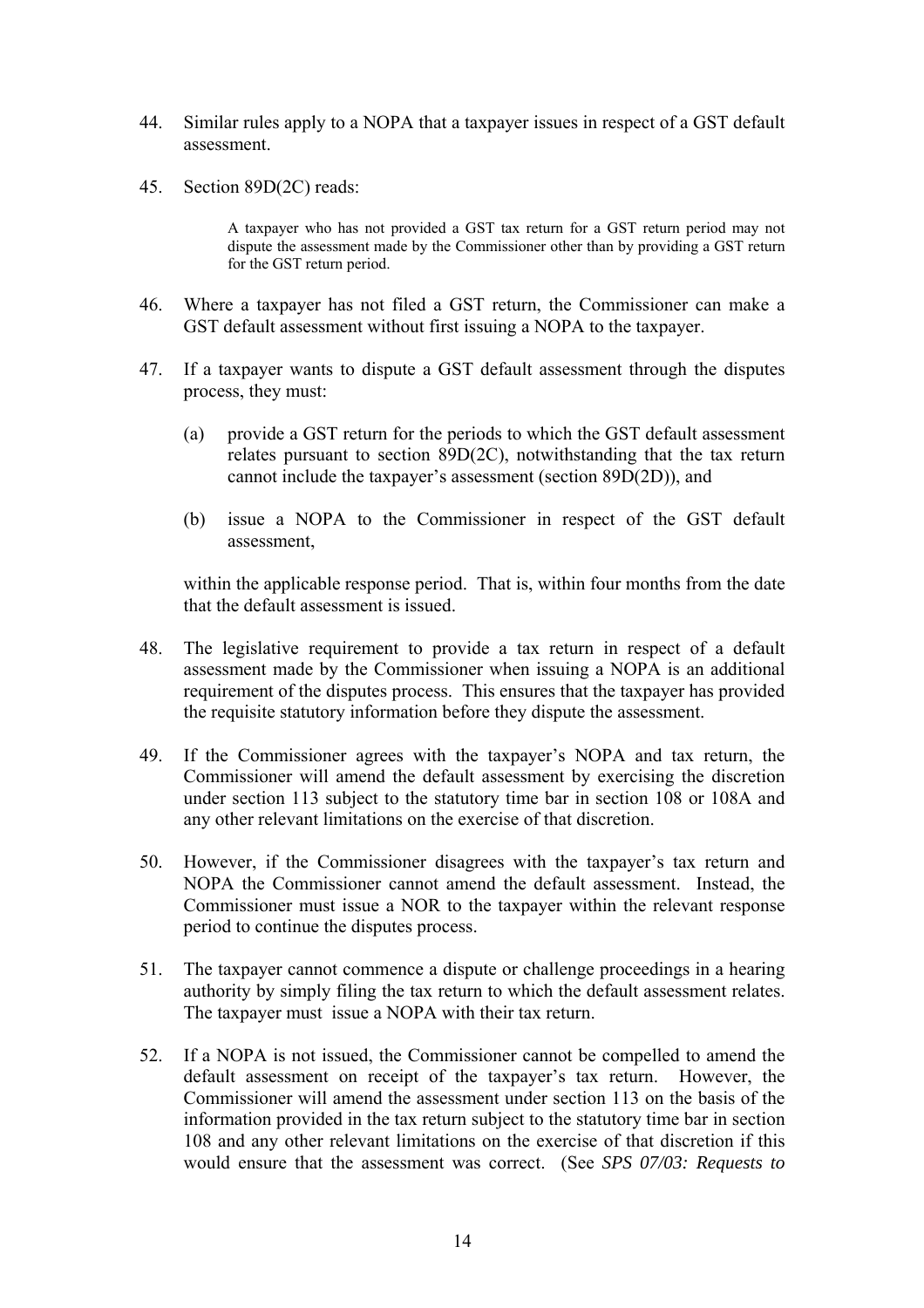*amend assessments* for further details.) Any amended assessment will be the Commissioner's assessment in this circumstance.

53. The Commissioner can decide not to amend the default assessment by exercising the discretion under section 113 on the basis of the tax return provided.

#### **Situation 3: NOPA in respect of a deemed assessment made under section 80H**

54. Section 89D(2B) reads:

A taxpayer to whom section 80F applies who has not furnished an amended income statement for an assessment period may dispute a deemed assessment under section 80H only by furnishing an amended income statement for the assessment period.

- 55. Section 89D(2B) applies to a taxpayer who derives income solely from salary, wages, interest and dividends and who will receive an income statement from the Commissioner under section 80D(1).
- 56. Generally, where the taxpayer considers that the income statement is incorrect, they must advise the Commissioner of the reasons and provide the relevant information to correct the income statement under section 80F(1). This must be done within the statutory time limit. That is, the later of:
	- (a) the taxpayer's terminal tax date for the tax year to which the income statement relates, and
	- (b) two months after the date that the income statement is issued.
- 57. If the taxpayer does not provide the relevant information within the statutory time limit, they will be treated as having filed a tax return under section 80G(2) and made an assessment under section 80H in respect of that income statement. In this case, the date of the deemed assessment under section 80H will be the date that the statutory time limit under section 80F expires.
- 58. Pursuant to section 89D(2B), the taxpayer cannot issue to the Commissioner a NOPA in respect of the deemed assessment made under section 80H without first satisfying their statutory obligation to file an amended income statement for the assessment period.
- 59. If a taxpayer wants to dispute a deemed assessment under section 80H, they must:
	- (a) provide an amended income statement for the assessment period, and
	- (b) issue a NOPA to the Commissioner in respect of the assessment within the applicable response period (that is, four months after the date that the deemed assessment is issued.)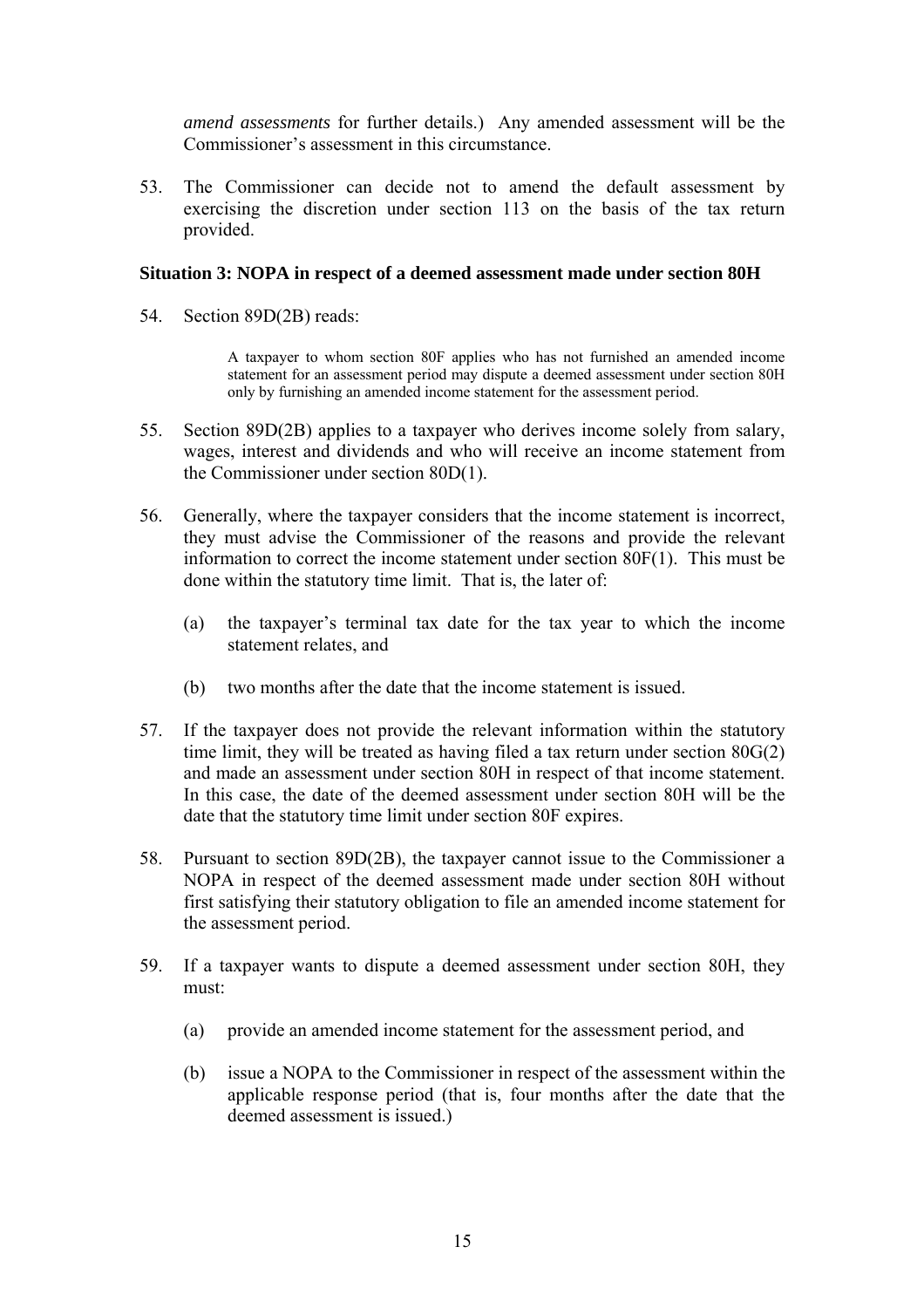#### **Situation 4: NOPA in respect of a disputable decision that is not an assessment**

60. Under section 89D(3) a taxpayer can issue a NOPA in respect of a disputable decision that is not an assessment. Section 89D(3) reads:

If the Commissioner–

- (a) Issues a notice of disputable decision that is not a notice of assessment; and
- (b) The notice of disputable decision affects the taxpayer, –

the taxpayer, or any other person who has the standing under a tax law to do so on behalf of the taxpayer, may issue a notice of proposed adjustment in respect of the disputable decision.

- 61. For the purpose of section 89D(3) a person with standing under a tax law to issue a NOPA on behalf of the taxpayer includes a tax advisor and an approved advisor group.
- 62. Section 3(1) defines a "disputable decision" to include:
	- (b) A decision of the Commissioner under a tax law, except for a decision
		- (i) To decline to issue a binding ruling under Part VA; or
		- (ii) That cannot be the subject of an objection under Part VIII; or
		- (iii) That cannot be challenged under Part VIIIA; or
		- (iv) That is left to the Commissioner's discretion under sections 89K, 89L, 89M(8) and (10) and 89N(3):
- 63. A "decision of the Commissioner under a tax law" generally refers to a tax law that specifically confers a discretion or power on the Commissioner. Paragraph (b)(iii) excludes from the definition of "disputable decision" any decision that cannot be challenged under Part VIIIA.
- 64. For example, if the Commissioner:
	- (a) does not exercise the discretion under section 113 to amend a taxpayer's income tax assessment, or
	- (b) makes a decision under section 108A(3) regarding the application of the time bar, or
	- (c) does not agree to a time bar waiver under section 108B,

section  $138E(1)(e)(iv)$  (within Part VIIIA) provides that this decision cannot be challenged and, therefore, is not a disputable decision for the purposes of section 89D(3). However, under section 89D(1), the taxpayer can issue a NOPA in respect of the initial assessment within the applicable response period if the Commissioner has not previously issued a NOPA in respect of that assessment.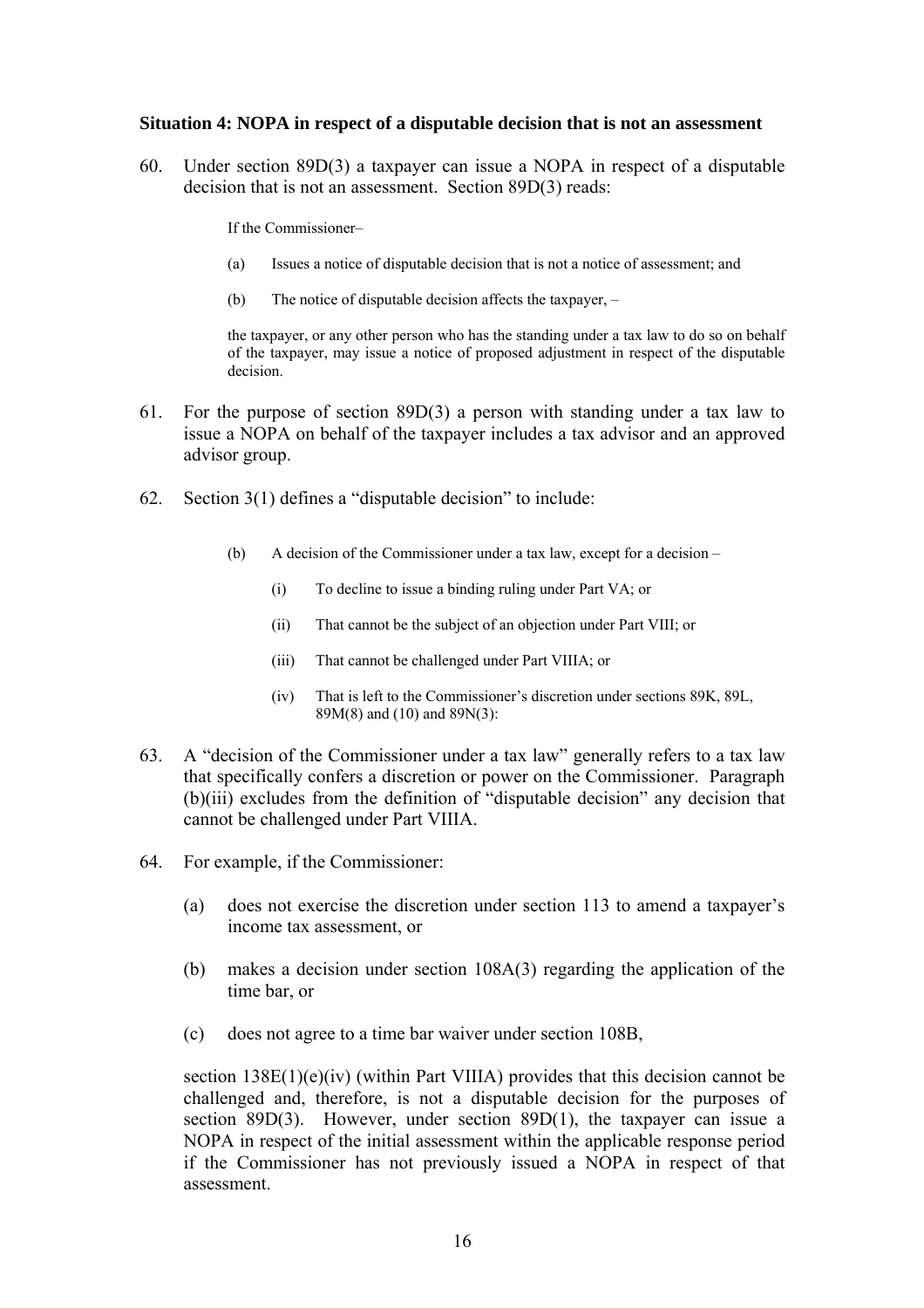- 65. A decision made by the Commissioner under section 108(2) (to increase an assessment) is not of itself, and in the absence of an assessment, a disputable decision. Any challenge to the correctness of the decision must be brought in the context of a challenge to the assessment itself (*Vinelight Nominees Ltd & Anor v Commissioner of Inland Revenue (No 2)* (2005) 22 NZTC 19,519).
- 66. Paragraph (b)(iv) of the definition of "disputable decision" in section  $3(1)$  also excludes any decision that is left to the Commissioner's discretion arising under sections 89K, 89L, 89M(8), (10) and 89N(3).
- 67. For example, the Commissioner does not exercise the discretion under section  $89K(1)$  in respect of a NOPA that a taxpayer has issued outside the applicable response period. This decision not to exercise the discretion in the taxpayer's favour is not a disputable decision.
- 68. The exceptions specified in paragraph (b) of the definition of "disputable decision" ensure that only substantive issues are disputed as disputable decisions and the procedural components of the disputes process do not, in themselves, give rise to disputes although they may be amenable to judicial review.
- 69. The following examples illustrate what is a disputable decision:
	- (a) a taxpayer who is a natural person can dispute the Commissioner's decision made under section YD 1 of the Income Tax Act 2007 ("ITA 2007") that they are a New Zealand resident for taxation purposes.
	- (b) under section RD 3(5) of the ITA 2007, the Commissioner can determine whether, and to what extent, a payment is subject to PAYE. This determination cannot be challenged by the taxpayer and, therefore, is excluded from the definition of "disputable decision" under section  $3(1)(b)(iii)$ . However, an employer or employee can dispute an assessment of tax deductions on the basis that a section RD 3(5) determination on which it is founded is wrong in fact or law.
- 70. The taxpayer must issue the NOPA to the Commissioner within the applicable response period. Generally, this will be within the four-month period that starts on the date that the Commissioner issues the notice of disputable decision or notice revoking or varying a disputable decision that is not an assessment unless the Commissioner allows a late NOPA under section 89K(1).

#### **Situation 5: NOPA in respect of a taxpayer's assessment**

71. Section 89DA(1) reads:

A taxpayer may issue a notice of proposed adjustment in respect of an assessment made by the taxpayer for a tax year or a GST return period if the Commissioner has not previously issued a notice of proposed adjustment to the taxpayer in respect of the assessment.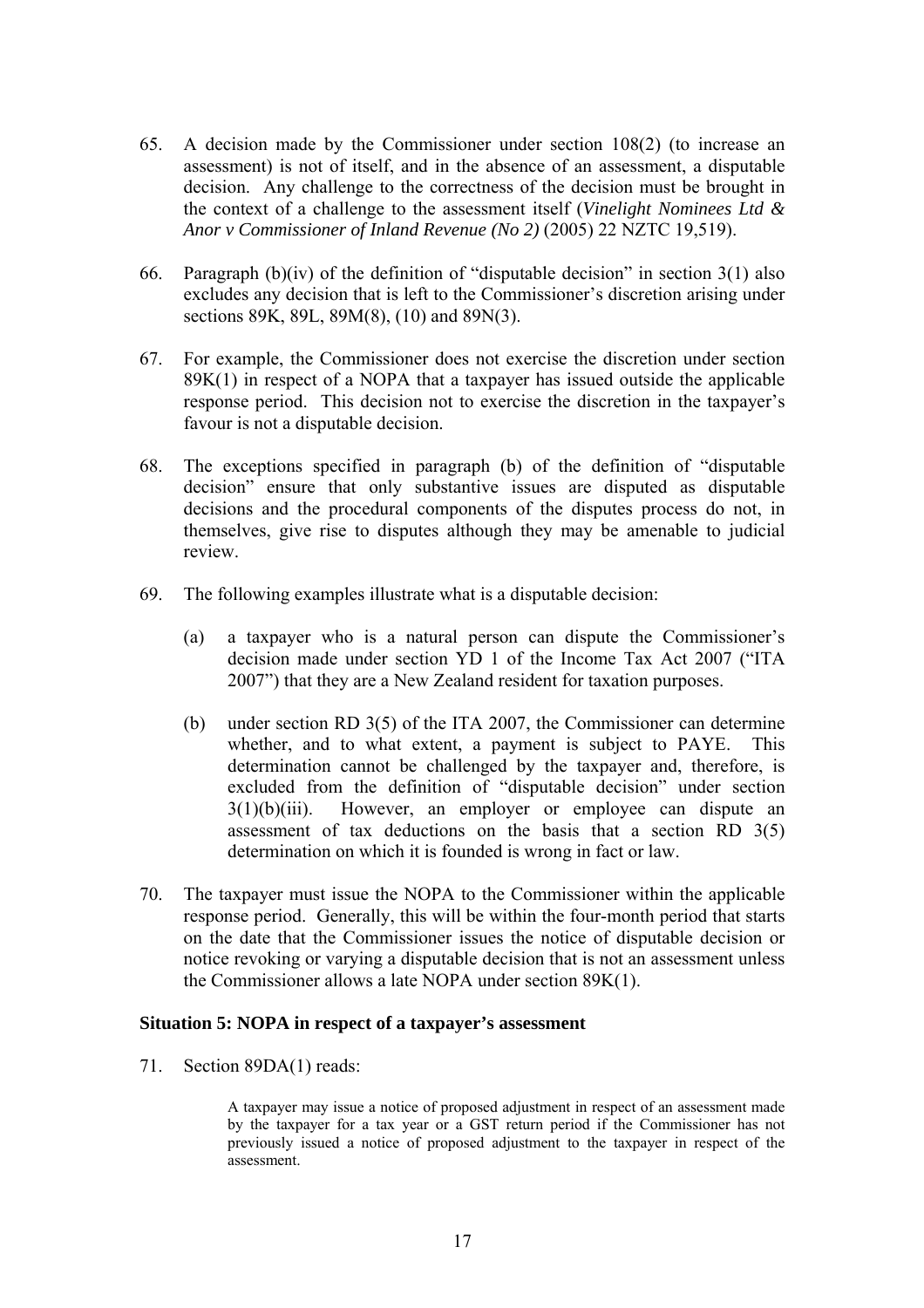- 72. If a taxpayer needs to file an income tax return they must also make an assessment of their taxable income and income tax liability under section 92(1) unless the Commissioner has previously made an assessment for that tax year (section  $92(6)$ ).
- 73. Section 89DA(1) also applies to a taxpayer's GST assessment for a return period. A taxpayer who has to file a GST return must also make an assessment of the amount of GST payable for the return period under section 92B(1).
- 74. Pursuant to section 89DA(1), a taxpayer can issue to the Commissioner a NOPA in respect of their own tax assessment.
- 75. The taxpayer's NOPA must be issued within the applicable response period as defined in section 89AB. Generally, this will be within the four-month period that starts on the date that the Commissioner receives the taxpayer's assessment unless the Commissioner allows a late NOPA under section 89K(1).
- 76. The date that the Commissioner receives the taxpayer's assessment will be determined under section 14B. For example, under section 14B(8), the Commissioner will receive a NOPA that the taxpayer sends by post on the date that it would have been delivered in the ordinary course of post.

#### **Situation 6: NOPA that relates solely to a research and development tax credit**

- 77. Under section 89DA, a taxpayer can also issue a NOPA that relates solely to a research and development expenditure tax credit arising from a notice of assessment that they have previously issued for the 2008−09 tax year.
- 78. The NOPA must be issued within the period that starts on the date on which the Commissioner receives the taxpayer's assessment and ends two years after the latest date on which a taxpayer can provide a return of income for the 2008−09 tax year. This response period is an exception to the general response period that applies for disputing taxpayer assessments.
- 79. As the research and development expenditure tax credit has been repealed from the 2009-10 tax year onwards this response period has limited application it is not intended to discuss it further in this SPS.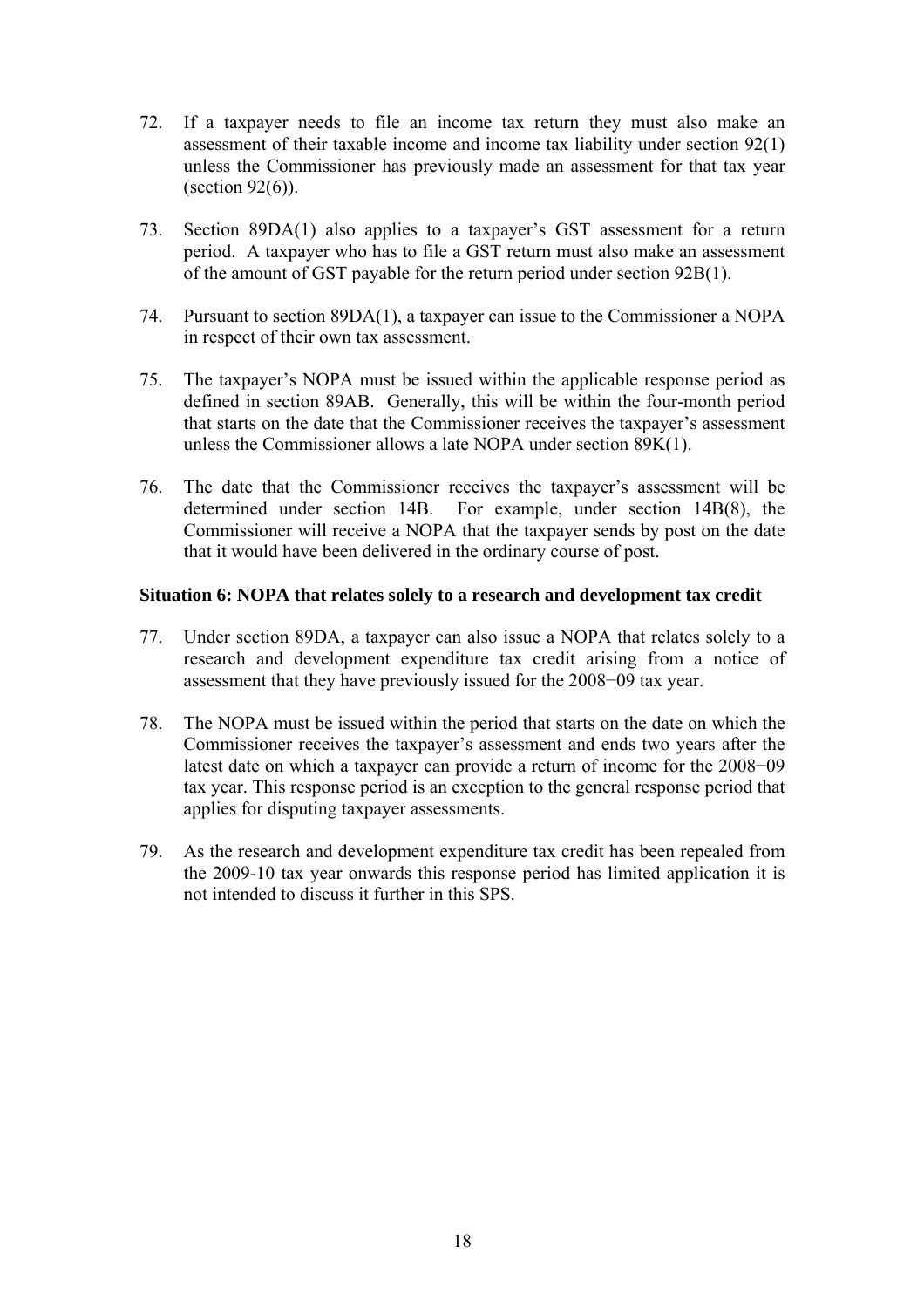#### **CONTENTS OF A TAXPAYER'S NOPA**

- 80. A NOPA is the document that commences the disputes process. It is intended to identify the true points of contention and explain the legal or technical aspects of the issuer's position in relation to the proposed adjustment in a formal and understandable manner. This will ensure that information relevant to the dispute is quickly made available to the parties. Section 89F(1) and (3) specifies the content requirements for any NOPA that a taxpayer may issue.
- 81. Section 89F reads:
	- (1) A notice of proposed adjustment must
		- (a) contain sufficient detail of the matters described in subsections (2) and (3) to identify the issues arising between the Commissioner and the disputant; and
		- (b) be in the prescribed form.
- …
	- (3) A notice of proposed adjustment issued by a disputant must
		- (a) Identify the adjustment or adjustments proposed to be made to the assessment; and
		- (b) Provide a statement of the facts and the law in sufficient detail to inform the Commissioner of the grounds for the disputant's proposed adjustment or adjustments; and
		- (c) State how the law applies to the facts; and
		- (d) Include copies of the documents of which the disputant is aware at the time that the notice is issued that are significantly relevant to the issues arising between the Commissioner and the disputant.
- 82. The prescribed form for a NOPA as required under section 89F(3)(b) is the *IR770 Notice of proposed adjustment* form that can be found on Inland Revenue's website: www.ird.govt.nz. A handwritten NOPA in this form is acceptable. Additional information can also be attached to the prescribed form.
- 83. If the Commissioner receives a NOPA that is not in the prescribed form or has insufficient detail under section 89F(1)(a) the Commissioner's practice will be to advise the taxpayer that the NOPA must be in the prescribed form or include sufficient information. If this occurs on the last day of the response period the Commissioner will consider any resubmitted NOPA under section  $89K(1)(a)(iii)$  provided that the lateness is minimal (see paragraph 122).
- 84. If the taxpayer's NOPA does not satisfy the content requirements under section  $89F(1)(a)$  and (3) the Commissioner can reject the NOPA and not issue a NOR (see paragraphs 109 to 115).
- 85. When issuing a NOPA, the taxpayer must state the facts and law in sufficient detail, how the law applies to the facts and include copies of the documents that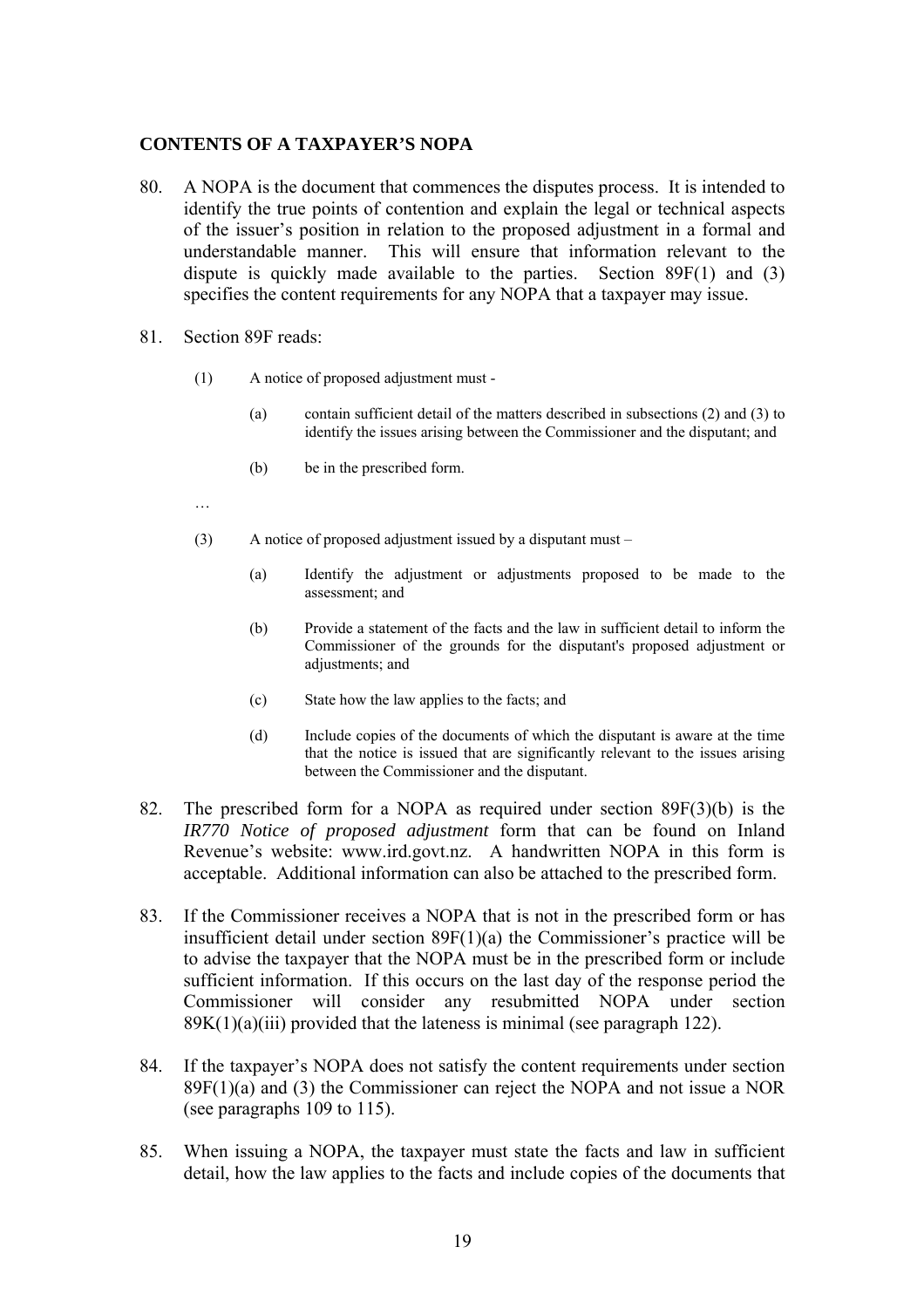are significantly relevant to the dispute and known to the taxpayer when they issue the NOPA. However, the taxpayer must avoid repeating facts, arguments or using unnecessary detail. The Commissioner cannot treat a tax return provided by the taxpayer as a NOPA because it will not satisfy the requirements in section  $89F(1)$  and  $(3)$ .

- 86. Section 89F(3)(b) requires that the taxpayer's NOPA states the key facts and law concisely and in sufficient detail. The term "sufficient detail" means that the document must contain adequate analysis of the law and facts that are relevant to the dispute. This means sufficient discussion of the law to enable the Commissioner to clearly understand the proposed adjustment.
- 87. The Commissioner considers that it is necessary that the taxpayer provides "a statement of the facts and law in sufficient detail" to ensure that they have fully considered issues before they raise them in their NOPA.
- 88. Although it is not a requirement under section 89F(3) the taxpayer must ensure that a NOPA is relatively brief and simple to enable the parties to quickly progress the dispute without incurring substantial expenses or excessive preparation time. However, the taxpayer must also provide sufficient information to support the proposed adjustments in their NOPA and to reduce further administrative and compliance costs.

## *Identify the proposed adjustment – section 89F(3)(a)*

- 89. The taxpayer must identify the proposed adjustment in their NOPA. This includes for each proposed adjustment:
	- (a) the amount or impact of the adjustment, and
	- (b) the tax year or period to which the proposed adjustment relates.
- 90. The proposed adjustment should be set out as specifically as possible. For example: "increase the 2007 repairs and maintenance expenditure by \$3,000"; "increase the GST input tax deduction by \$4,000 in the August 2007 return period", etc.

#### *Provide a statement of the facts and law in sufficient detail – section 89F(3)(b)*

#### **Facts**

- 91. To provide a brief and accurate statement of facts, the taxpayer must focus on the material factual matters relevant to the legal issues. The taxpayer must include the facts necessary for proving all the arguments raised in support of each adjustment, including any facts that are inconsistent with any argument that the Commissioner has previously raised.
- 92. The taxpayer should endeavour to disclose all the relevant material facts clearly and with adequate amounts of detail relative to the complexity of the issues. The taxpayer is best suited to do this because they are usually very familiar with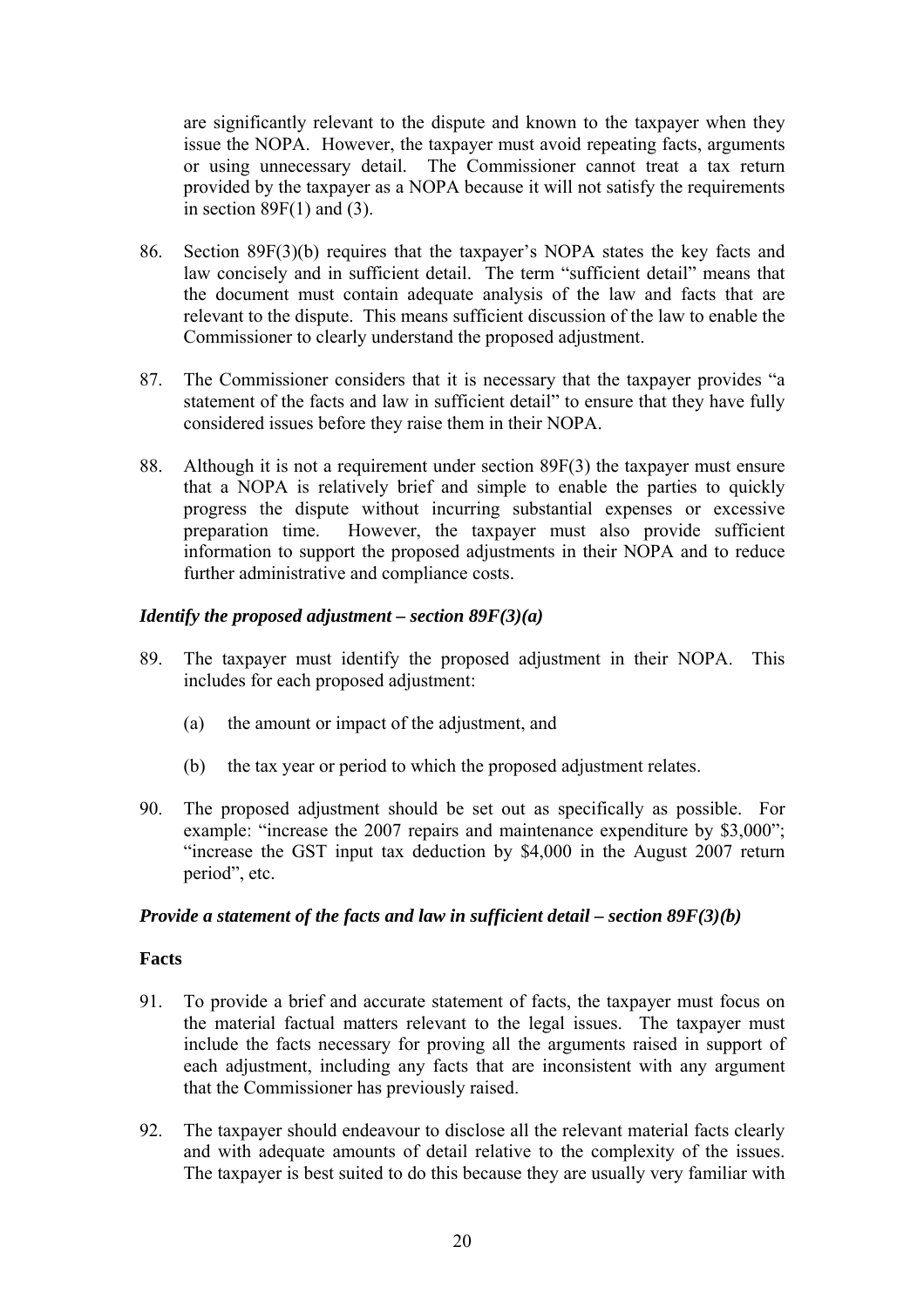the background and facts that relate to the dispute. Disclosing the background and facts at the NOPA phase helps to resolve the dispute at an earlier stage. However, the taxpayer should not overstate the facts with irrelevant detail or repetition.

- 93. In complex cases, the Commissioner expects the taxpayer to explain the relevant facts clearly and methodically. The taxpayer should also assist the Commissioner to understand the background and facts of the dispute, so as to facilitate a speedy resolution of the case. The taxpayer should explain the facts and law in sufficient detail to inform the Commissioner of the grounds for the adjustment. It is unhelpful and can cause delays if the Commissioner has to second guess the factual bases of the taxpayer's case.
- 94. For example, in a dispute that involves a complex financial arrangement, the taxpayer should explain each element of it. This includes explaining the background to the financial arrangement, identifying the parties involved, highlighting the relevant clauses in an agreement, etc.

## **Law**

- 95. Each proposed adjustment should stipulate the relevant section or sections that the taxpayer relies on and including, if a section has multiple independent parts, the applicable subsection(s).
- 96. It is important that the taxpayer includes an adequate amount of analysis of the applicable legal principles or tests in their NOPA. If possible these should be supported by case authorities with full citations. For example, in a dispute that involves the tax treatment of a trade-tie payment, the taxpayer must apply the legal principles from a leading case such as *Birkdale Service Station v CIR*  (2000) 19 NZTC 15,981. However, it is not necessary to laboriously describe large numbers of precedent cases on the same issue or include extracts from each.

#### *How the law applies to the facts - section 89F(3)(c)*

- 97. The taxpayer must apply the legal arguments to the facts. This ensures that the proposed adjustment is not a statement that appears out of context in relation to the rest of the document. The Commissioner considers that the application of the law to the facts must logically support the proposed adjustment and be stated clearly and in detail.
- 98. The taxpayer must present the materials and arguments on which they intend to rely or on which reliance will be placed. That is, if more than one argument supports the same or a similar outcome, all arguments must be made and supported by evidence. For each proposition of law, it is recommended that the NOPA makes a clear link to an outline of supporting facts.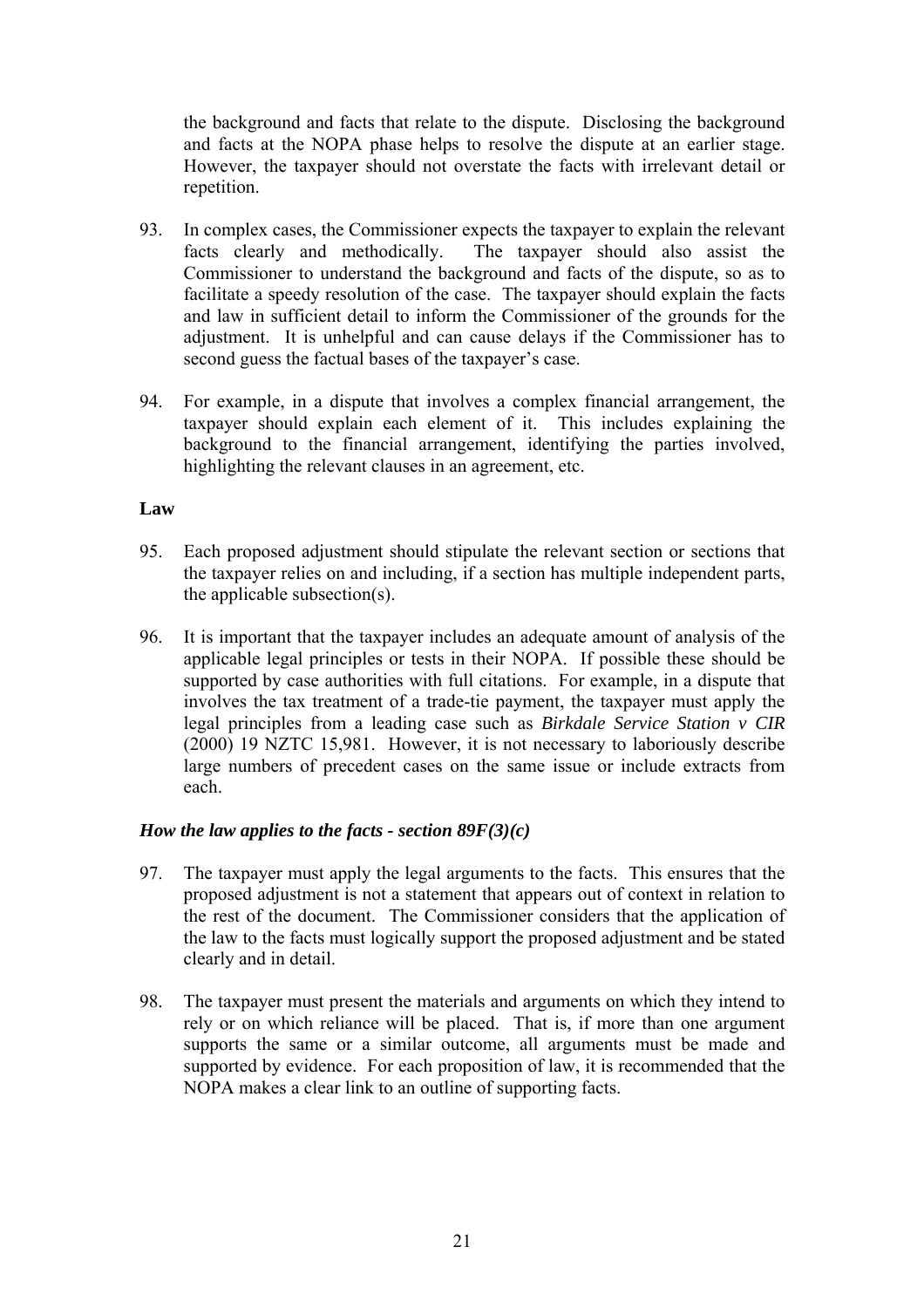## *Include copies of the relevant documents that support the adjustment – section 89F(3)(d)*

- 99. The taxpayer must provide full copies of the documents that they know are significantly relevant to the dispute and in existence when they issue the NOPA. This ensures that the Commissioner has all the relevant information necessary to respond to the NOPA.
- 100. For example:
	- (a) a taxpayer proposes an adjustment to GST input tax credits in their NOPA. The taxpayer must provide copies of the relevant tax invoices as documentary evidence in their NOPA.
	- (b) a taxpayer's dispute involves a sale of land transaction. The taxpayer must provide a copy of the sale and purchase agreement and other relevant correspondence between the vendor and the purchaser as documentary evidence in their NOPA.
- 101. In some cases, new documentary evidence can emerge, as the dispute progresses. For example, the documentation is quite old and may have been misplaced. The taxpayer may be unaware of these documents when the NOPA was issued. The parties should then exchange this new evidence when it becomes known or available.
- 102. Where a taxpayer is aware of a particular document that is significantly relevant to their dispute, but cannot obtain a copy of it, the taxpayer should include the following matters in their NOPA:
	- (a) the nature of the document and its relevance to the dispute, and
	- (b) the reasonable steps that the taxpayer has taken to obtain a copy of the document, and
	- (c) the expected date that the document will be made available to the Commissioner.
- 103. However, this practice should not be treated as dispensing with the requirements under section 89F(3)(d). The Commissioner still expects the taxpayer will send copies of the relevant documents mentioned in their NOPA as soon as they become available.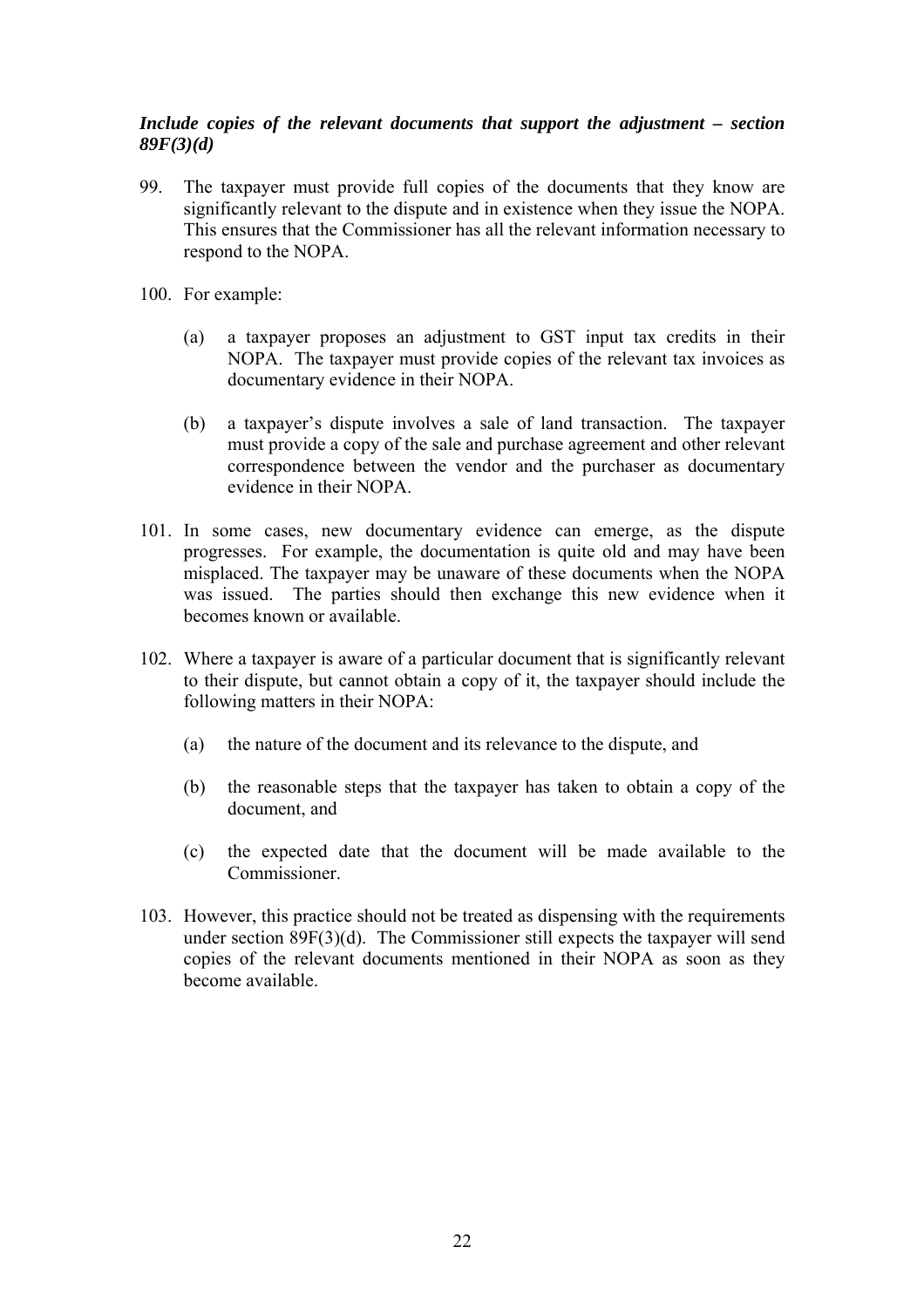## **ELECTION OF THE SMALL CLAIMS JURISDICTION OF THE TAXATION REVIEW AUTHORITY**

- 104. Under section 89E(1), a taxpayer issues can elect in their NOPA that the TRA acting in its small claims jurisdiction hears any unresolved dispute that arises from the NOPA, if the following requirements are met:
	- (a) the taxpayer's NOPA is issued under section 89D or 89DA ( see earlier discussion), and
	- (b) the amount in dispute is \$30,000 or less.
- 105. A taxpayer's election under section 89E(1), is irrevocable and is binding on them. In this circumstance, the full disputes process does not have to be followed.

## **RECEIPT OF A TAXPAYER'S NOPA**

- 106. Inland Revenue will usually assign a taxpayer's NOPA to the responsible officer within five working days after it is received.
- 107. After receiving the NOPA, the responsible officer will determine and record the following:
	- (a) the date on which the NOPA was issued, whether the NOPA has been issued within the applicable response period and the date by which the Commissioner's response must be issued, and
	- (b) the NOPA's salient features including any deficiencies in its content.
- 108. Where this is practicable, Inland Revenue will advise the taxpayer or their tax agent that it has received the NOPA by telephone or in writing within 10 working days.

#### **Deficiencies in the contents of a NOPA**

- 109. Where Inland Revenue has received a NOPA that it considers has deficiencies (that is, the requirements under section  $89F(1)(a)$  and (3) may not be met), the responsible Inland Revenue officer will take reasonable steps to have the taxpayer correct the information in the NOPA before the response period expires.
- 110. The taxpayer will be advised as soon as practicable that the Commissioner considers that the NOPA may not meet the requirements of section  $89F(1)(a)$ and (3) and why. They will also be advised that any additional or corrected information should be provided within the response period.
- 111. Taxpayers are encouraged to issue their NOPA immediately after they have completed it because they could have insufficient time to rectify any deficiencies if the response period is due to expire.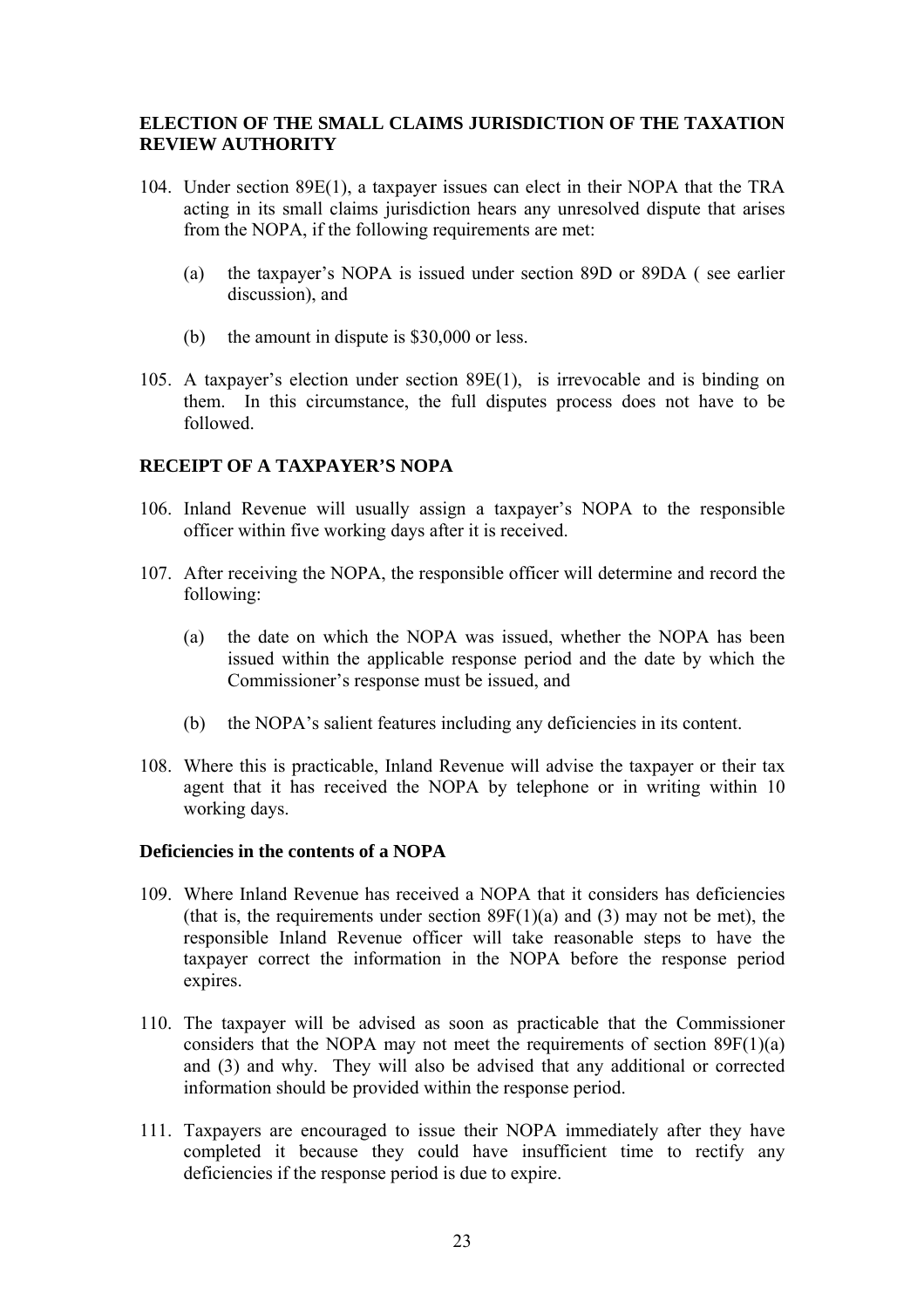- 112. Generally where the deficiencies are not able to be remedied and it is possible to treat the NOPA as sufficient, or if the NOPA advances sufficient argument to allow the dispute to develop and progress, then the Commissioner will continue with the dispute. The argument that the NOPA is deficient will be incorporated into the Commissioner's SOP and the Commissioner will also fully argue the substantive issue.
- 113. However, if the NOPA received is highly unsatisfactory the Commissioner will not continue with the dispute. This will be on the grounds that the NOPA does not satisfy the requirements set out in section 89F(1)(a) and (3).
- 114. A NOPA is likely to be considered highly unsatisfactory only where the taxpayer's position is materially inconsistent and not capable of coherent explanation, or there is no observable explanation at all of the taxpayer's grounds for dispute. In these situations the dispute will be treated as if it has never commenced (unless the taxpayer resubmits a late NOPA and the Commissioner accepts it under one of the exceptional circumstances under section 89K).
- 115. In considering the adequacy of the taxpayer's NOPA, the Commissioner will not base his view on the strength or weakness of the taxpayer's argument. The Commissioner will only be concerned with whether the NOPA meets its statutory requirements.
- 116. The approach outlined above is consistent with that taken by the Court of Appeal in *CIR v Alam and Begum* (2009) 24 NZTC 23,564.

## **NOPA THAT A TAXPAYER HAS ISSUED OUTSIDE THE APPLICABLE RESPONSE PERIOD**

117. Unless an "exceptional circumstance" arises under any of the circumstances specified in section 89K(1), the Commissioner cannot accept a NOPA that a taxpayer issues under section 89D or 89DA outside the applicable response period.

#### *Exceptional circumstances under section 89K*

- 118. The legislation defines exceptional circumstances very narrowly. The cases on "exceptional circumstances," such as *Treasury Technology Holdings Ltd v CIR*  (1998) 18 NZTC 13,752, *Milburn NZ Ltd v CIR* (1998) 18 NZTC 14,005, *Fuji Xerox NZ Ltd v CIR* (2001) 17,470 (CA), *Hollis v CIR* (2005) 22 NZTC 19,570, and *Balich v CIR* (2007) 23 NZTC 21,230 are also relevant. The case law confirms that the Commissioner should apply the definition of "exceptional circumstances" in sections 89K(3) and 138D consistently.
- 119. The following guidelines have emerged from the case law: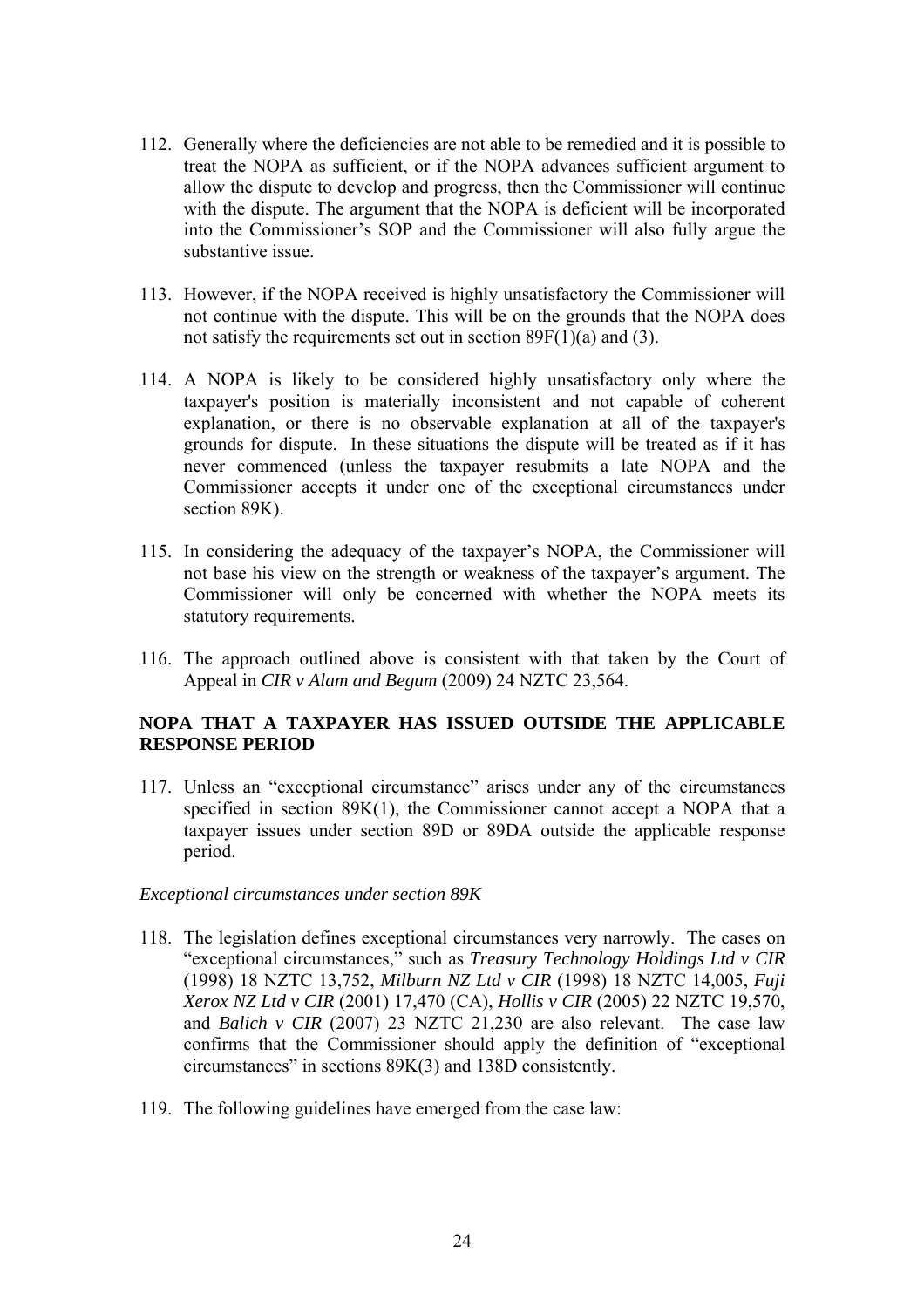- (a) a taxpayer's misunderstanding or erroneous calculation of the applicable response period will usually not be regarded as an event or circumstance beyond the taxpayer's control under section 89K(3)(a);
- (b) an agent's failure to advise their client that they have received a notice of assessment or other relevant documents that causes the taxpayer to respond outside the applicable response period will not generally be considered to be an exceptional circumstance under section 89K(3)(b) (*Hollis v CIR*); and
- (c) an exceptional circumstance can arise if the taxpayer has relied on misleading information that the Commissioner has given them that causes them to respond outside the applicable response period (*Hollis v CIR*).
- 120. The Commissioner will only accept a late NOPA on rare occasions. See *Tax Information Bulletin* Vol 8, No 3 (August 1996) for some examples of situations that can be considered "exceptional circumstances" beyond a taxpayer's control.
- 121. Section 89K(3) reads:

For the purpose of subsection  $(1)$ ,—

- (a) An **exceptional circumstance** arises if—
	- (i) An event or circumstance beyond the control of a disputant provides the disputant with a reasonable justification for not rejecting a proposed adjustment, or for not issuing a notice of proposed adjustment or statement of position, within the response period for the notice:
	- (ii) A disputant is late in issuing a notice of proposed adjustment, notice of response or statement of position but the Commissioner considers that the lateness is minimal, or results from 1 or more statutory holidays falling in the response period:
- (b) An act or omission of an agent of a disputant is not an exceptional circumstance unless—
	- (i) It was caused by an event or circumstance beyond the control of the agent that could not have been anticipated, and its effect could not have been avoided by compliance with accepted standards of business organisation and professional conduct; or
	- (ii) The agent is late in issuing a notice of proposed adjustment, notice of response or statement of position but the Commissioner considers that the lateness is minimal, or results from 1 or more statutory holidays falling in the response period.
- 122. The statutory holiday exception is self-explanatory. The Commissioner can also accept a late NOPA if the Commissioner considers that the lateness is minimal, that is, the document was only one to two days late.
- 123. For example, the response period ends on a Saturday and the taxpayer provides a NOPA on the following Tuesday. The Commissioner treats the response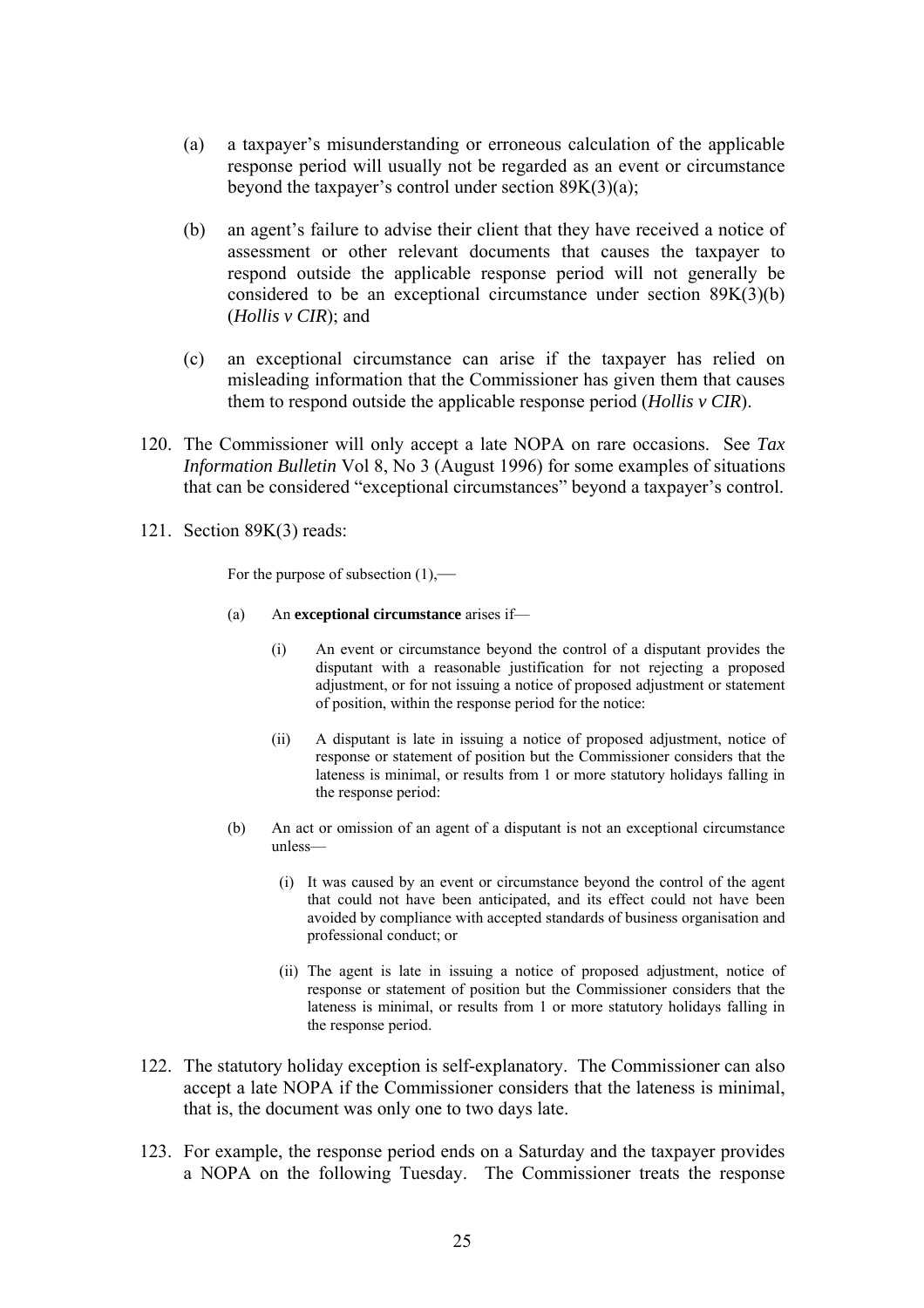period as ending on Monday on the basis of section 35(6) of the Interpretation Act 1999 and accepts that the lateness of the NOPA was minimal. That is, the Commissioner received the NOPA within one to two days of Monday, the last day of the response period. If the response period ended on Friday and the taxpayer provided the NOR on the following Monday, the Commissioner would also accept that the lateness is minimal.

- 124. Besides the degree of lateness, the Commissioner will consider the following factors when exercising the discretion under section 89K(1):
	- (a) the date on which the NOPA was issued, and
	- (b) the response period within which the NOPA should be issued, and
	- (c) the real event, circumstance or reason why the taxpayer did not issue the NOPA within the applicable response period, and
	- (d) the taxpayer's compliance history in relation to the tax types under consideration (for example, whether the taxpayer has a history of paying tax late or filing late tax returns or NOPAs in the past?)
- 125. For example, a taxpayer issues a NOPA to the Commissioner two days after the applicable "response period" has expired. The taxpayer does not provide a legitimate reason for the lateness. The taxpayer also has a history of filing late NOPAs within the minimal allowable lateness period (that is, up to two days outside the applicable "response period") and has been advised on the calculation of the "response period" each time.
- 126. Although the degree of lateness was minimal each time, the Commissioner would not accept the taxpayer's NOPA in this circumstance. This ensures that the section  $89K(3)(b)(ii)$  exception is not treated as an extension of the "response period" in all circumstances.
- 127. The Commissioner will consider a taxpayer's application made under section 89K(1) after receiving the relevant NOPA. The responsible officer will document the reasons for accepting or rejecting the taxpayer's application and advise them of their decision in writing within 15 working days after Inland Revenue receives their application.
- 128. If the Commissioner rejects a taxpayer's application made under section 89K(1), the Commissioner can still consider the validity of the taxpayer's tax position in terms of the practice for applying the discretion under section 113. See *SPS 07/03: Requests to amend assessments* for details of this practice. However, the Commissioner's decision to reject an application made under section 89K(1) is not a "disputable decision" for the purposes of section 89D(3).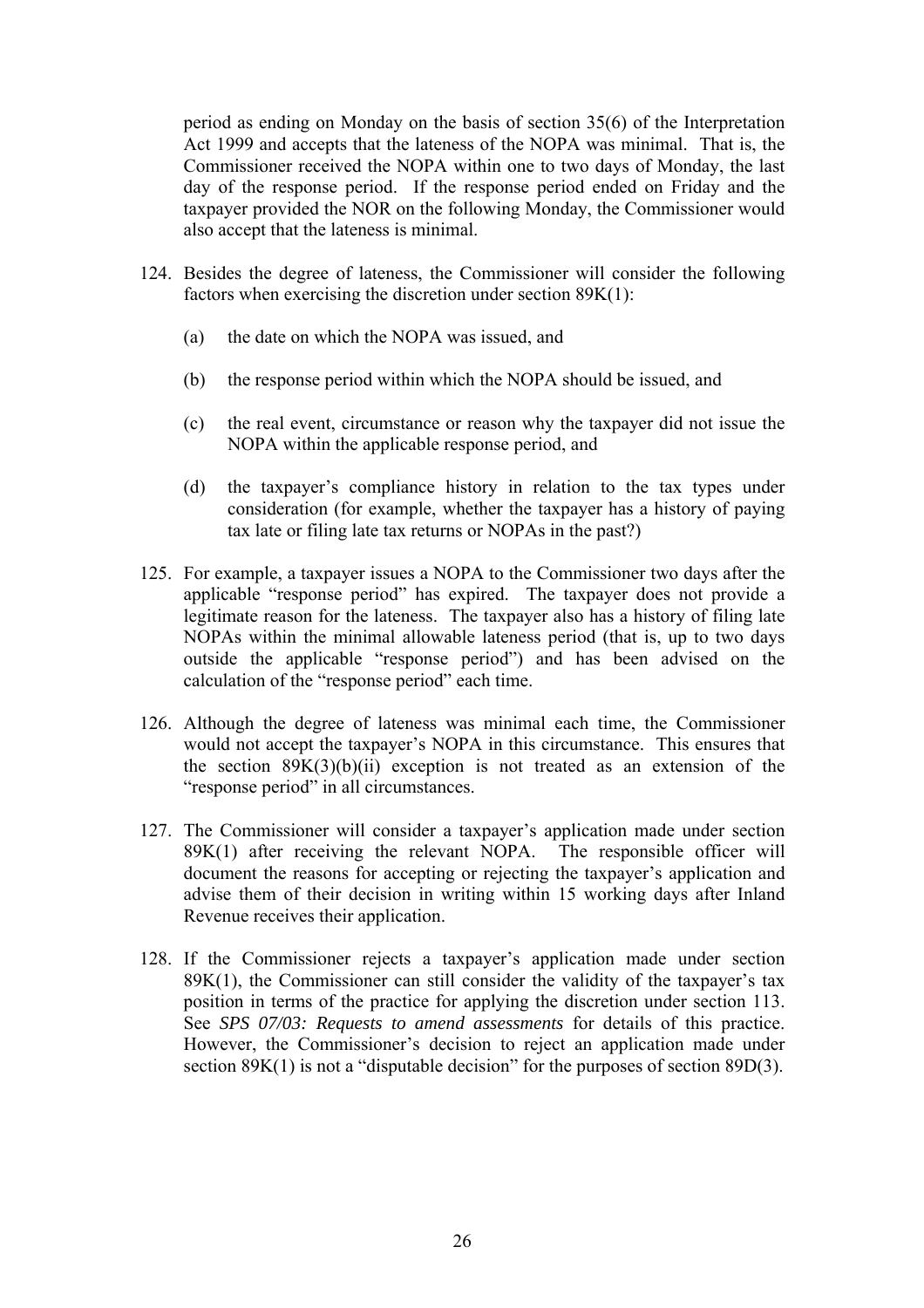## **TIME FRAMES TO COMPLETE THE DISPUTES PROCESS**

- 129. If a taxpayer has issued a NOPA to the Commissioner and the dispute remains unresolved, when practicable, the parties should negotiate a time frame to ensure that the dispute is progressed in a timely and efficient way.
- 130. Agreeing to a time frame is not statutorily required but, rather, is a critical administrative requirement that requires both parties to be ready to progress matters. The parties should endeavour to meet the agreed time frame. If there are delays in the progress of the dispute the responsible officer must manage the delay including any relationship with internal advisers and liaise with the taxpayer.
- 131. If the negotiated time frame cannot be achieved, the Commissioner must enter into continuing discussions with the taxpayer, either to arrange a new time frame, or otherwise keep them advised of when the disclosure notice will be issued. Therefore, the failure to negotiate or adhere to an agreed time frame will not prevent the case from progressing through the disputes process in a timely manner.
- 132. In addition to the above administrative practice, the Commissioner is bound by section 89N. Under section 89N(2), if the parties cannot agree on the proposed adjustment, the Commissioner cannot amend the assessment without completing the disputes resolution process (that is, consider the taxpayer's SOP), unless any of the exceptions in section 89N(1)(c) apply. These exceptions are explained in *SPS 08/01: Disputes resolution process commenced by the Commissioner of Inland Revenue* or any replacement SPS.

## **THE COMMISSIONER'S RESPONSE TO A TAXPAYER'S NOPA: NOTICE OF RESPONSE**

- 133. If the Commissioner disagrees with the taxpayer's proposed adjustment, then, under section 89G(1) the Commissioner must advise the taxpayer that any or all of their proposed adjustments are rejected by issuing a NOR within the applicable response period. That is, within two months starting on the date that the taxpayer's NOPA is issued. The Commissioner interprets this to mean that the taxpayer must receive the NOR within this period. For example, if a taxpayer issues a NOPA on 9 April 2010, the Commissioner must advise the taxpayer of its rejection by issuing to them a NOR and they must receive that NOR on or before 8 June 2010.
- 134. Where it is practicable, the Commissioner will make reasonable efforts to contact the taxpayer or their tax agent within 10 working days before the response period expires to advise whether the Commissioner intends to issue a NOR to them in response to their NOPA. Such contact may be made by telephone or letter.
- 135. The Commissioner must issue the NOR to the taxpayer (section 14(3)(a)) or a representative authorised to act on their behalf (section 14(3)(b)). In respect of the latter, it is a question of fact whether the recipient is authorised to receive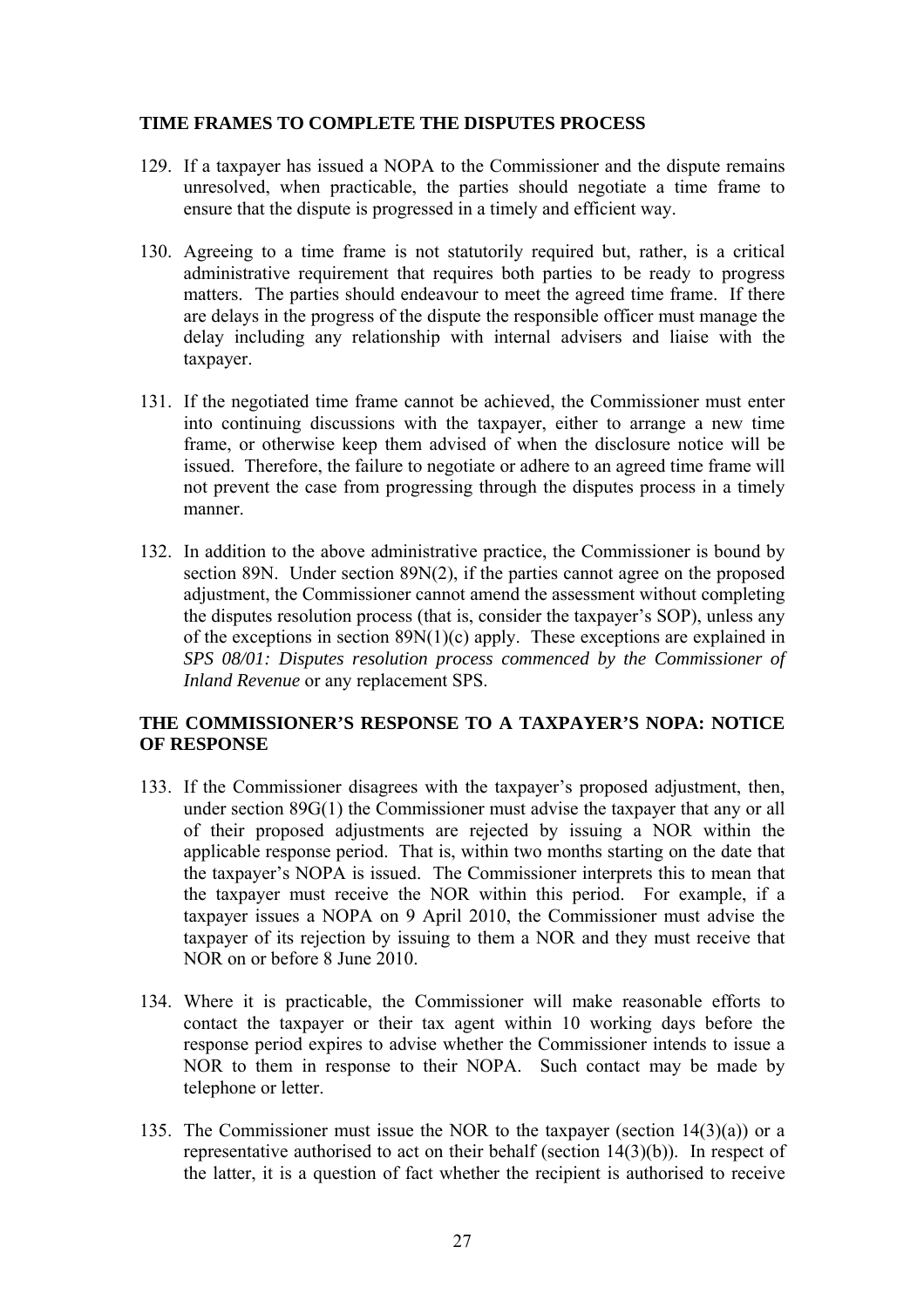the NOR on the taxpayer's behalf. The taxpayer must ensure that their NOPA stipulates the name of the person or agent that they have nominated to receive any NOR issued by the Commissioner (*CIR v Thompson* (2007) 23 NZTC 21,375).

- 136. For example, a tax agent sends a NOPA to the Commissioner. Although the tax agent would appear to have ostensible authority to receive the Commissioner's NOR, the Commissioner's practice will be to contact the tax agent to confirm whether the agent can accept service of the NOR. Therefore, the Commissioner must ensure that a NOR issued in accordance with section 14(3)(b) complies with any relevant instructions given by the taxpayer or the recipient's authority to receive can otherwise be verified.
- 137. Section 89G(2) specifies the content requirements for a NOR. The Commissioner must state concisely in the NOR:
	- (a) the facts or legal arguments in the taxpayer's NOPA that the Commissioner considers are wrong, and
	- (b) why the Commissioner considers that those facts and arguments are wrong, and
	- (c) any facts and legal arguments that the Commissioner relies upon, and
	- (d) how the legal arguments apply to the facts, and
	- (e) the quantitative adjustment to any figures proposed in the taxpayer's NOPA that results from the facts and legal arguments that the Commissioner relies upon.
- 138. Under section  $89G(2)(e)$ , the requirement for a quantitative adjustment establishes the extent to which the Commissioner considers that the adjustment in the taxpayer's NOPA is incorrect. This amount need not be exact, although, every attempt should be made to ensure that it is as accurate as possible. The amount in dispute can be varied, as the dispute progresses. For example, if the parties agree on new figures at the conference phase.
- 139. The Commissioner considers that Inland Revenue has a statutory obligation to inform the taxpayer adequately. Therefore, any NOR that the Commissioner issues to reject the adjustment proposed in the taxpayer's NOPA must be relatively brief but sufficiently detailed to explain all the relevant facts, quantitative adjustments, issues and law.

#### **DEEMED ACCEPTANCE**

140. Section 89H(2) reads:

If the Commissioner does not, within the response period for a notice of proposed adjustment issued by a disputant, reject an adjustment contained in the notice, the Commissioner is deemed to accept the proposed adjustment and section 89J applies.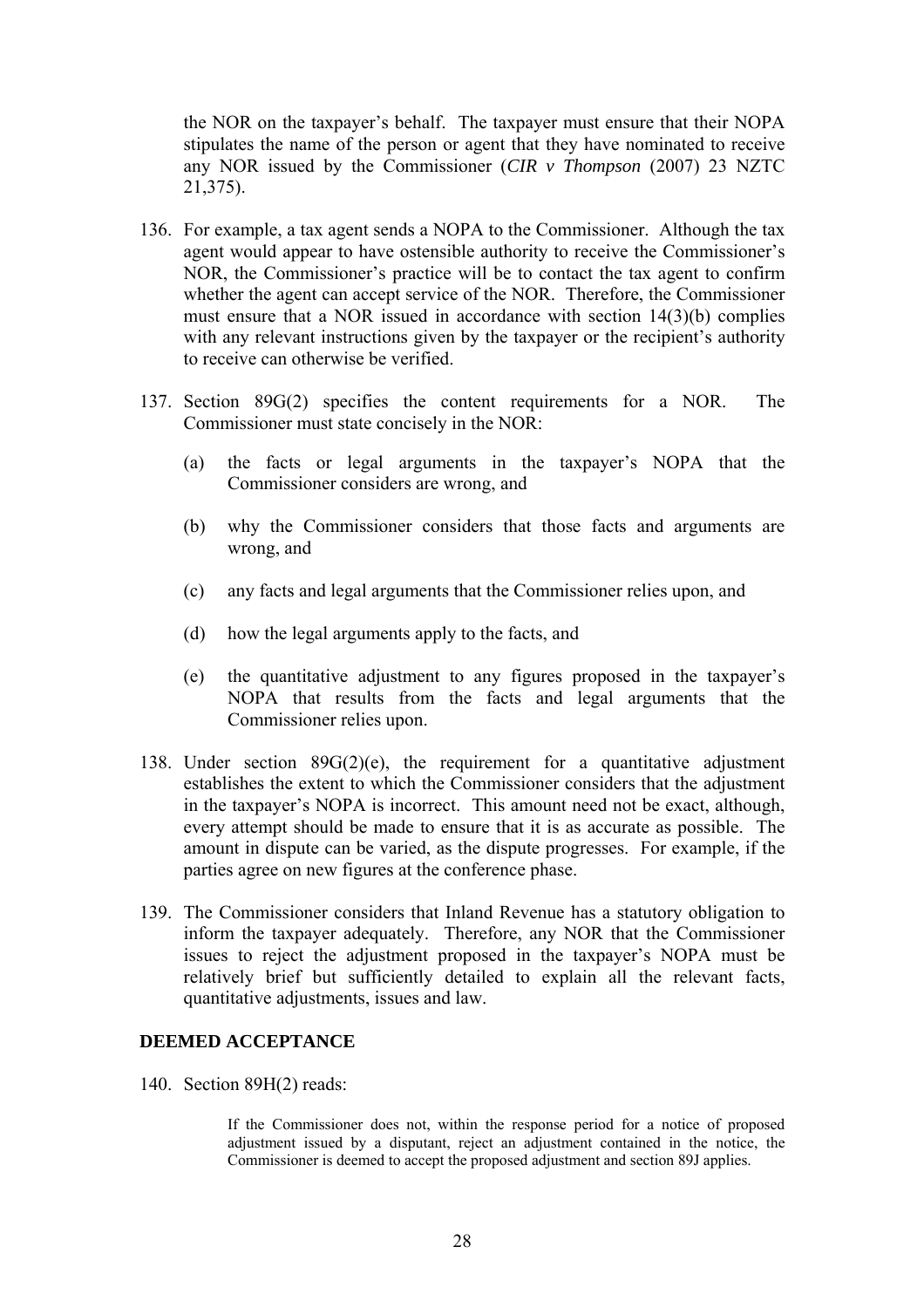- 141. If the Commissioner issues a NOR outside the two-month response period, the Commissioner is deemed to have accepted the adjustment proposed in the taxpayer's NOPA under section 89H(2). This will finish the dispute and the Commissioner must issue an assessment or amended assessment to the taxpayer pursuant to section 89J(1) (see the discussion in paragraphs 146 to 149).
- 142. However, the Commissioner is not precluded from later exercising the discretion under section 113 and issuing to the taxpayer an amended assessment that reflects another adjustment for a different issue to that previously accepted under section 89H(2) for the same tax period.

## **Exception to deemed acceptance**

- 143. Notwithstanding section 89H(2), the Commissioner can apply to the High Court for an order that a NOR can be issued outside the two-month response period under section 89L(1). Section 89L only applies if an exceptional circumstance has occurred or prevented the Commissioner from issuing a NOR to the taxpayer within the response period. The Commissioner will endeavour to apply the requirement for exceptional circumstances in section 89L(1)(a) consistently with the similar requirement in section 89K(1)(a) (see discussion in paragraphs 118 to 128).
- 144. Under section 89L(3), an "exceptional circumstance":
	- a) Is an event or circumstance beyond the control of the Commissioner or an officer of the Department that provides the Commissioner with a reasonable justification for not rejecting an adjustment proposed by a disputant within the response period; and
	- b) Without limiting paragraph (a), includes a change to a tax law, or a new tax law, or a decision of a court in respect of a tax law, that is enacted or made within the response period.
- 145. For example:
	- (a) A flood damaged an Inland Revenue office during the applicable response period for a taxpayer's NOPA. The taxpayer's NOPA was lost in the flood. The Inland Revenue officer could not obtain another copy of the NOPA within the applicable response period. The absence of information has prevented the Commissioner from forming a view on the subject matter in dispute. The Commissioner can apply for a High Court order under section 89L for further time to issue a NOR.
	- (b) A taxpayer issues to the Commissioner a NOPA that claims additional tax depreciation on computer software. During the two-month response period, a High Court decision was made in respect of another taxpayer. The High Court held that a depreciation claim amounted to tax avoidance and should be disallowed. The Commissioner can apply to the High Court for further time to issue a NOR to the taxpayer, so as to consider the full effect of the High Court decision.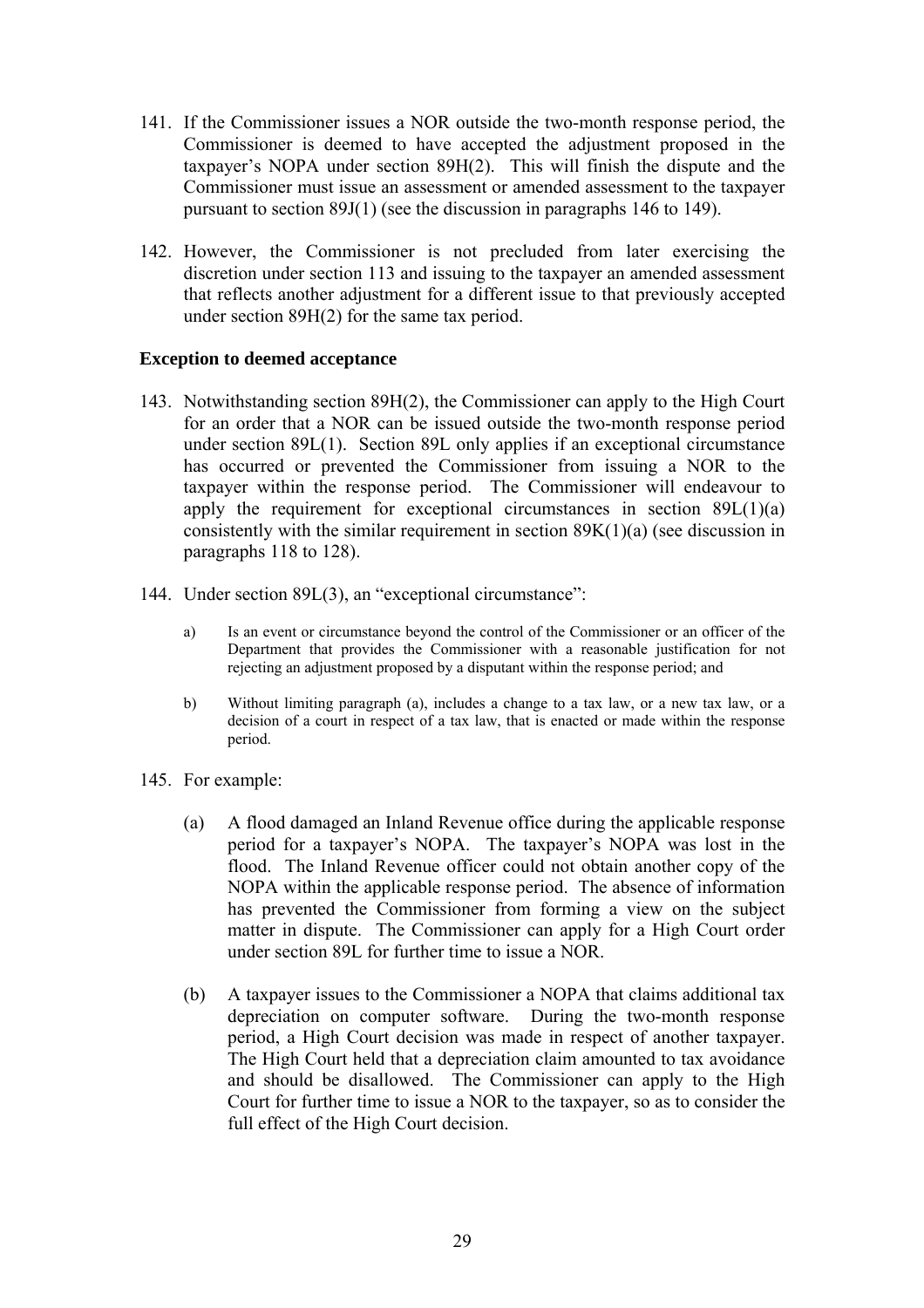(c) The Inland Revenue officer to whom a taxpayer's NOPA was assigned is absent on annual leave for the remainder of the response period. The Inland Revenue officer does not arrange for another officer to prepare and issue a NOR to the taxpayer within the response period. The Commissioner is deemed to accept the NOPA under section 89H(2). In this circumstance, the Commissioner does not consider that an exceptional circumstance prevented the Inland Revenue officer from rejecting the adjustment within the response period for the purpose of section  $89L(1)(a)$ .

## **Implication of section 89J**

- 146. Under section 89J(1), if the Commissioner accepts or is deemed to accept any adjustment that is proposed in a taxpayer's NOPA, the Commissioner must include or take account of the adjustment in:
	- (a) a notice of assessment, and
	- (b) any further notice of assessment or amended assessment,

that is issued to the taxpayer unless the Commissioner has applied to the High Court for an order that a notice can be issued rejecting the proposed adjustment under section 89L(1).

- 147. In this circumstance, the Commissioner's practice will be not to later issue a NOPA that purports to reverse any proposed adjustment previously accepted under section 89H(2) because section 89J(1) prevents the Commissioner from issuing to the taxpayer a further amended assessment that does not include or take into account the previously accepted adjustment.
- 148. However, pursuant to section 89J(2) the Commissioner can issue a notice of assessment or amended assessment that does not include or take into account an adjustment that the Commissioner has, or is deemed to have accepted, if the Commissioner considers that, in relation to the adjustment, the taxpayer:
	- (a) was fraudulent, or
	- (b) wilfully misled the Commissioner.
- 149. If the Commissioner considers that section 89J(2) applies following a deemed acceptance under section 89H(2) the Commissioner cannot resume the earlier disputes process but can later issue a NOPA in respect of any of the adjustments proposed in the earlier disputes process.
- 150. Pursuant to section 89J(2), the Commissioner must decide whether any of the exceptions to section 89J(1) apply before an assessment or amended assessment that does not include an adjustment that the Commissioner has, or is deemed to have accepted can be issued.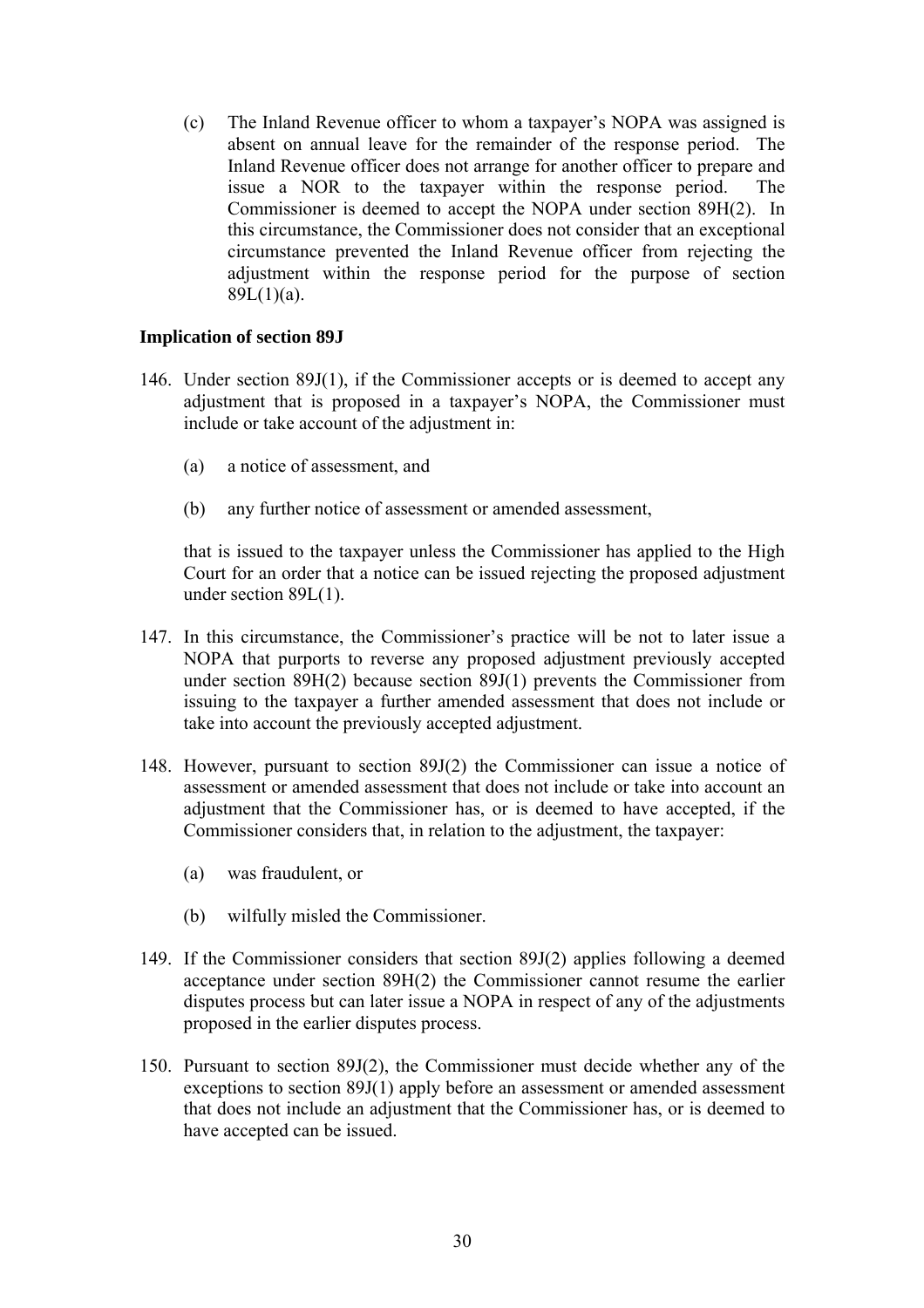151. Any opinion that the Commissioner forms under section 89J(2) must be honestly held, based on a correct understanding of the relevant grounds and reasonably justifiable on the basis of the facts and law available. An opinion formed by the Commissioner under section 89J(2) is a disputable decision for the purposes of section 89D(3).

### **REJECTION OF THE COMMISSIONER'S NOTICE OF RESPONSE**

- 152. If the Commissioner has issued a NOR under section 89G(1) that rejects the adjustment proposed in the taxpayer's NOPA, the taxpayer must reject the Commissioner's NOR within the applicable response period. That is, within two months starting on the date that the Commissioner issues the NOR. Otherwise, the taxpayer is deemed to have accepted the Commissioner's NOR under section 89H(3) and the dispute will finish.
- 153. The Commissioner will make reasonable efforts to contact the taxpayer or their tax agent two weeks before the response period for the Commissioner's NOR expires to determine whether the taxpayer will reject the Commissioner's NOR in writing. Such contact can be made by telephone or in writing.
- 154. The taxpayer must reject the Commissioner's NOR in writing. The written rejection must be issued within the response period and can be in any form. The taxpayer does not have to expressly reject each of the rejections of proposed adjustments that are included in the Commissioner's NOR. The taxpayer's written rejection must simply make it clear that the taxpayer rejects the Commissioner's NOR.
- 155. For example, in certain circumstances, the Commissioner can treat a notice of proceedings and statement of claim that the taxpayer serves on the Commissioner within the response period to commence challenge proceedings as a valid rejection in writing of the Commissioner's NOR under section 89H(3)(a).
- 156. Where it is practicable, the taxpayer's written rejection will be referred to the responsible officer within five working days after Inland Revenue has received it and acknowledged as received within 10 working days.
- 157. If deemed acceptance occurs (that is, the taxpayer has not rejected the Commissioner's NOR in writing), the Commissioner will make reasonable efforts to advise the taxpayer of this within two weeks after the response period to the Commissioner's NOR has expired.
- 158. Under section 138B(3) a taxpayer can file challenge proceedings upon receipt of the Commissioner's NOR. This does not automatically end the disputes process. However, the Commissioner's practice is to treat a notice of proceedings and statement of claim that the taxpayer serves on the Commissioner within the response period commencing challenge proceedings as also being a request for the Commissioner's agreement to opt-out of the disputes process under section  $89N(1)(c)(viii)$ . The Commissioner will agree to the taxpayer opting out in these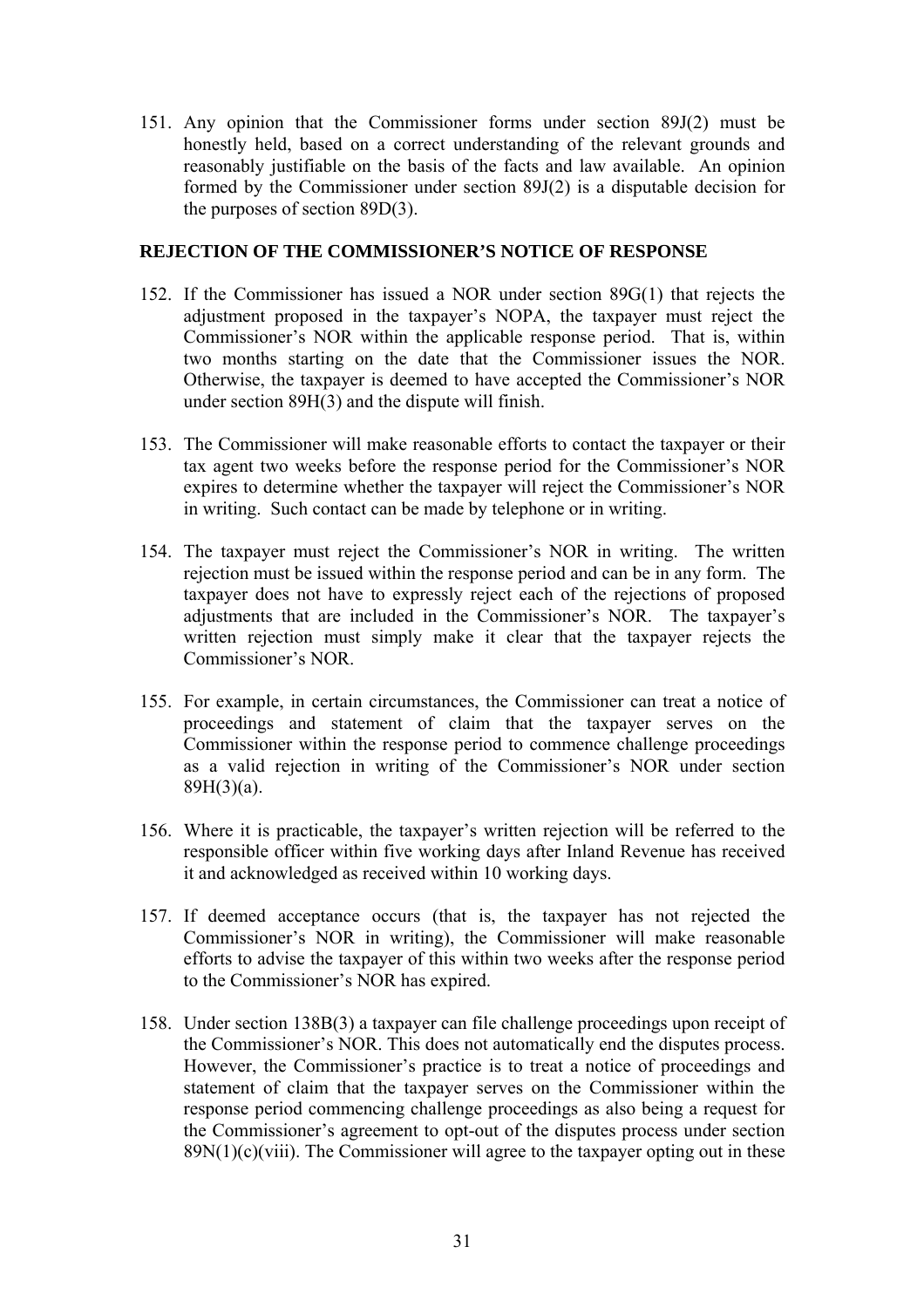circumstances as it is considered that once a challenge is filed the dispute will be resolved more efficiently at a hearing authority.

## **CONFERENCE PHASE**

#### **What is the conference phase of the disputes process?**

- 159. The conference phase of the disputes process allows the taxpayer and Inland Revenue officers directly involved in the dispute to exchange material information relating to the dispute (if this has not already been done prior to the conference phase). More importantly it is an opportunity for the parties to the dispute to try to resolve the differences in their understanding of facts, laws and legal arguments.
- 160. The word "resolve" in this context is not limited to final resolution of the dispute. Settlement is a possibility but this is not the only objective of the conference phase. The parties may "resolve" part of the dispute by agreeing on some of the facts and clarifying some of the legal arguments, while agreeing to disagree on other matters, which will become the focus in the later phases of the disputes process.
- 161. Generally, if a dispute remains unresolved after the NOR phase, the conference phase will follow.
- 162. A conference is an administrative process that aims to clarify and, if possible, resolve the dispute. However, the conference phase should not be used by either party for the purpose of delaying the completion of the disputes process. The conference phase can involve more than one meeting between the parties and it is not necessarily complete just because the parties have held the final meeting. For example, the parties may need further information or to consider further submissions made at the meeting.

#### **Legal and other advisers attending a conference**

163. If a dispute is not settled earlier, the parties can obtain expert legal or other advice during the conference phase in addition to advice previously obtained. These advisers can attend any meetings in relation to the dispute.

#### **Conference facilitation**

164. Conference facilitation is a new feature in the conference phase. A facilitated conference will involve an independent internal facilitator who will promote and encourage structured discussion between Inland Revenue officers and the taxpayer on an informed basis and with the *bona fide* intention of resolving the dispute. The conference facilitator will be a senior Inland Revenue officer who will not have been involved in the dispute prior to the conference phase. The facilitator will have sufficient technical knowledge to understand and lead the conference meeting.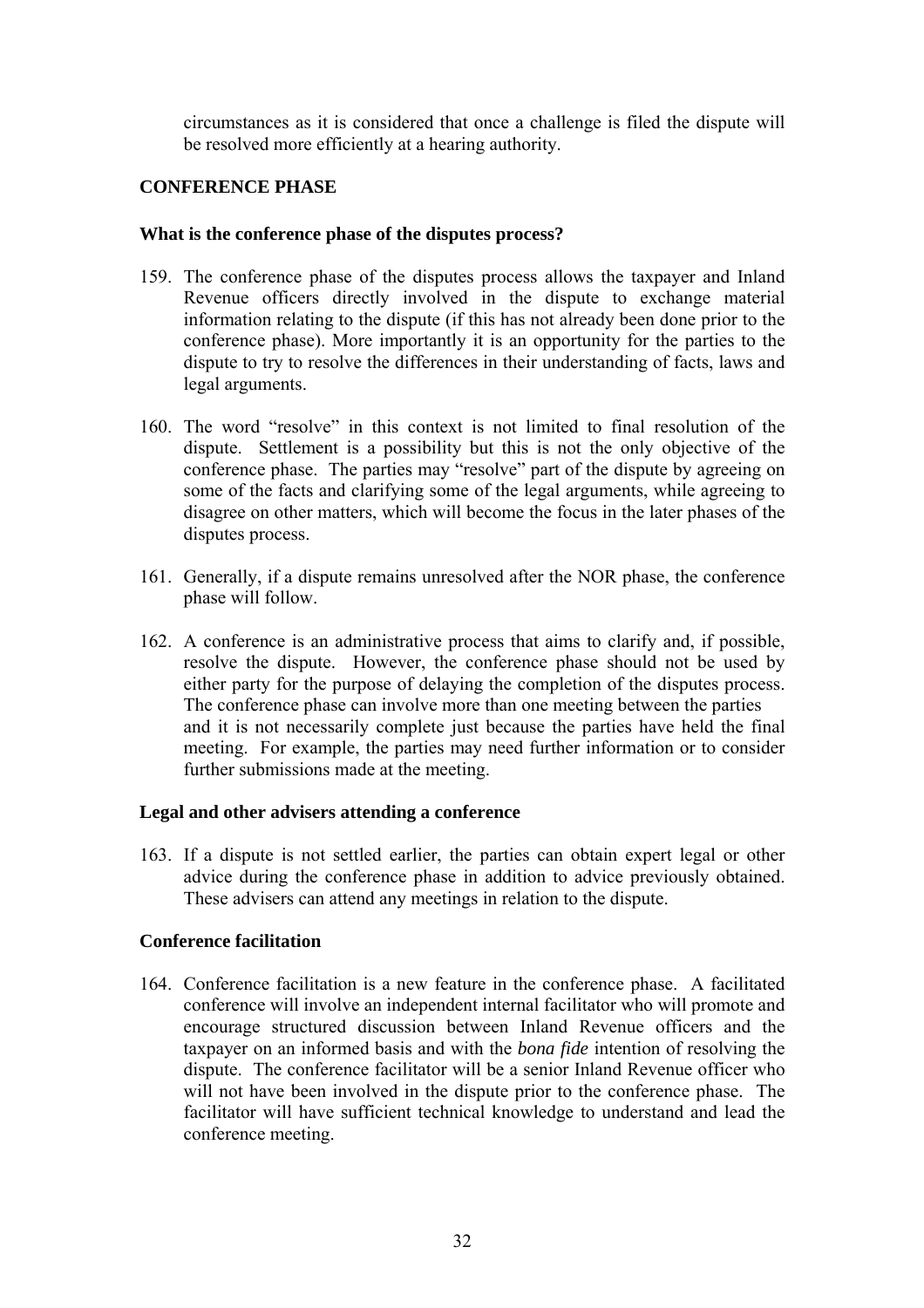- 165. The conference facilitator will not be responsible for making any decision in relation to the dispute, except for determining when the conference phase has come to an end. In particular, it is not the role of the facilitator to undertake settlement of the dispute. If this possibility arises it is the responsibility of the taxpayer and the Inland Revenue officers involved in the dispute.
- 166. Having a conference facilitated is optional and a conference can be held without a facilitator but, conference facilitation will be offered to all taxpayers as part of the disputes process. The Commissioner's offer to taxpayers of a facilitated conference will be made in writing ("the conference facilitation letter") within one month from the date of issue of the taxpayer's NOR. The conference facilitation letter marks the commencement of the conference phase.
- 167. The format of the conference meeting need not be limited to a face-to-face meeting. The parties to the dispute may agree to hold a telephone or video conference. (For reasons of simplicity, the SPS refers to "meetings" to include these different conference formats.)
- 168. The taxpayer is expected to respond within two weeks from the date of receiving the conference facilitation letter. The taxpayer should indicate whether they will attend the conference meeting, whether they will accept the conference facilitation offer, whether there are any special needs or requirements at the meeting and who else will be attending the meeting. If the taxpayer does not respond within this timeframe, the Inland Revenue officers directly involved in the dispute will contact the taxpayer about the conference facilitation letter

#### **Preparation for the conference meeting**

- 169. When a taxpayer agrees to attend a conference meeting, Inland Revenue will contact the taxpayer within two weeks from the taxpayer's agreement, will establish a timeframe and agree on how the meeting will be conducted.
- 170. Prior to the conference meeting, the taxpayer should inform Inland Revenue whether their advisors will attend the conference meeting.
- 171. The parties to the dispute may agree to exchange information relevant to the dispute before the conference is held. A copy of that information will be provided to the facilitator where the taxpayer has accepted the conference facilitation offer. The Inland Revenue officers will provide the taxpayer a list of information that has been given to the facilitator. The taxpayer may request a copy of any information on that list if it is not already in their possession. It is also crucial for the parties to exchange the information prior to the meeting if the agreed format of the conference is a telephone or video conference.
- 172. Inland Revenue may decide not to pursue the dispute further after considering the taxpayer's information. The whole disputes process (including the conference phase) would come to an end in these cases.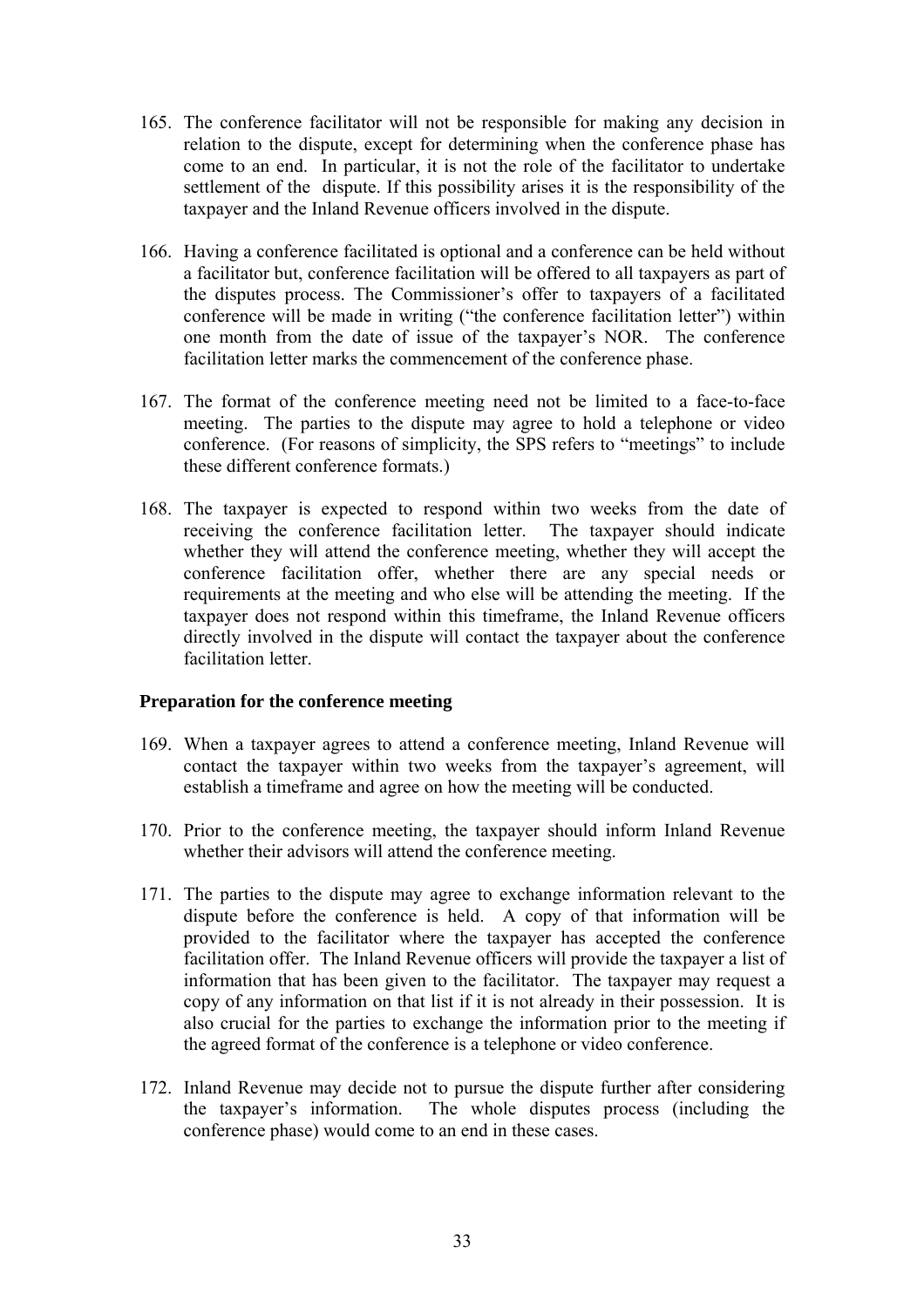- 173. The conference phase will generally be expected to be completed within three months, but this will vary depending on the facts and complexities of the specific case. A longer conference phase may be justified in some disputes if the parties are engaged in meaningful discussions.
- 174. An agenda will be useful for both parties at the conference meeting. An agreed agenda should divide the conference meeting into two parts. The first part of the meeting should involve an exchange of material information and discussion of contentious facts and issues relating to the dispute. Any procedural matters such as the timeframe for completing the disputes process, the adjudication process, time bar waivers and the possibility of opting out of the disputes process will also be discussed. The second part of the meeting, if applicable, would involve negotiation of possible areas of resolution of the dispute. Any communication made and any materials prepared for the purpose of negotiating a settlement or resolution during this part of the meeting will be treated as being on a "without prejudice" basis.
- 175. Where there is no agenda in a facilitated conference, the conference facilitator will guide the taxpayer and the Inland Revenue officers to discuss the contentious facts and issues at the conference meeting.
- 176. Where the option of conference facilitation has been declined, the parties to the dispute should work out the appropriate structure at the conference meeting, bearing in mind that one of the aims of any conference is to reach agreement on some or all the facts and issues and thus, resolve the dispute.

## **At the conference meeting**

#### *Facilitated Conference*

- 177. The facilitator will:
	- (a) Explain the objectives of the conference phase on the basis of the agreed agenda.
	- (b) Remind the parties of any rules relating to the conference (these will generally have been set out in the conference facilitation letter).
	- (c) Clarify who the parties are at the conference meeting and the capacities they hold (e.g. whether they are the authorised tax advisors; whether they have authority to settle the dispute at the meeting, etc.)
	- (d) Ask whether the parties agree to record the meeting discussions using audio or video technology. (Refer to *SPS INV 330 Tape-Recording Inland Revenue Interviews* or any replacement SPS).
	- (e) Run through the agenda.
	- (f) Encourage the parties to present evidence in support of their perceived facts (either at the conference meeting or on a later date if the evidence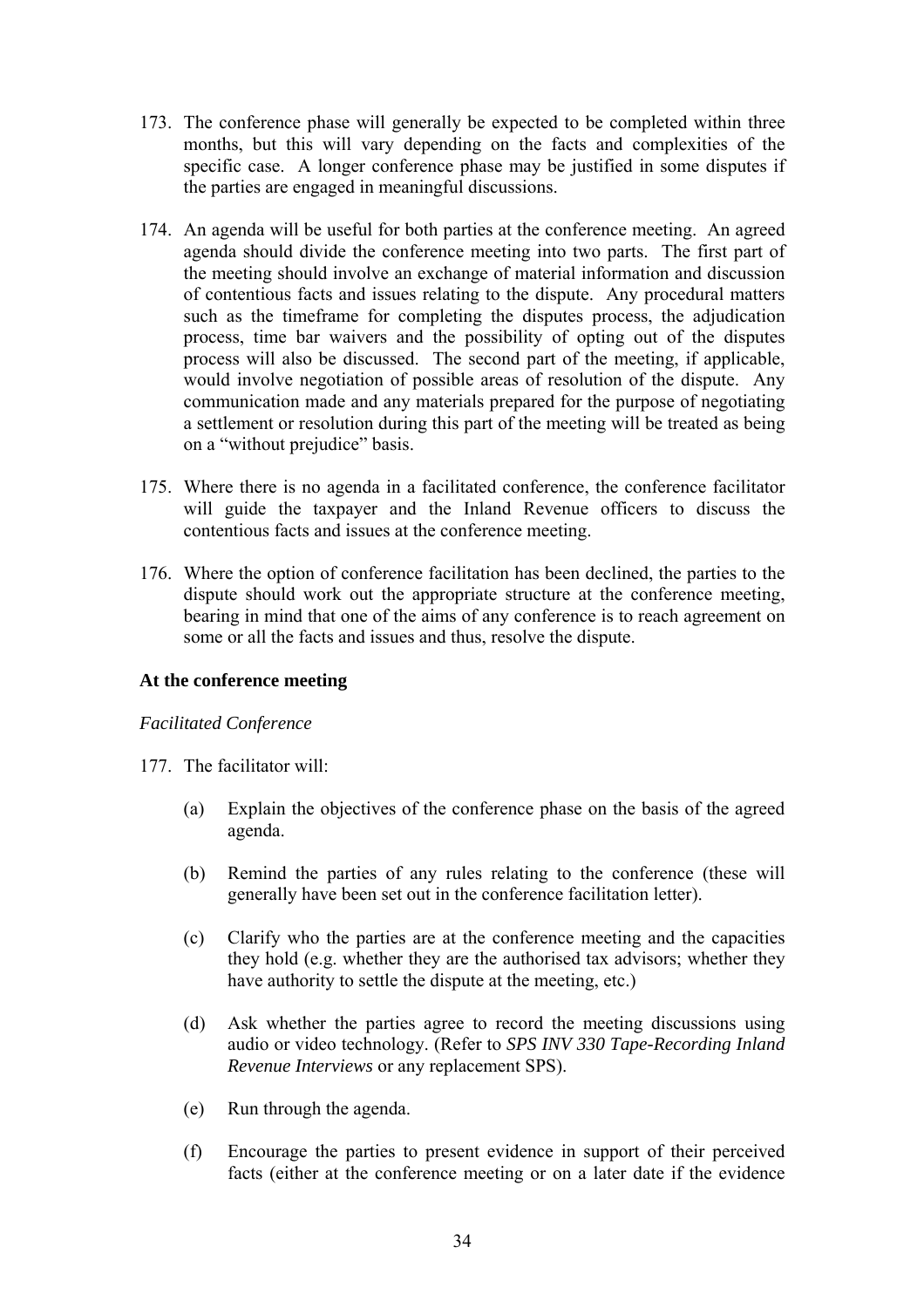cannot be provided at the time of the meeting). Where possible, encourage the parties to reach agreement on all the facts of the dispute. If no agreement can be made, encourage the parties to establish the common grounds and address the matters that they agree to disagree. These agreements will be recorded in writing. The agreements will be sent to the taxpayer to verify the correctness and sign by a specified date.

- (g) Promote constructive discussion of only the contentious tax issues and where possible, encourage both parties to explore the issues, resolve or settle the dispute (subject to our internal revenue delegations and guidelines on settlement). If the contentious tax issues cannot be resolved, ask both parties to do one or more of the following:
	- At the end of the conference meeting, ask the parties to consider whether the conference phase comes to an end. Consider whether there is need for another meeting, noting that another meeting can be justified if both parties need to exchange further information in support of their tax technical arguments but continuous meetings are discouraged if this is seen as a delaying tactic.
	- Where the parties agree to end the conference phase and the facilitator considers that the objectives of the conference phase have been achieved, the facilitator can clearly signal the end of the conference phase to the parties.
	- Agree on the timeframe for completing the disputes process and submitting the dispute to the adjudication process. This includes the timeframe for taxpayers to meet outstanding information requests and Inland Revenue officers' undertaking to provide copies of information relevant to the disputes. The agreed timeframe will also factor in time bar waivers if given by the taxpayer and the time required for any court challenge that relates to documents, which are claimed to be protected by professional legal privilege and tax advice documents, which are claimed to be protected by the non-disclosure rights. Ask the taxpayer whether a time bar waiver will be given if the time bar applicable to the assessment in dispute is imminent.
	- Clearly indicate whether the communication made and/or documents prepared for the purpose of negotiating potential settlement or resolution of the dispute will be treated as being on a "without prejudice" basis.
	- Ask the taxpayer to consider whether the opt-out process applies and advise the taxpayer of the right to opt-out within the required timeframe, so that it is not necessary to complete the disputes process as required under section 89N and that the dispute will be more efficiently resolved by a hearing authority.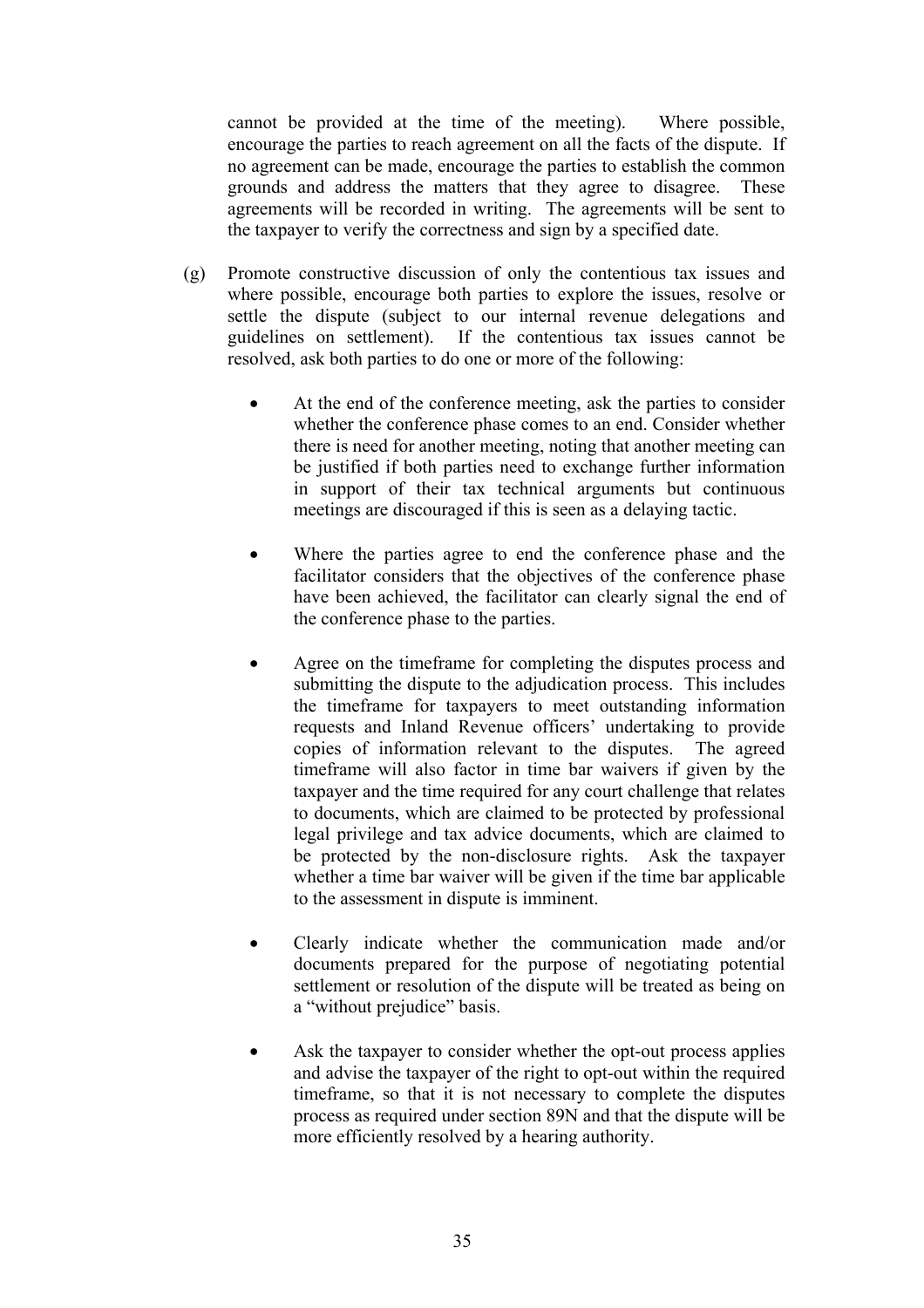- (h) Note that any agreement between the parties will be recorded in writing and signed either at the conference meeting by both parties or on a later date after the taxpayer has verified the correctness of the agreement.
- (i) Note that the Inland Revenue officers directly involved in the dispute will remain as the first point of contact.

### *Unfacilitated conference*

- 178. In an unfacilitated conference, the parties at the conference should agree on and perform tasks similar to those listed in paragraphs 177(a) to (h) above.
- 179. At the end of the conference meeting, it is important for the Inland Revenue officers and the taxpayer to discuss whether they consider that the conference phase has come to an end and record any agreement in writing.

## **After the conference meeting**

180. The following is relevant only if the conference phase does not end at the meeting.

## *Facilitated conference*

- 181. Where a conference facilitator is involved, the facilitator will:
	- (a) follow up on the agreed matters including the agreed timeframe and exchange of information (but does not include enforcing the agreement between the taxpayer and the Inland Revenue officers directly involved in the dispute);
	- (b) assess any need to attend a further meeting;
	- (c) suggest to the parties that the conference phase has ended and ask them to reach an agreement on this matter, then clearly notify the parties of the date on which the conference phase has ended.

## *Unfacilitated conference*

182. In a conference that did not have a facilitator, the Inland Revenue officers will perform these tasks. They may suggest to the taxpayer that the conference phase has ended after all the material information relating to the dispute has been exchanged and all the contentious facts and issues have been discussed. The parties will then agree in writing on the date on which the conference phase has ended. If the parties cannot agree on when to end the conference phase, the Investigations Manager will be responsible for making the decision on ending the conference phase after considering all the parties' relevant reasons and concerns.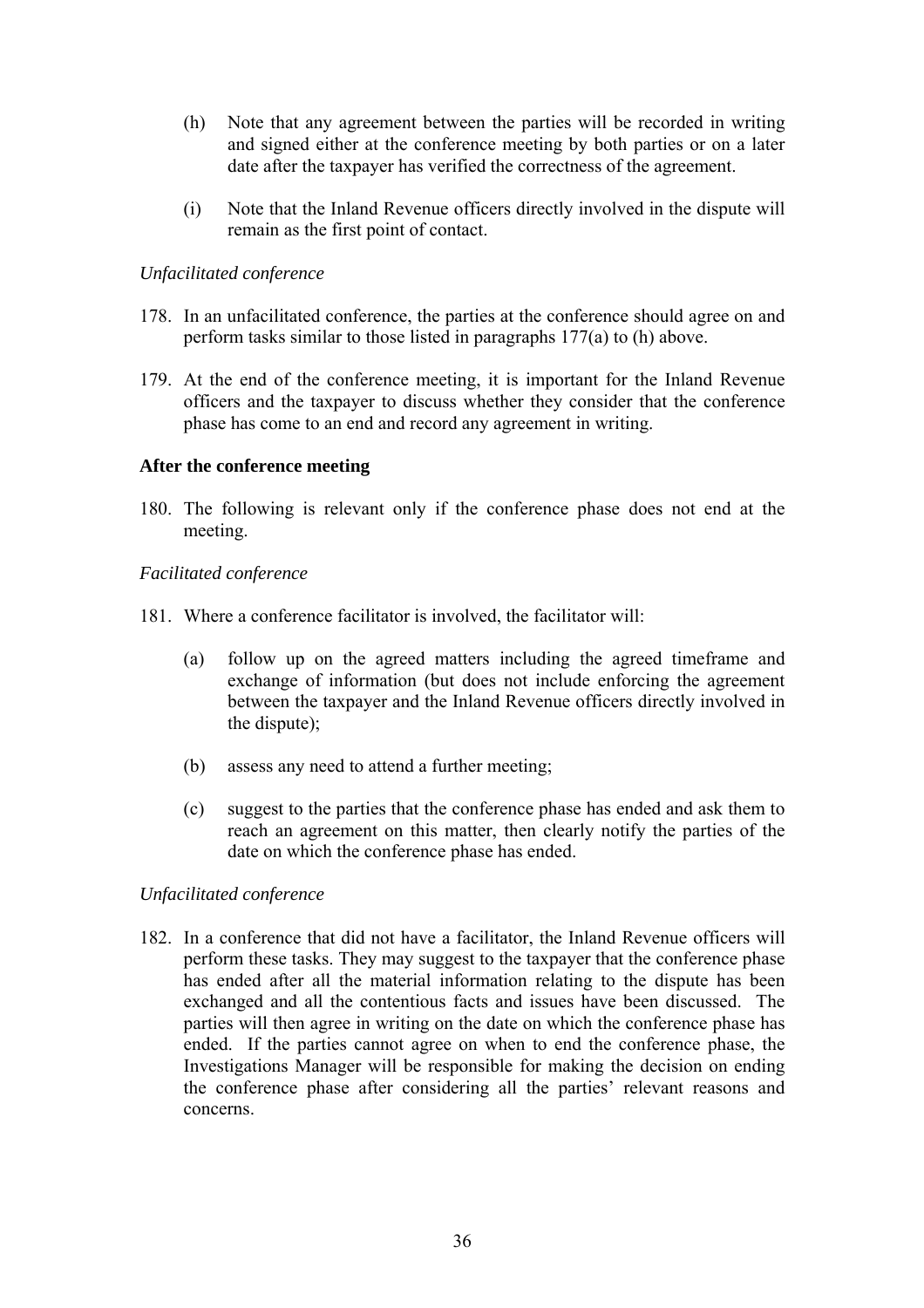#### **End of the conference phase**

183. It is important for the taxpayer and the Inland Revenue officers to be fully aware of when the conference phase comes to an end. The conference phase is not necessarily complete just because the parties have held the final meeting. For example, the parties may need further information or to consider further submissions made at the meeting. In most cases, it is expected that the parties involved in the dispute will agree on when the conference phase has ended. Such agreement will be put in writing.

#### *Facilitated conference*

- 184. Where conference facilitation is involved, the facilitator will be responsible for clarifying the agreed end date of the conference phase with the parties.
- 185. If the facilitator considers that both the taxpayer and Inland Revenue officers have exchanged all the material information relevant to the dispute, have fully discussed the tax technical issues and have not resolved the dispute, the facilitator may suggest to the parties that the conference phase can come to its end.
- 186. If there is no agreement and the parties' reasons for continuing the conference phase are considered to be insufficient, the conference facilitator can make a decision to end the conference phase and notify the parties of that decision. The following are examples of strong indicators that the conference phase has come to its end:
	- (a) The taxpayer and/or the tax advisors stop contacting the Inland Revenue officers directly involved in the dispute for a few weeks;
	- (b) The parties did not exchange information notwithstanding that this has been agreed on at the conference meeting, thus leading to the exercise of the Commissioner's powers (eg section 17 notices);
	- (c) The parties agree to disagree with each other and express interest in progressing to the SOP phase;
	- (d) The taxpayer appears to be using delaying tactics at the conference phase when the issue in dispute is subject to an imminent time bar.
- 187. In rare situations, where conference facilitation is involved and the facilitator is concerned with the parties' decision to end the conference phase before achieving the objectives of the conference meeting, the facilitator may adjourn the meeting and discuss the concerns with the responsible Inland Revenue officers. The facilitator may also contact the taxpayer or the taxpayer's tax advisors to discuss whether the conference phase should come to its end. The facilitator will seek the parties' agreement as to whether or not the conference phase is complete.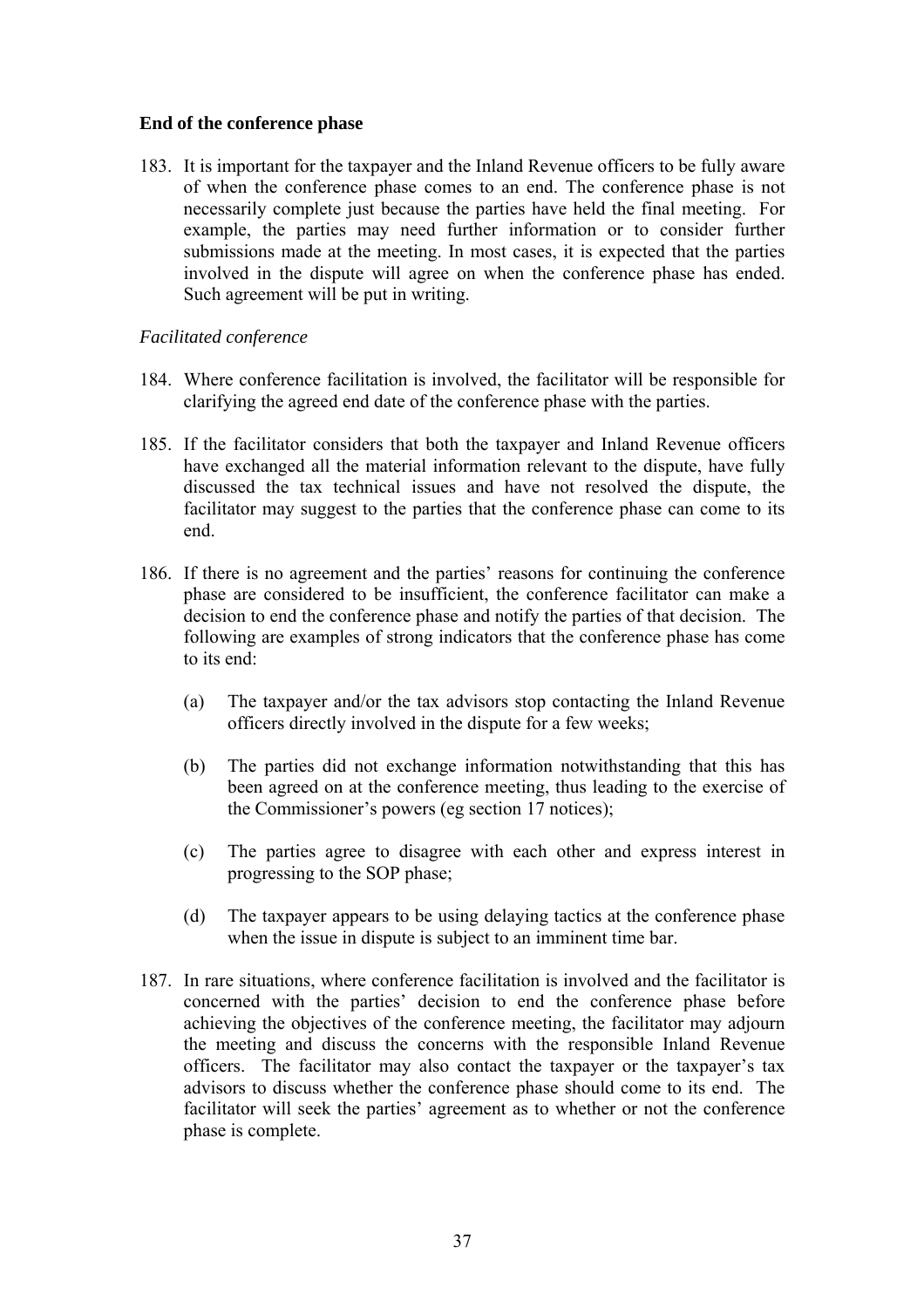### *Unfacilitated conference*

- 188. Where no conference facilitation is involved, the taxpayer and the Inland Revenue officers will work out when to end the conference phase. They must consider whether the objectives of the conference phase have been achieved before reaching the agreement. If no agreement can be reached, the Investigations Manager will review the conduct of the parties during the conference phase and make a decision on whether the conference phase has come to an end.
- 189. When a dispute remains unresolved after the conference phase has been completed, the Commissioner must issue a disclosure notice under section 89M(1) without delay.

## **PROGRESSING DISPUTES THROUGH THE DISPUTES PROCESS WHERE THE DISPUTE AFFECTS MULTIPLE TAXPAYERS**

- 190. Sometimes it is necessary for Inland Revenue to deal with a large number of taxpayers that are all affected by the same disputed matter. This can arise in situations where:
	- the taxpayers are all investors in a particular scheme:
	- the taxpayers have entered into similar arrangements and they have the same promoter;
	- the taxpayers have entered into similar arrangements and they have the same tax agent;
	- there exists a widespread but well-defined common problem involving many unrelated taxpayers (eg taxpayers moving their private residence into an LAQC, or a number of taxpayers claiming non-deductible expenses such as fines for overloading).
- 191. Given Inland Revenue's limited resources, and bearing in mind taxpayer compliance costs it may not be appropriate for all the cases to proceed through the full dispute process.
- 192. The Commissioner's approach, in the context of taxpayer initiated disputes, to the different situations which arise where a large number of taxpayers are all affected by the same disputed matter is outlined in the following paragraphs.

## **Situation one: There are a number of cases on the same issue under dispute. One case has been referred to the Adjudication Unit, who has still to reach a conclusion on the matter.**

193. In this situation it may be possible for other affected taxpayers and the Commissioner to merely agree, subject to statutory time bar issues, to place their case "on hold" while the Adjudication Unit undertakes its analysis.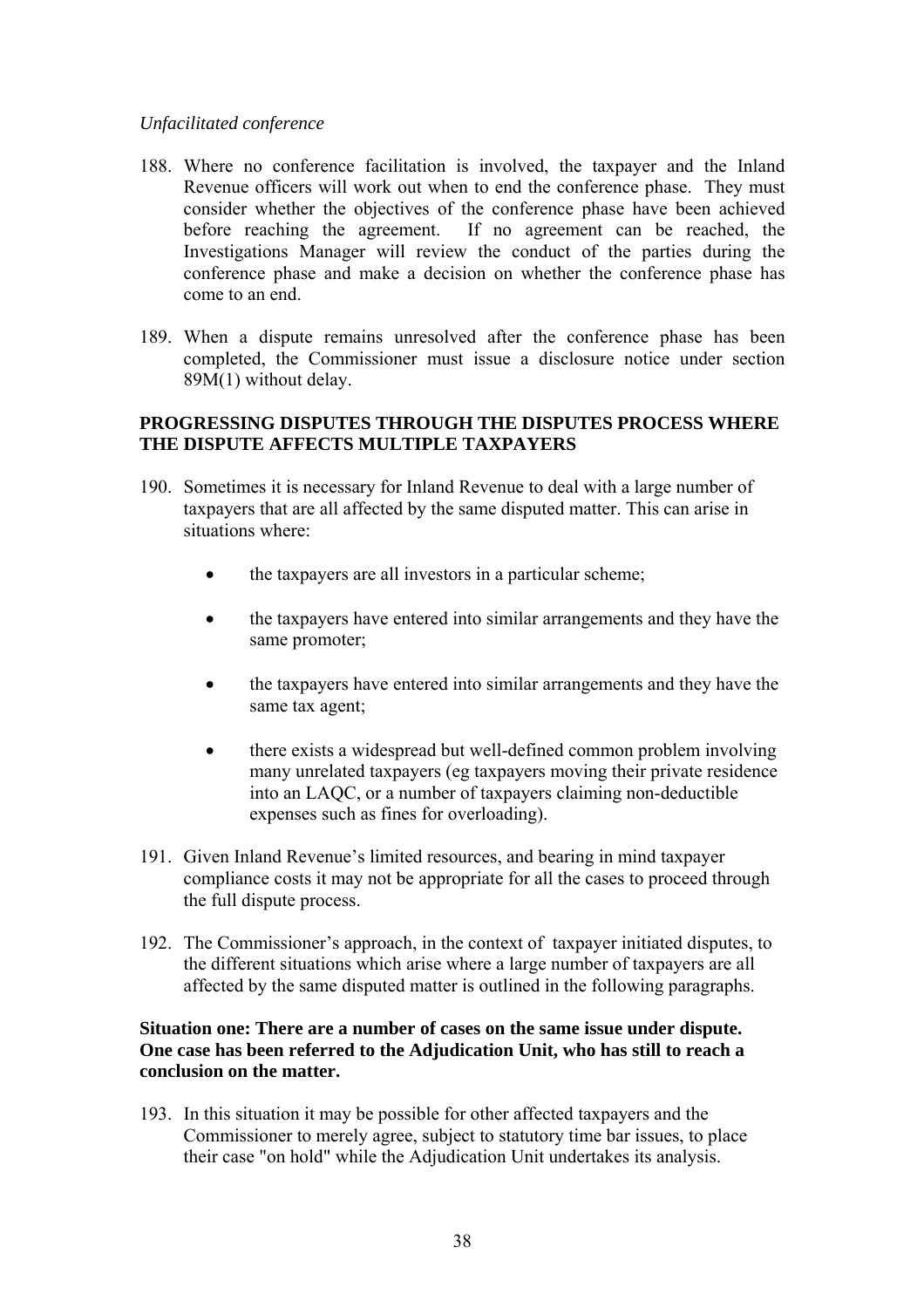- 194. However, care will need to be taken to ensure that the time bar will not be breached, and consideration should be given to obtaining a time bar waiver.
- 195. Again, as this approach requires the taxpayer to agree, the Commissioner can offer it to individual taxpayers but they still have the choice to progress the dispute through the full disputes process.

#### **Situation two: The Adjudication Unit has looked at an issue before and taken a view supporting the taxpayer.**

- 196. It is the Commissioner's policy that a finding for the taxpayer in previous dispute(s) will usually lead to the other disputes being withdrawn, particularly if the disputes are in respect of the same transaction.
- 197. However, in some situations further consideration of the issue is required at a national level before the Commissioner will apply the conclusions reached in a particular adjudication report more broadly to other taxpayers. In those cases, Inland Revenue officers may be advised that a specified or contrary approach (to that adopted by the Adjudication Unit) is to be followed pending further consideration of the issue at a national level.

## **DISCLOSURE NOTICE**

- 198. The Commissioner must issue a disclosure notice under section 89M(1), unless the Commissioner:
	- (a) does not have to complete the disputes process because any of the exceptions under section 89N(1)(c) apply (see the discussion in *SPS 08/01: Disputes resolution process commenced by the Commissioner of Inland Revenue* or any replacement SPS), or
	- (b) does not have to complete the disputes process because the High Court has made an order that the dispute resolution process can be truncated pursuant to an application made by the Commissioner under section 89N(3), or
	- (c) has already issued to the taxpayer a notice of disputable decision that includes or takes into account the adjustment proposed in the NOPA pursuant to section 89M(2). Section 89M(1) and (2) reads:
		- (1) Unless subsection (2) applies, and subject to section 89N, the Commissioner must issue a disclosure notice in respect of a notice of proposed adjustment to a disputant at the time or after the Commissioner or the taxpayer, as the case may be, issues the notice of proposed adjustment.
		- (2) The Commissioner may not issue a disclosure notice in respect of a notice of proposed adjustment if the Commissioner has already issued a notice of disputable decision that includes, or takes account of, the adjustment proposed in the notice of proposed adjustment.
- 199. The meaning of disputable decision is discussed earlier in paragraphs 60 to 70.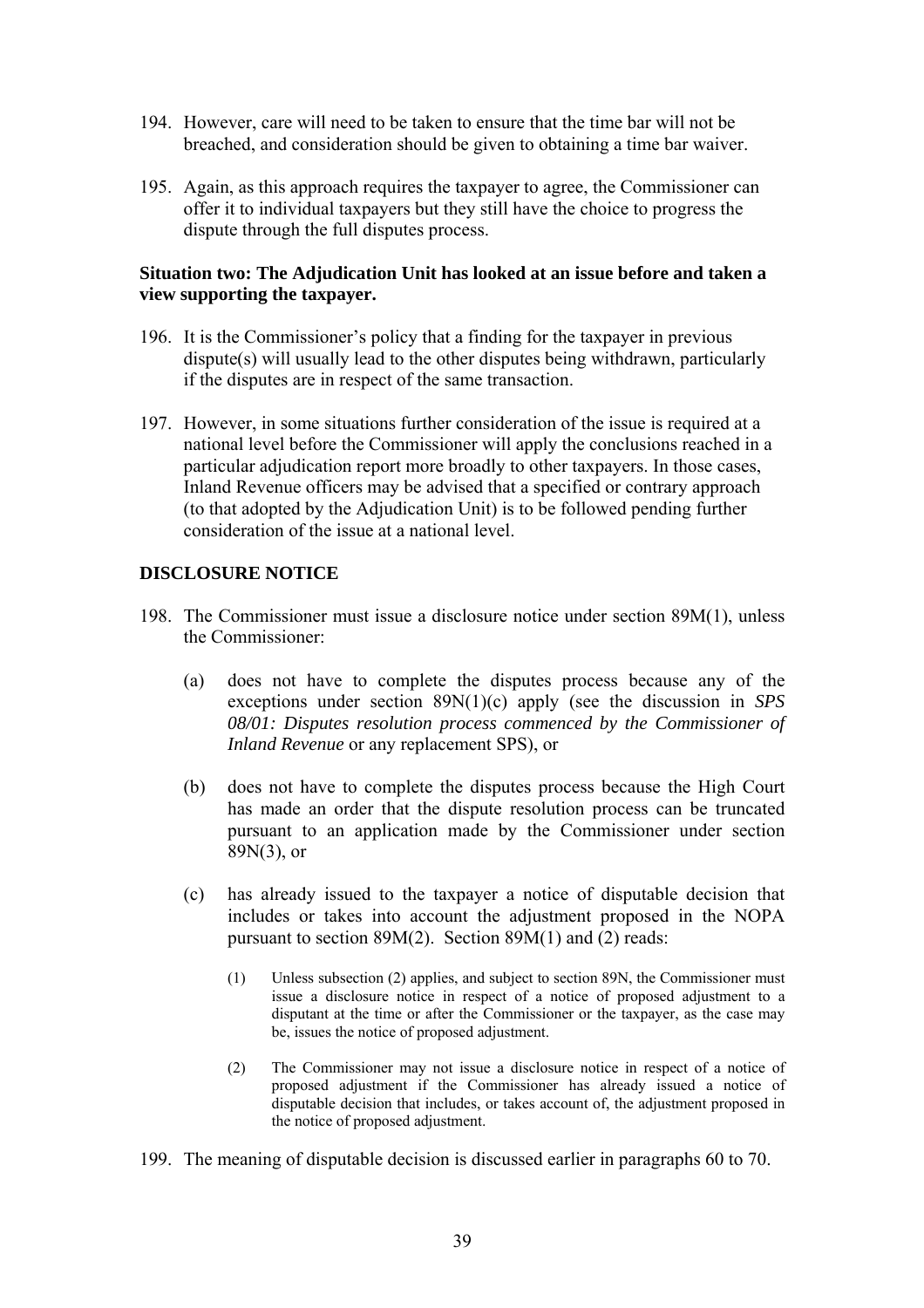- 200. The Commissioner will usually advise the taxpayer two weeks before a disclosure notice is issued that it will be issued to them.
- 201. Where practicable, the Commissioner will contact the taxpayer shortly after the disclosure notice and SOP are issued to ascertain whether they have received these documents.
- 202. If the taxpayer has not received the Commissioner's disclosure notice, for example, due to a postal error or an event or circumstance beyond the taxpayer's control, the Commissioner will issue another disclosure notice to the taxpayer. In this circumstance, the response period within which the taxpayer must respond with their SOP will commence from the date that the Commissioner issued the initial disclosure notice.
- 203. Where the taxpayer cannot issue a SOP within the applicable response period, they should issue a late SOP with an explanation of why it is late. The Commissioner will consider the late SOP in terms of the discretion under section 89K(1) (see paragraphs 118 to 128 for details).

#### *Evidence exclusion rule*

- 204. A disclosure notice is the document that can trigger the application of the evidence exclusion rule under section 138G(1). This rule restricts the evidence that the parties can raise in court challenges to matters disclosed in their SOP. (Both parties can refer to evidence raised by either party.)
- 205. Any disclosure notice that the Commissioner issues will explain the effect of the evidence exclusion rule and refer to section 138G.
- 206. Section 89M(6B) defines "evidence" for the purposes of the evidence exclusion rule to mean the available documentary evidence and not lists of potential witnesses. Therefore, the identities of both parties' witnesses in sensitive cases will continue to be protected, without undermining the effect of the evidence exclusion rule.

#### *Issue of a disclosure notice*

- 207. The Commissioner can issue a disclosure notice at any time on or after the date that the taxpayer issues a NOPA because there is no statutory time frame specifying when the notice must be issued.
- 208. The Commissioner does not have to issue a disclosure notice to a taxpayer when they ask for one to be issued. However, the Commissioner will usually discuss such a request with the taxpayer and advise whether a disclosure notice will be issued and, if not, the reasons why and the implications for the dispute.
- 209. Generally, the Commissioner's practice is to issue a disclosure notice after the exchange of a NOPA, NOR, notice rejecting the NOR, the conclusion of the conference phase and in accordance with any time frame agreed with the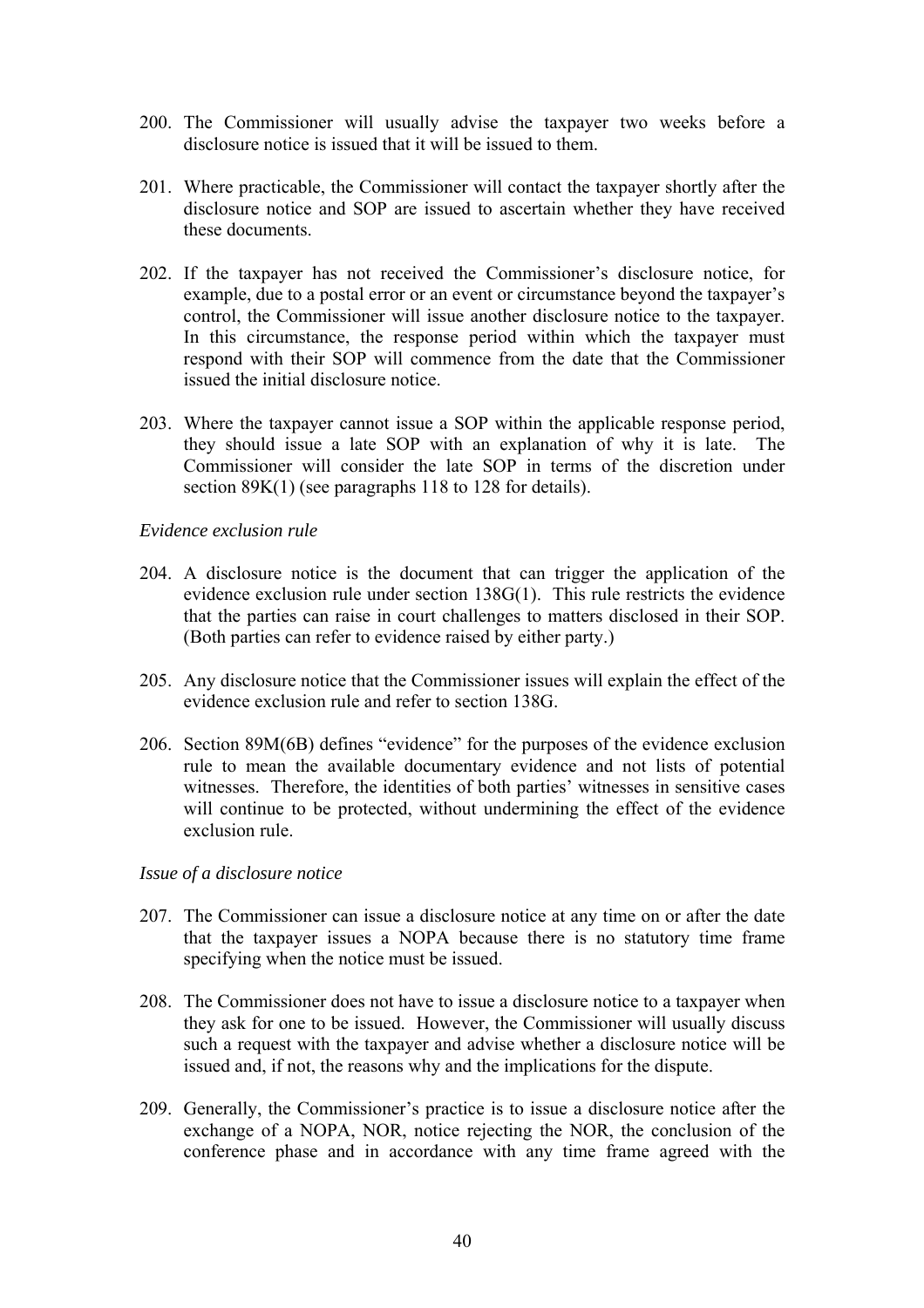taxpayer. The Commissioner will usually issue a disclosure notice within one month after the conference phase has been completed.

- 210. When possible, the responsible officer should use the relevant statutory power under the TAA to obtain any information needed to complete the conference or disclosure phases. This will ensure that the disputes process is conducted in a timely and efficient manner. If the Commissioner is waiting for information to be provided pursuant to a statutory power Commissioner will defer issuing a disclosure notice to ensure that any information provided by the taxpayer can be included in the Commissioner's SOP.
- 211. If a disclosure notice is issued earlier (for example, the facts are clear, the taxpayer agrees, or a conference is not required) the reasons must be documented and explained to the taxpayer.

#### **TAXPAYER'S STATEMENT OF POSITION**

- 212. Pursuant to section 89M(5), once the Commissioner has issued a disclosure notice, the taxpayer must issue to the Commissioner a SOP in the prescribed form (the *IR 773 Statement of Position* found on Inland Revenue's website) within the two-month response period that starts on the date that the disclosure notice is issued.
- 213. The Commissioner cannot consider a document that the taxpayer purports to issue as a SOP before the Commissioner has issued the disclosure notice because it would have been issued outside the applicable response period. The taxpayer must submit another SOP after the disclosure notice is issued to satisfy their obligation under section 89M(5).
- 214. Unless an "exceptional circumstance" in section 89K applies, if the taxpayer issues a SOP to the Commissioner outside the response period, the Commissioner will treat the dispute as if it was never commenced. The Commissioner does not have to issue an assessment to include or take account of the taxpayer's proposed adjustment. Section 89M(7)(b) reads:
	- (7) A disputant who does not issue a statement of position in the prescribed form within the response period for the statement of position, is treated as follows:
	- … (b) if the disputant has proposed the adjustment to the assessment, the disputant is treated as not having issued a notice of proposed adjustment.

#### **Contents of a taxpayer's statement of position**

- 215. The content of a SOP is binding. If the matter proceeds to court, then pursuant to section 138G(1) the parties can only rely on the facts, evidence (excluding oral evidence), issues and propositions of law that either party discloses in their SOP barring an application by the parties to the court to include new information under section 138G(2).
- 216. The taxpayer's SOP must be in the prescribed form (the *IR 773 Statement of position* form that can be found on Inland Revenue's website: www.ird.govt.nz)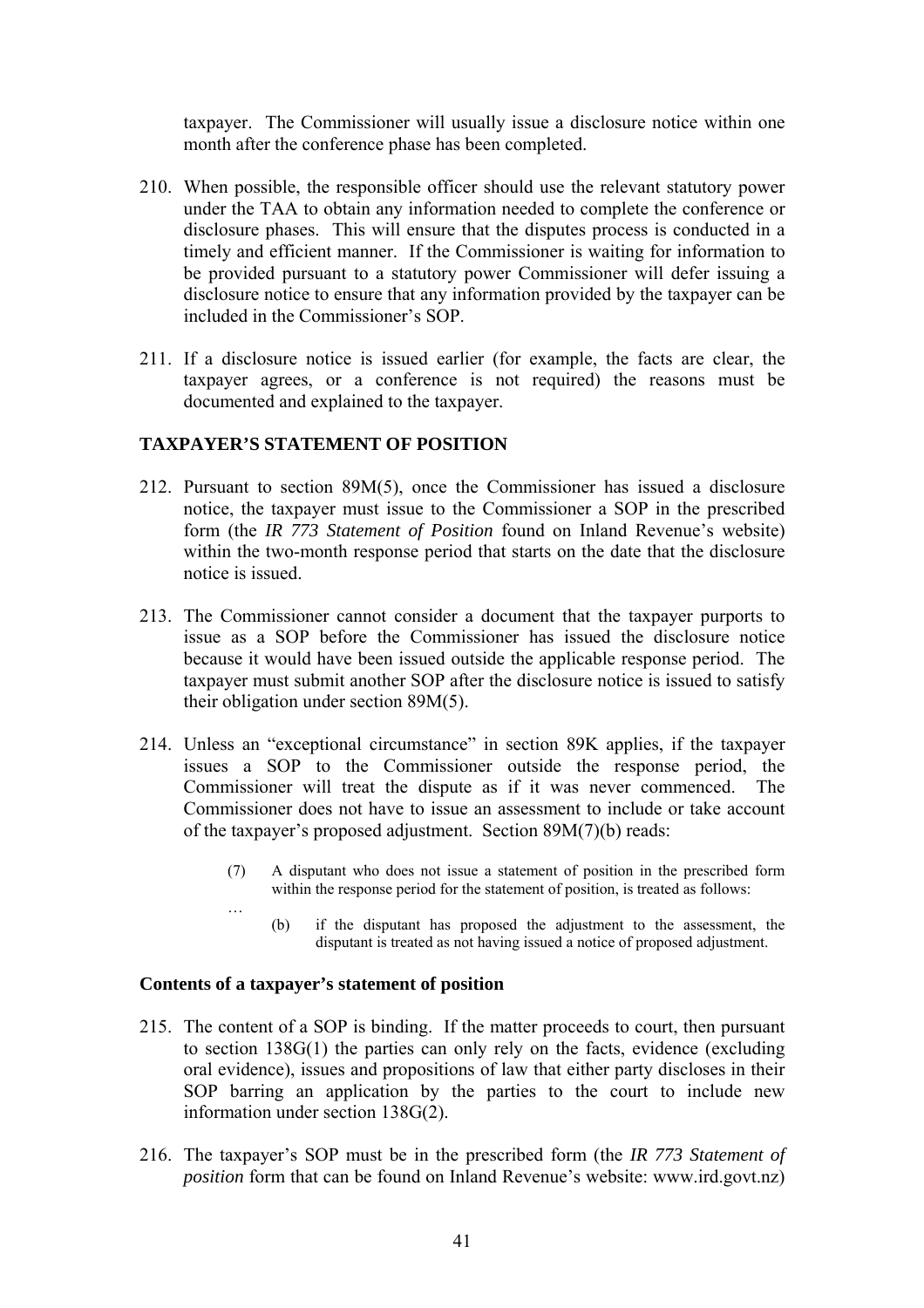and include sufficient detail to fairly inform the Commissioner of the facts, evidence, issues and propositions of law on which the taxpayer wishes to rely. In particular, the taxpayer must clarify what tax laws are being relied on and advise if any of these are different to those relied on in the taxpayer's NOPA.

- 217. However, if the Commissioner receives a SOP that is not in the prescribed form (as described in paragraph 216) the Commissioner's practice will be to advise the taxpayer that the SOP must be in the prescribed form. If this occurs on the last day of the response period the Commissioner will consider the resubmitted SOP under section 89K(1)(a)(iii) provided that the lateness is minimal.
- 218. Section 89M(6) reads:

A disputant's statement of position in the prescribed form must, with sufficient detail to fairly inform the Commissioner,-

- (a) Give an outline of the facts on which the disputant intends to rely; and
- (b) Give an outline of the evidence on which the disputant intends to rely; and
- (c) Give an outline of the issues that the disputant considers will arise; and
- (d) Specify the propositions of law on which the disputant intends to rely.
- 219. The minimum content requirement for a SOP is an outline of the relevant facts, evidence, issues and propositions of law. To allow the Adjudication Unit to successfully reach a decision, the outline in the SOP must contain full, complete and detailed submissions.
- 220. An outline that consists of a frank and complete discussion of the issues, law, arguments and evidence supporting the arguments is implicit in the spirit and intent of the disputes process. (In very complex cases the taxpayer should provide a full explanation of the relevant evidence).
- 221. The disputes process does not require that relevant documents are discovered or full briefs of evidence or exhaustive lists of documents exchanged. Rather, providing an outline of relevant evidence in the SOP will ensure that both parties appreciate the availability of evidence in respect of the factual issues in dispute. The taxpayer should include an outline of any expert evidence on which they intend to rely in the SOP.
- 222. If the Commissioner considers that the SOP has insufficient detail to allow a correct assessment to be made the SOP can be treated as not complying with the requirements of section 89M(4).
- 223. Subject to any order made by the court under section 138G(2), the evidence exclusion rule found in section 138G(1) prevents a hearing authority from considering arguments and evidence that are not included in:
	- (a) the SOP, or
	- (b) any additional information that: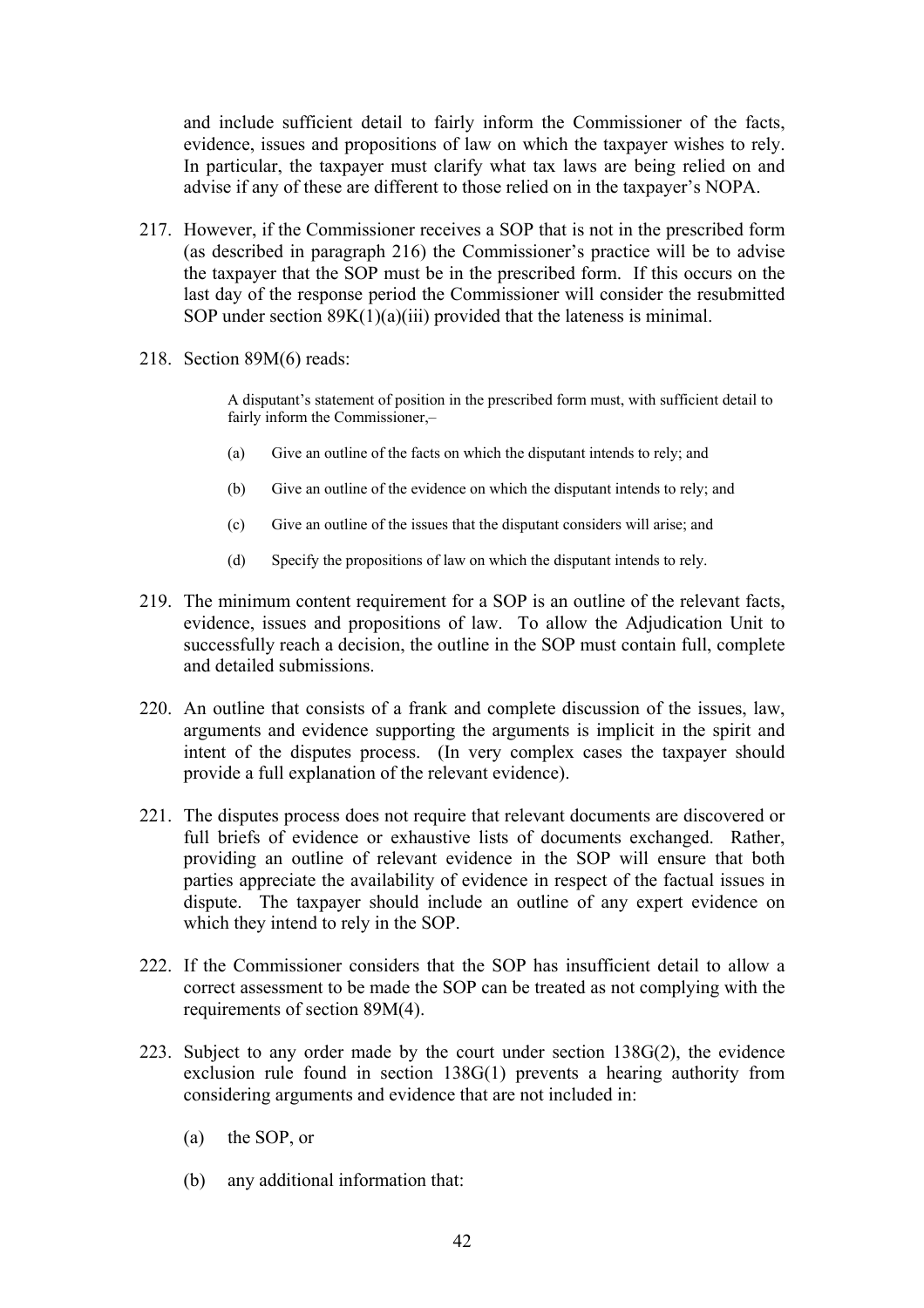- (i) the Commissioner provides under section 89M(8), that is deemed to be part of the Commissioner's SOP under subsection (9), or
- (ii) the parties provide pursuant to an agreement under section 89M(13), that is deemed to be part of the provider's SOP under subsection  $(14)$ .
- 224. Section 89M(6B) reads:

In subsection 4(b) and 6(b), evidence refers to the available documentary evidence on which the person intends to rely, but does not include a list of potential witnesses, whether or not identified by name.

225. Pursuant to section 89M(6B), the SOP must list any documentary evidence but cannot list potential witnesses. Any witnesses' identities will continue to be protected without undermining the effect of the evidence exclusion rule.

#### **Receipt of a taxpayer's statement of position**

- 226. If a taxpayer has issued a SOP the Commissioner can accept the SOP or issue a SOP in response to the taxpayer's SOP. Furthermore, section 89N(2) allows the Commissioner to amend an assessment under section 113 after the Commissioner has considered the SOP. (However, the Commissioner's practice is to send the dispute through the adjudication process. See paragraphs 246 to 259 for details.)
- 227. The Commissioner will make reasonable efforts to contact the taxpayer or their tax agent 10 working days before the response period expires to determine whether the taxpayer will issue a SOP in response to the disclosure notice. Such contact will be made by telephone or in writing. The taxpayer's SOP will be referred to the responsible officer within five working days after Inland Revenue receives it. Upon receipt of the SOP, the responsible officer will ascertain and record the following:
	- (a) the date on which the SOP was issued, and
	- (b) whether the SOP has been issued within the relevant response period, and
	- (c) the salient features of the SOP including any deficiencies in its content.
- 228. Where it is practicable, the Commissioner will acknowledge that the taxpayer's SOP is received within 10 working days after it is received. However, the Commissioner will advise the taxpayer or their agent of any deficiencies in the SOP's content as soon as practicable. They will be further advised when the response period expires that those deficiencies must be rectified and whether the Commissioner intends to provide any additional information to the taxpayer.
- 229. Where a SOP is issued outside the applicable response period, the taxpayer can apply for consideration of exceptional circumstances under section 89K. The reasons for accepting or rejecting the application must be documented and the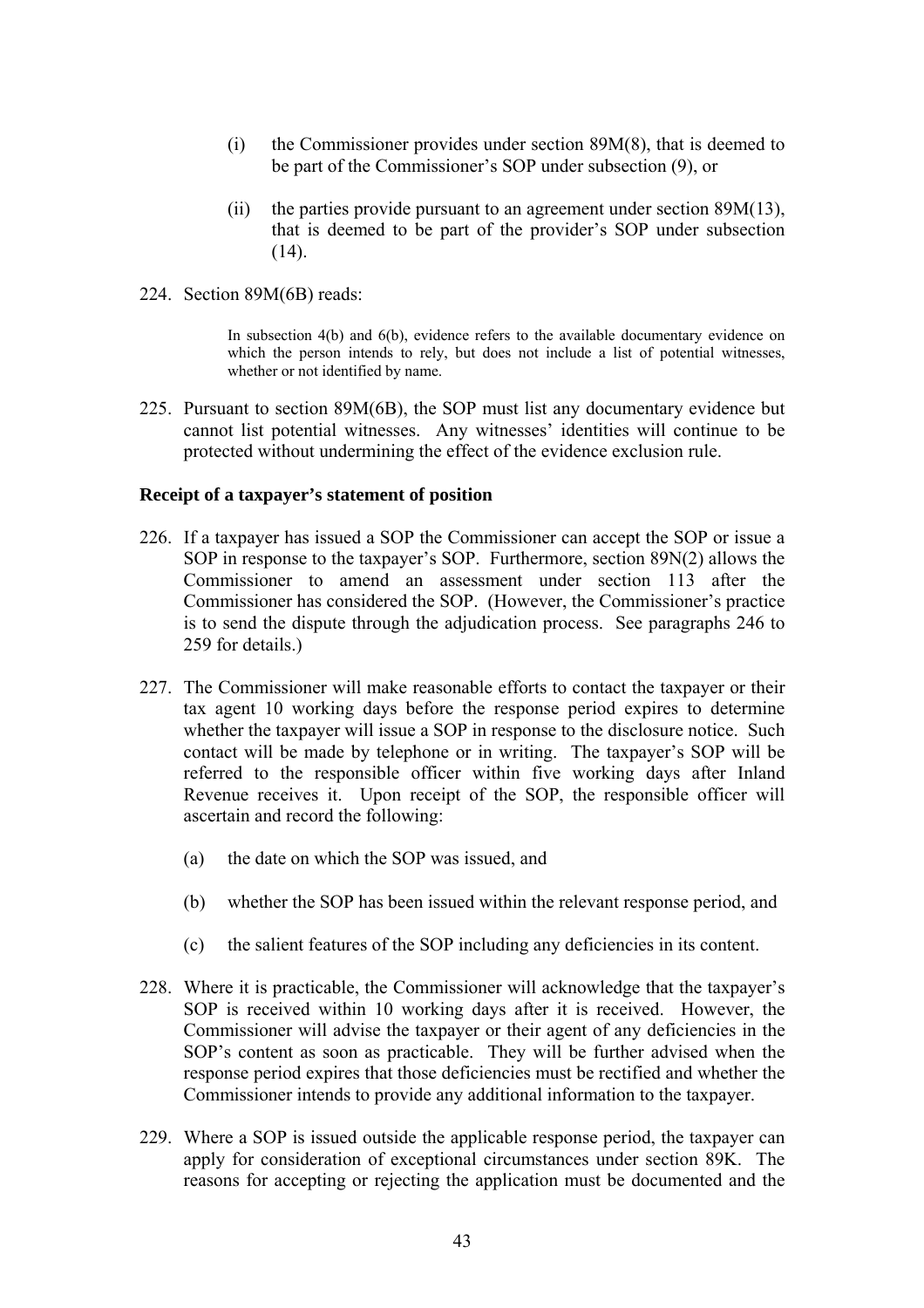responsible officer will make a reasonable effort to advise the taxpayer of the decision in writing within 15 working days after Inland Revenue has received the taxpayer's application.

230. As mentioned above, if the taxpayer issues a SOP outside the applicable response period and none of the exceptional circumstances under section 89K apply, the dispute will be treated as if it was never commenced. Where practicable, the Commissioner must advise the taxpayer of this within 10 working days after the response period for the disclosure notice has expired.

#### **COMMISSIONER'S STATEMENT OF POSITION IN RESPONSE**

- 231. When the taxpayer has issued a NOPA, section 89M(3) allows the Commissioner to issue a disclosure notice without a SOP. If the dispute remains unresolved the Commissioner's practice is to issue a SOP that addresses and responds to the substantive items in the taxpayer's SOP within the applicable response period (that is, within two months starting on the date that the taxpayer issued their SOP).
- 232. However, in very rare circumstances the Commissioner may not issue a SOP in response to the taxpayer's SOP. For example, where an assessment must be issued because a statutory time bar is imminent, an exception arises under section  $89N(1)(c)$  or the High Court has made an order that the disputes process can be truncated pursuant to an application made under section 89N(3).
- 233. If there is insufficient time to provide a SOP in response the Commissioner can apply to the High Court for further time to reply to the taxpayer's SOP under section 89M(10) if the application is made before the response period expires and the Commissioner considers that it is unreasonable to reply within the response period because of the number, complexity or novelty of matters raised in the taxpayer's SOP.
- 234. Such applications are expected to be rare but can arise if the taxpayer is less than co-operative with supplying information and/or has failed to maintain proper and adequate records.
- 235. The Commissioner's SOP must be in the form that the Commissioner has prescribed under section 35(1) and include sufficient details to fairly inform the taxpayer of the facts, evidence, issues and propositions of law on which the Commissioner wishes to rely.
- 236. Section 89M(4) reads:

The Commissioner's statement of position in the prescribed form must, with sufficient detail to fairly inform the disputant,–

- (a) Give an outline of the facts on which the Commissioner intends to rely; and
- (b) Give an outline of the evidence on which the Commissioner intends to rely; and
- (c) Give an outline of the issues that the Commissioner considers will arise; and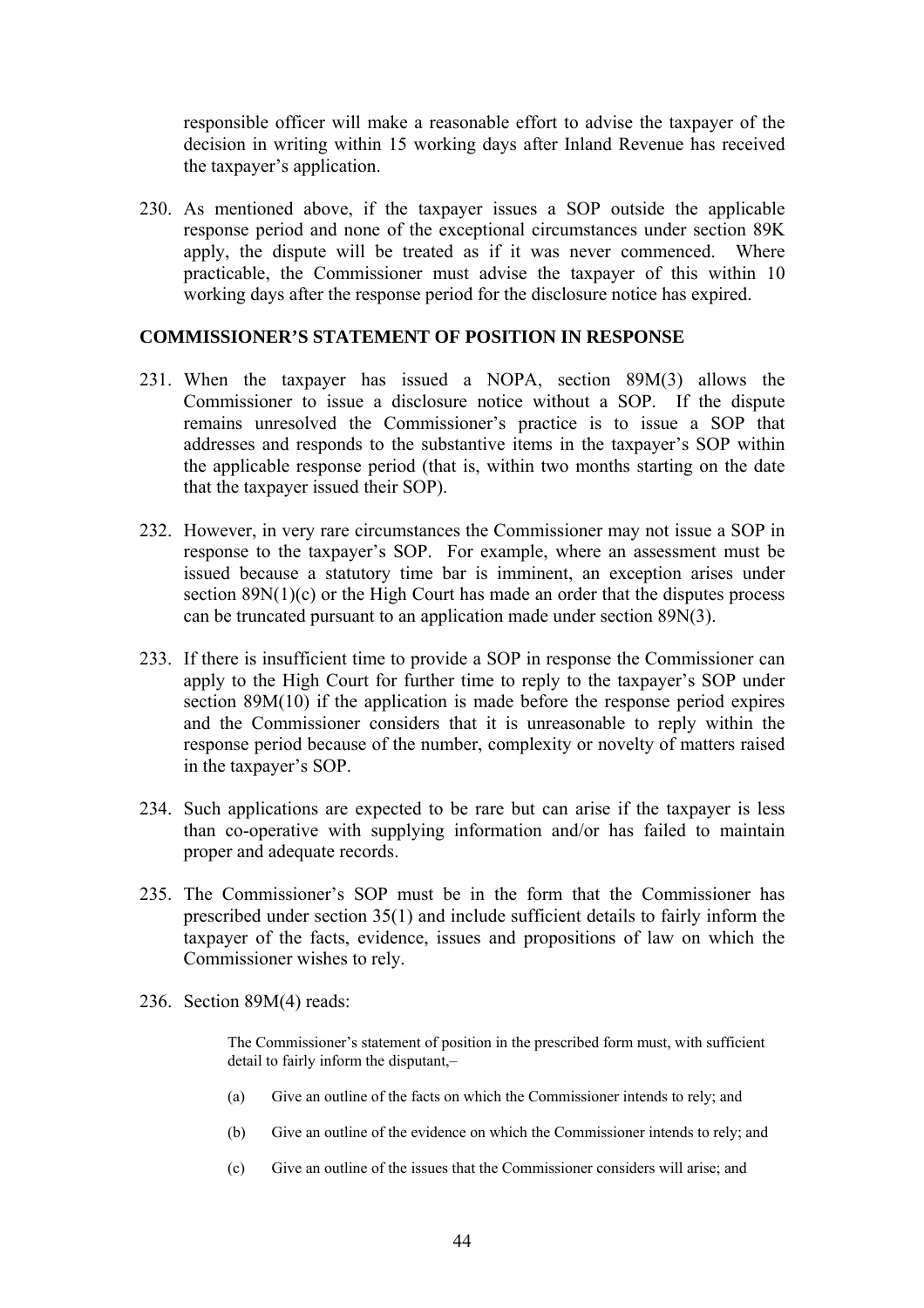- (d) Specify the propositions of law on which the Commissioner intends to rely.
- 237. If the Commissioner has issued a SOP, the Commissioner can also provide to a taxpayer additional information in response to matters raised in their SOP under section 89M(8) within two months starting on the date that the taxpayer's SOP is issued.
- 238. However, the Commissioner's practice is to issue a SOP to the taxpayer towards the end of the response period to allow sufficient time for gathering any further information in response and considering the SOP's content. This minimises the occasions when additional information needs to be provided under section 89M(8) as the information in question will be in the SOP. In any event, as any additional information must be provided within the same response period as the Commissioner's SOP in most case it will be unlikely that the Commissioner will be able to issue additional information within the response period.
- 239. The taxpayer cannot reply to the Commissioner's SOP (or any additional information provided) unless the Commissioner agrees to accept additional information under section 89M(13).

## **AGREEMENT TO INCLUDE ADDITIONAL INFORMATION**

- 240. The parties can agree to include additional information in their SOP under section 89M(13) at any time during the disputes process including after the dispute has been referred to the Adjudication Unit. Although there is no statutory time limit, the Commissioner's practice is to allow one month (from the later of the date that the Commissioner issues a SOP or provides any additional information under section 89M(8)) for such an agreement to be reached and information provided.
- 241. However, before agreeing to a request made by the taxpayer under section 89M(13) the Commissioner will consider the taxpayer's prior conduct and whether they could have provided the information earlier through the application of due diligence.
- 242. The Commissioner will usually also consider the materiality and relevance of the additional information and its capacity to help resolve the dispute and may decide to take it into account in coming to an assessment. In this circumstance, both parties will be expected to cooperate in resolving the relevance and accuracy of any such material. The Commissioner may wish to apply resources to verification and comment and this will be considered by the adjudicator.
- 243. If a taxpayer's request to add additional information to their SOP is declined, the reasons must be documented with detailed reference to the taxpayer's conduct, level of cooperation before the request was made and why the information was not provided earlier. The responsible officer will also advise the taxpayer or their tax agent of the reasons why their request was declined.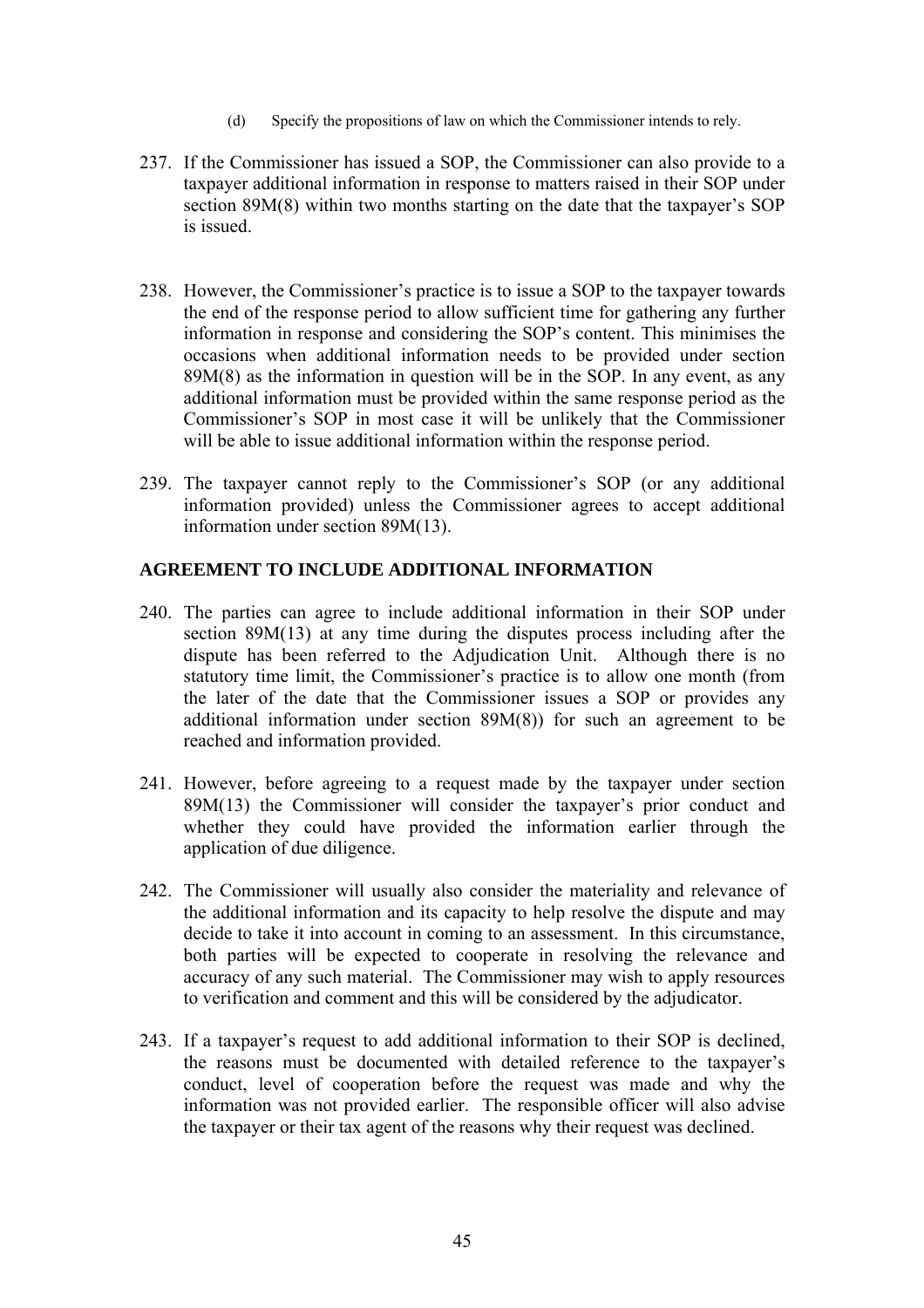- 244. Any agreements to add further information to the SOP will be made subject to the taxpayer agreeing that the Commissioner can also include responses to the additional information to the SOP under section 89M(13), if required.
- 245. Any additional information that the parties provide under section 89M(13) will be deemed to form part of the provider's SOP under section 89M(14). Thus, the evidence exclusion rule under section 138G(1) applies to the additional information.

## **PREPARATION FOR ADJUDICATION**

- 246. The Adjudication Unit is part of the Office of the Chief Tax Counsel and represents the final step in the disputes process. The Adjudicator's role is to review unresolved disputes by taking a fresh look at the tax dispute and the application of law to the facts in an impartial and independent manner and provide a comprehensive and technically accurate decision that will ensure the correctness of the assessment.
- 247. Generally, the adjudicator will make such a decision within three months after the case is referred to the Adjudication Unit.However, this will depend on the number of disputes that are before the Adjudication Unit, any allocation delays and the technical, legal and factual complexity of those disputes.(For further information on the time frame for adjudication of disputes see the article titled "Adjudication Unit – Its role in the dispute resolution process" that was published in the *Tax Information Bulletin* Vol. 19, No. 10 (November 2007).)
- 248. Judicial comments have been made in *C of IR v Zentrum Holdings Limited and Another, Ch'elle Properties (NZ) Limited v CIR* (2004) 21 NZTC 18,618 and *ANZ National Bank Ltd and others v C of IR (No. 2)* (2006) 22 NZTC 19,835 indicating that, as a matter of law, it is not strictly necessary for Inland Revenue officers to send all disputes to the Adjudication Unit for review, and Inland Revenue officers are not necessarily bound by the Adjudication Unit's decisions.
- 249. Notwithstanding the above judicial comments, if the parties have not agreed on all the issues at the end of the conference and disclosure phases or to truncate the disputes process under section  $89N(1)(c)(viii)$ , it is the Commissioner's policy and practice that all disputes are to be sent to the Adjudication Unit for review, irrespective of the complexity or type of issues or amount of tax involved unless any of the following exceptions arise:
	- (a) the Commissioner has considered the taxpayer's SOP for the purposes of section 89N(2)(b) and referred the dispute to the Adjudication Unit for their preliminary consideration and the Adjudication Unit has determined that it has insufficient time to reach a decision in respect of the dispute before a statutory time bar would prevent the Commissioner from subsequently increasing the assessment (see paragraph 250 for further discussion), or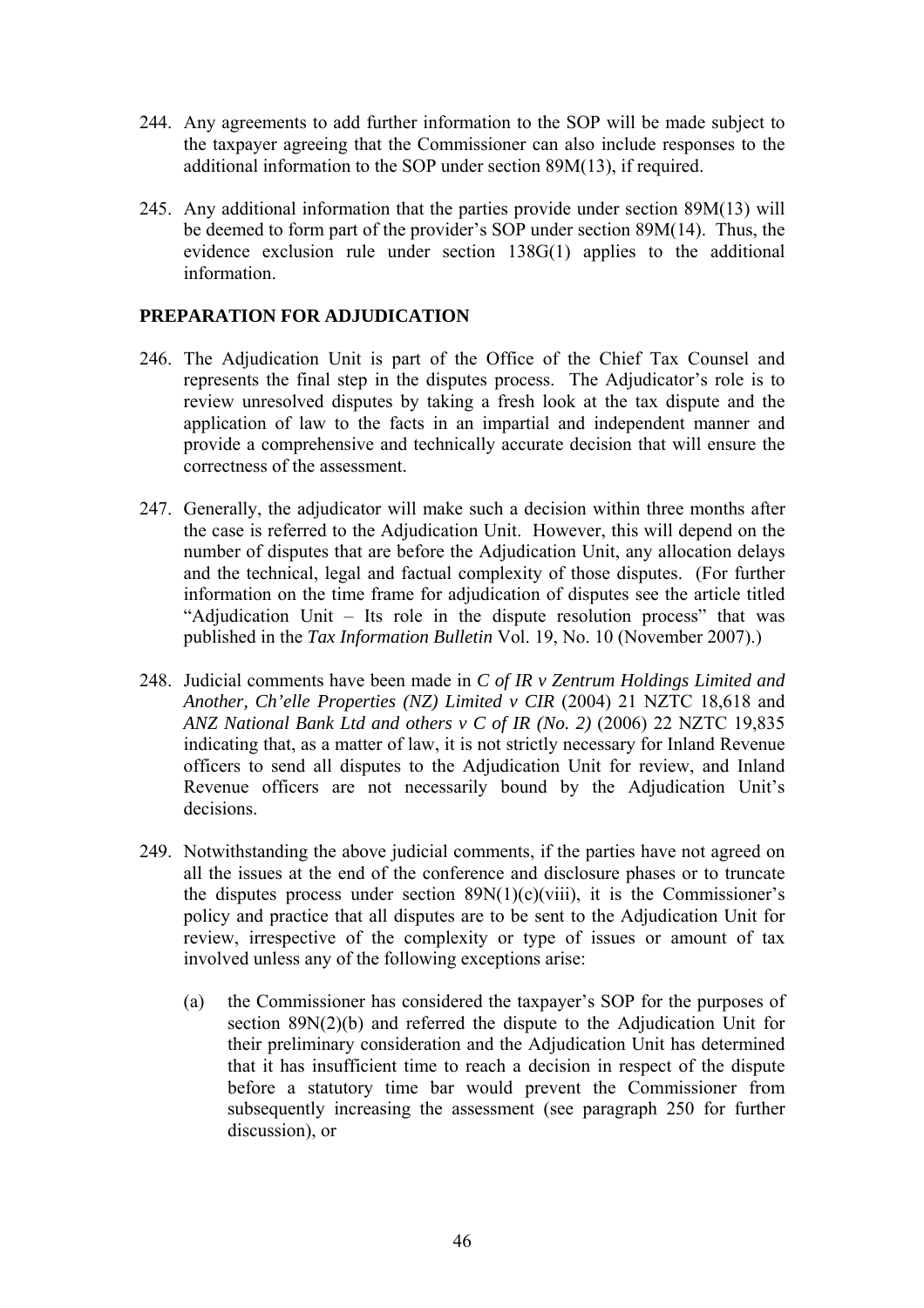- (b) any of the legislative exceptions specified in section  $89N(1)(c)$  apply (see *SPS 08/01: Disputes resolution process commenced by the Commissioner of Inland Revenue* for further discussion) so that the Commissioner can amend an assessment without first completing the disputes process, or
- (c) the High Court has made an order that the disputes resolution process can be truncated pursuant to an application made by the Commissioner under section 89N(3).
- 250. Inland Revenue officers will adequately consider the facts and legal arguments in the taxpayer's SOP before deciding whether to amend the assessment. It is expected that this will occur only in very rare circumstances.
- 251. Whether the Commissioner has adequately considered a SOP will depend on what is a reasonable length of time and level of analysis for that SOP given the circumstances of the case (for example, the length of the SOP and the complexity of the legal issues).
- 252. Thus a simple dispute could take only a couple of days to consider adequately while a complex dispute could take a few weeks. If the statutory time bar is imminent the Inland Revenue officer will consider the taxpayer's SOP urgently.
- 253. The decision not to refer the case to adjudication must be made by an Inland Revenue officer with a senior level of authority in Service Delivery (for example, at the time of writing this SPS the delegation was with Assurance Manager level or above). In respect of the first exception mentioned in paragraph 249(a) it is necessary that the parties have exchanged a SOP and it is a matter solely for the Adjudication Unit to determine whether it has insufficient time to fully consider the dispute.
- 254. If the dispute is to be referred to the Adjudication Unit, the Commissioner should not issue an assessment or amended assessment before the adjudication process is completed unless a time bar is imminent. The responsible officer will prepare a cover sheet that records all the documents that must be sent to the Adjudication Unit.
- 255. The cover sheet together with copies of the documents (NOPA, NOR, notice rejecting the NOR, conference notes, both parties' SOP, additional information, material evidence including expert opinions and a schedule of all evidence held) and any recordings of discussions held during the conference must be sent to the Adjudication Unit.
- 256. When the dispute is to be referred to adjudication, the responsible officer will issue a letter and copy of the cover sheet to the taxpayer before sending the submissions, notes and evidence to the Adjudication Unit. The cover sheet and letter is usually completed within one month after the date that the Commissioner issues the SOP or provides additional information under section 89M(8).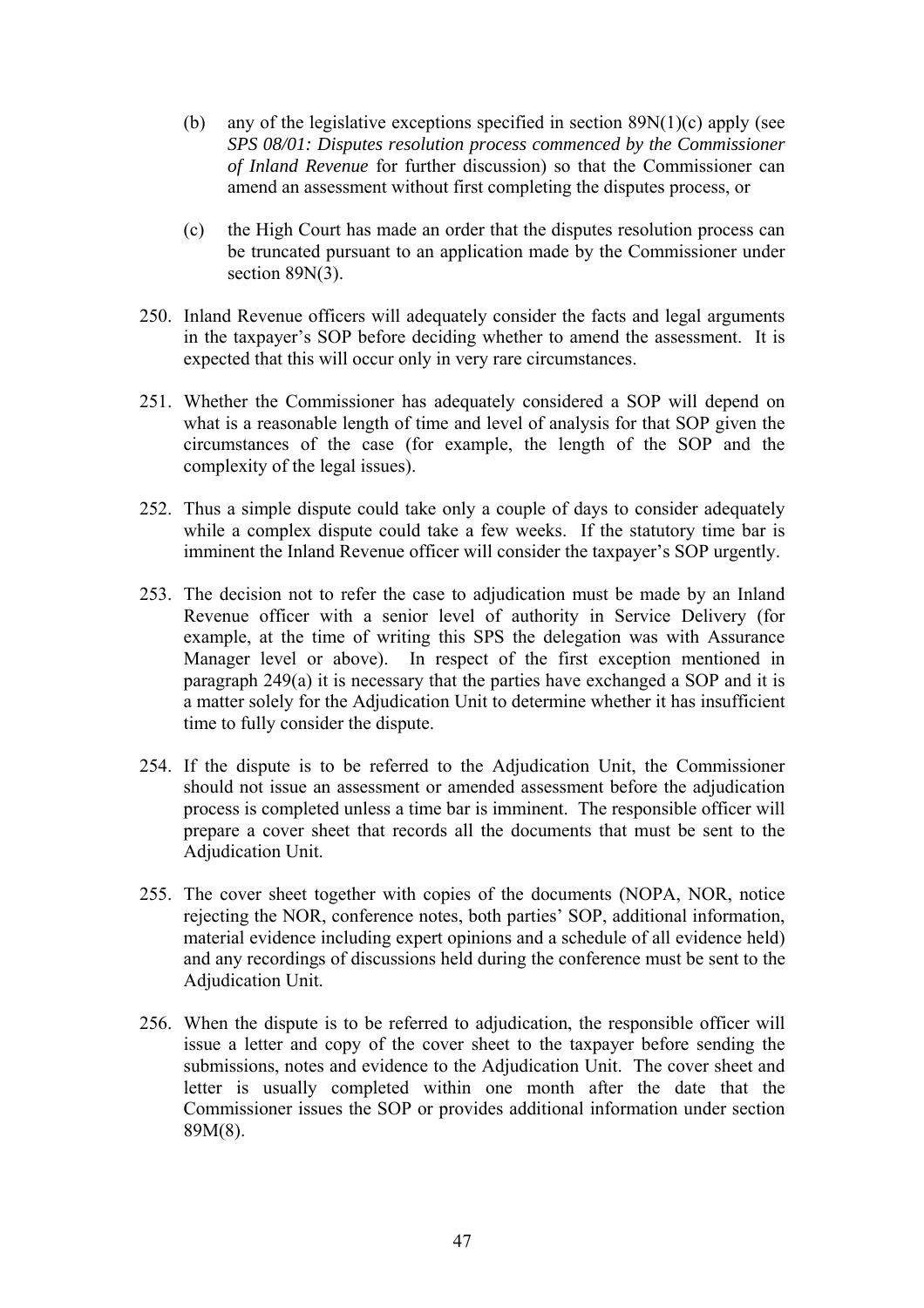- 257. The purpose of this letter is to seek the taxpayer's concurrence on the materials to be sent to the adjudicator - primarily in regard to the documentary evidence that has been disclosed at the SOP phase. This letter will allow the taxpayer no more than 10 working days from when it is received to provide a response.
- 258. Once the taxpayer has concurred on the materials to be sent to the Adjudication Unit, those materials will usually be so forwarded. However, if the taxpayer does not provide a response the materials will be forwarded within 10 working days after the date that the letter is issued to the taxpayer advising that the materials will be sent to the Adjudication Unit. The adjudicator can also contact the parties after the initial materials have been received to obtain further information.
- 259. Where an investigation has covered multiple issues, the cover sheet will outline any issues that the parties have agreed upon and any issues that are still disputed. The adjudicator can then consider the disputed issues and not reconsider those issues that have been agreed upon.
- 260. Generally, the adjudicator only considers the materials that the parties have submitted. They do not usually seek out or consider further information, unless it is relevant. The adjudicator may consider such additional information notwithstanding that the parties have not agreed that the provider can include this information in their SOP under section 89M(13).
- 261. However, any additional material that the parties have not included in their SOP (or is not deemed to be included in their SOP under section 89M(14)) cannot later be raised by the parties as evidence in the TRA or a hearing authority because of the evidence exclusion rule in section 138G(1).

## **ADJUDICATION DECISION**

- 262. Once a conclusion is reached, the Adjudication Unit will advise the taxpayer and responsible officer of the decision. The responsible officer will implement the Adjudication Unit's recommendations and follow up procedures where required, including issuing a notice of assessment to the taxpayer where applicable.
- 263. If the Adjudication Unit makes a decision that is not in the Commissioner's favour, the Commissioner is bound by and cannot challenge that decision. The dispute will come to end. The Commissioner will issue an assessment or amended assessment to the taxpayer to reflect the decision.
- 264. If a taxpayer commences the disputes process, they can file challenge proceedings in the general jurisdiction of the TRA, its small claims jurisdiction (if the taxpayer so elects in their NOPA under section  $89E(1)$ ) or the High Court within the applicable response period if any of the following conditions are met:
	- (a) the Commissioner or taxpayer has issued an assessment that was the subject of an adjustment that the taxpayer proposed and Commissioner